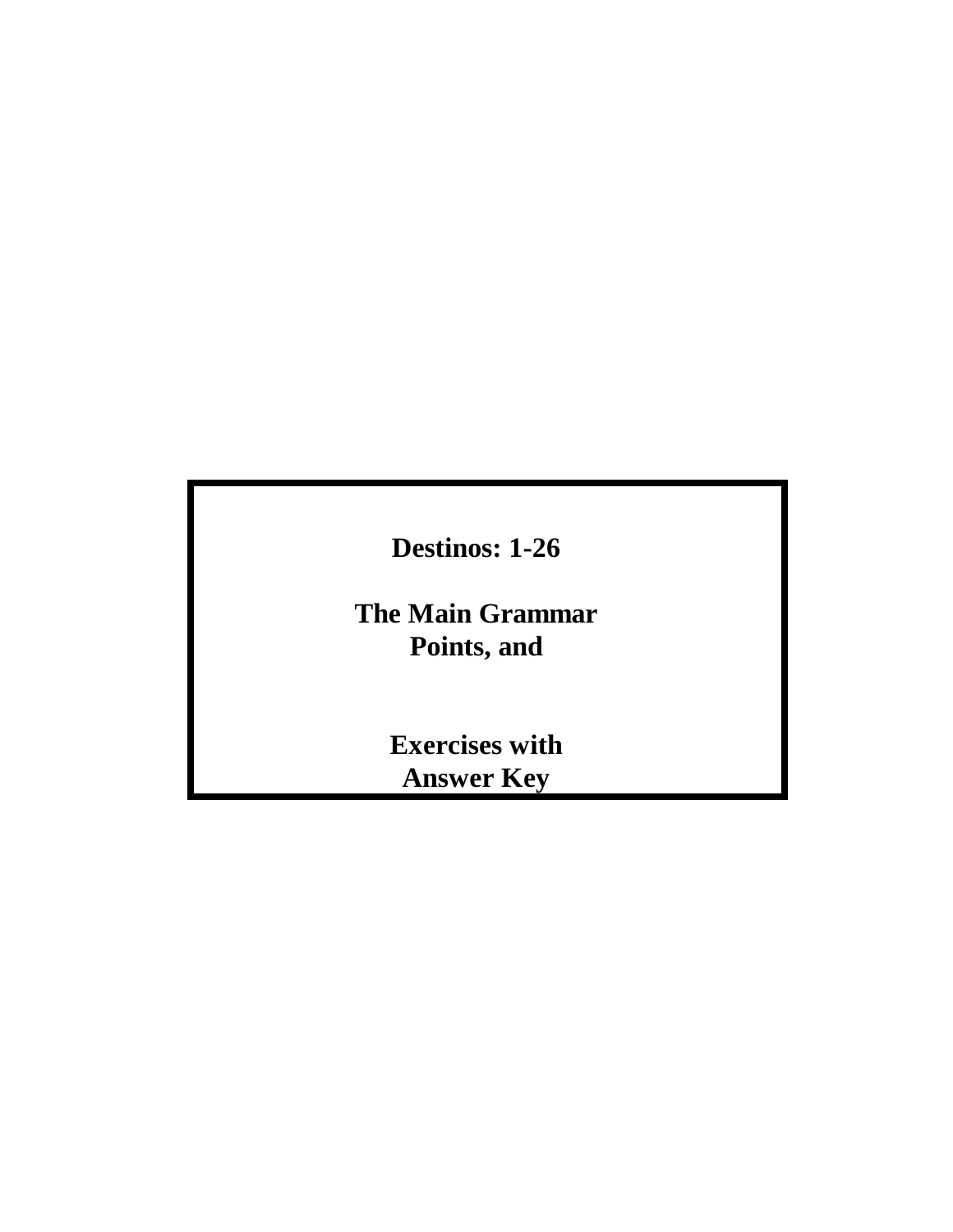# **TABLE OF CONTENTS**

# Grammar

|     | I. Regular Verbs: Present Tense  4                       |  |
|-----|----------------------------------------------------------|--|
|     |                                                          |  |
| Ш.  |                                                          |  |
| IV. |                                                          |  |
|     |                                                          |  |
|     |                                                          |  |
|     | VII. The Preterite Indicative Tense 9                    |  |
|     | VIII. The Imperfect Indicative Tense  12                 |  |
|     | IX. The Preterite and Imperfect Tenses Compared 13       |  |
|     | X. Gustar and Some Other Similar Verbs 19                |  |
|     |                                                          |  |
|     | XII. Subject and Object Pronouns 22                      |  |
|     | XIII. Affirmative and Negative Words25                   |  |
|     | XIV. Equal and Unequal Comparisons 27                    |  |
|     |                                                          |  |
|     | XVI. Progressive Tenses 31                               |  |
|     | XVII. Idioms with Tener 33                               |  |
|     | <b>XVIII. A Few Additional Uses of the Infinitive 35</b> |  |

# **Exercises**

| III. Adjectives, Including Possessives and |  |
|--------------------------------------------|--|
| Demonstratives38                           |  |
|                                            |  |
| V. Present Tense: Irregular Verbs 40       |  |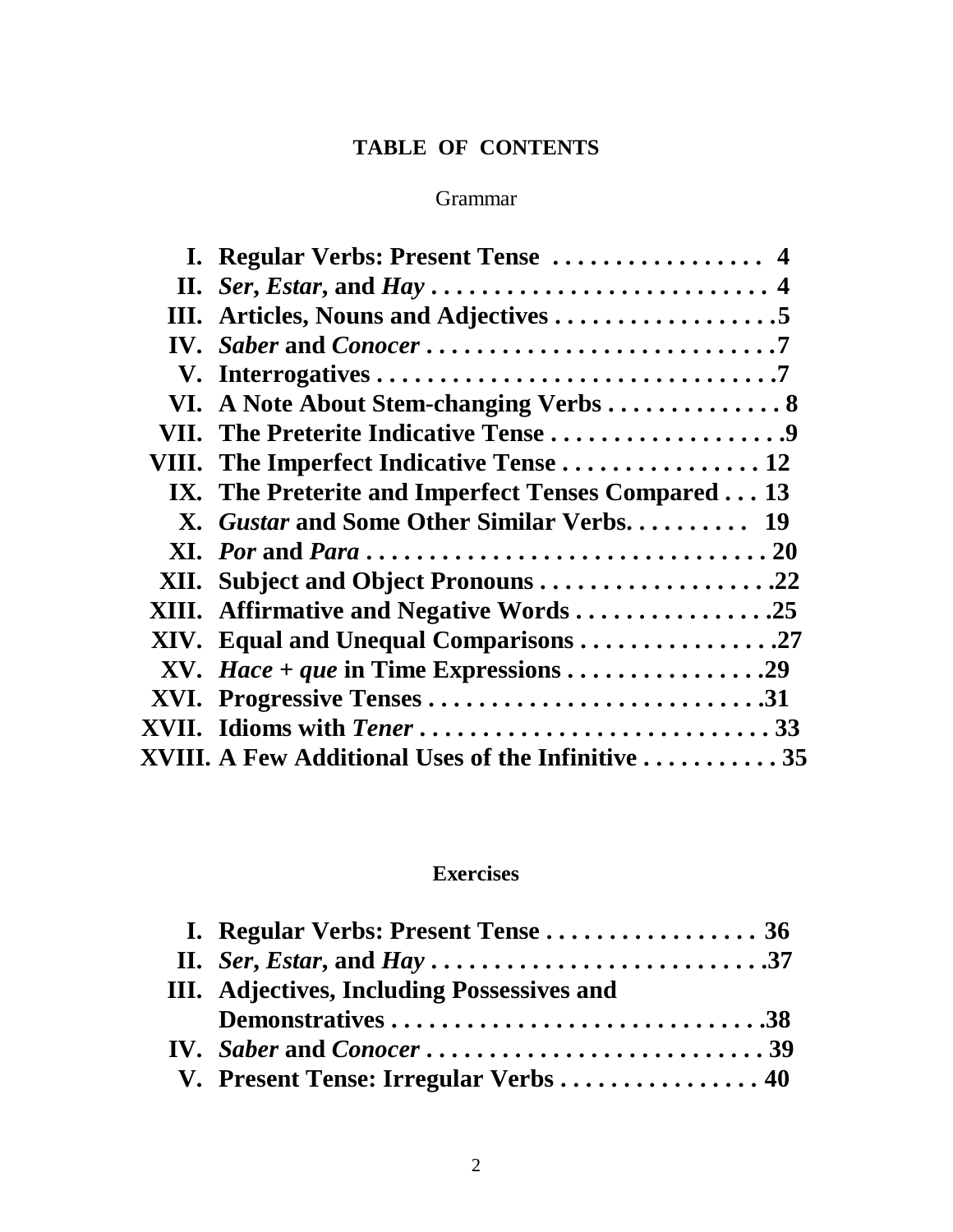| VII. Present Tense: Stem-changing Verbs 42          |  |
|-----------------------------------------------------|--|
| VIII. Preterite Tense: Regular Verbs 44             |  |
| IX. Preterite Tense: Irregular Verbs 45             |  |
| X. Preterite Tense: Stem-changing Verbs  47         |  |
|                                                     |  |
| XII. Preterite and Imperfect (Sentences)  49        |  |
| XIII. Preterite and Imperfect (Pragraphs)50         |  |
| XIV. Verbs With Different Meanings in Preterite and |  |
|                                                     |  |
|                                                     |  |
|                                                     |  |
|                                                     |  |
| XVIII. Affirmative and Negative Words 57            |  |
|                                                     |  |
|                                                     |  |
| XXI. A Few Additional Uses of the Infinitive 59     |  |
|                                                     |  |

| • Answer Key                          | 60 |
|---------------------------------------|----|
| • Verbs from <i>Destinos</i> , $1-26$ | 69 |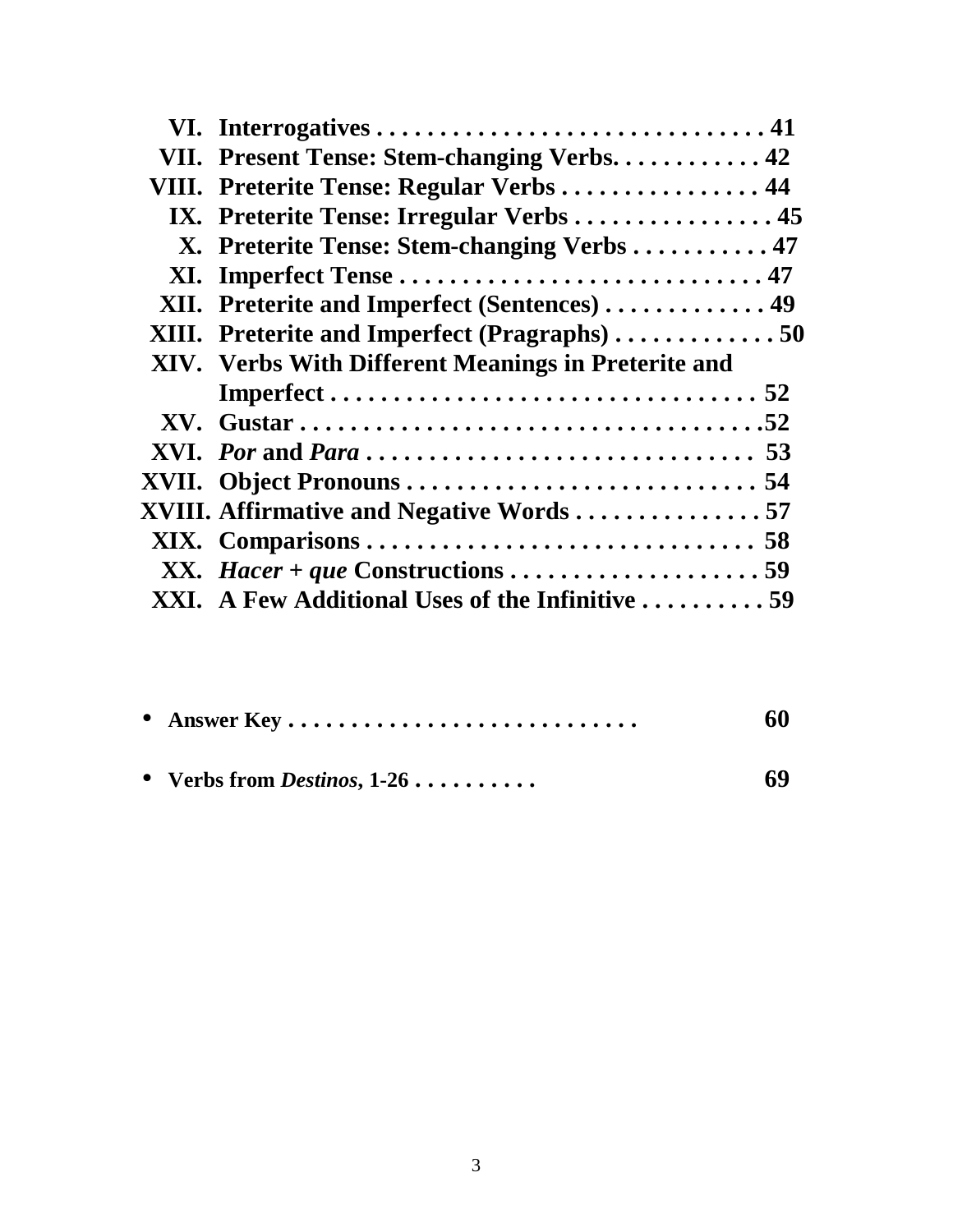|        | entr-AR  | beb-ER |              | escrib-IR |                  |
|--------|----------|--------|--------------|-----------|------------------|
| entro  | entramos | bebo   | bebemos      | escribo   | escribimos       |
| entras | entráis  | bebes  | hebéis       | escribes  | escrib <b>is</b> |
| entra  | entran   | bebe   | <b>beben</b> | escribe   | escriben         |

## **I. REGULAR VERBS: PRESENT TENSE**

**\*\*\*This, and all other verb information you will need in this course can be found in "Appendix 2: Verb Charts," which begins on page 511 of the** *Destinos* **textbook.**

| SER        |       | <b>ESTAR</b> |         |  |
|------------|-------|--------------|---------|--|
| <b>SOV</b> | somos | estoy        | estamos |  |
| eres       | sois  | estás        | estáis  |  |
| <b>es</b>  | son   | está         | son     |  |

## **II. SER, ESTAR and HAY**

#### **Some uses of ser:**

- to express nationality: Ella *es* peruana.
- with *de*, to express origin: *Soy* de Perú.
- to tell time: *Son* las dos y media de la tarde.
- with *de*, to express possession: La chaqueta *es* de Pablo.
- to identify people, places and things: ¿Qué *es* esto? *Es* una manzana.
- In impersonal expressions such as *es* importante, *es* obvio, *es* lástima, *es* cierto, etc.
- after *para*, to tell for whom or what something is intended: Esta carta *es* para ella.
- after adjectives, to describe basic characteristics: Ella *es* alta, y *es* inteligente.

## **Some uses of estar:**

- to describe conditions that are not inherent: *Estoy* cansada. Este café *está* caliente; no *está* frío. (BUT: El fuego *es* caliente [inherent characteristic])
- with *en*, to convey location: *Están* en la biblioteca; no *están* en casa.

## **HAY**

This extremely useful expression can translate either as "**there is**" or "**there are**:" *Hay* dos maestras en esa clase. *There are* two teachers in that class. *Hay* un alumno que no quiere ir. *There is* one student who doesn't want to go.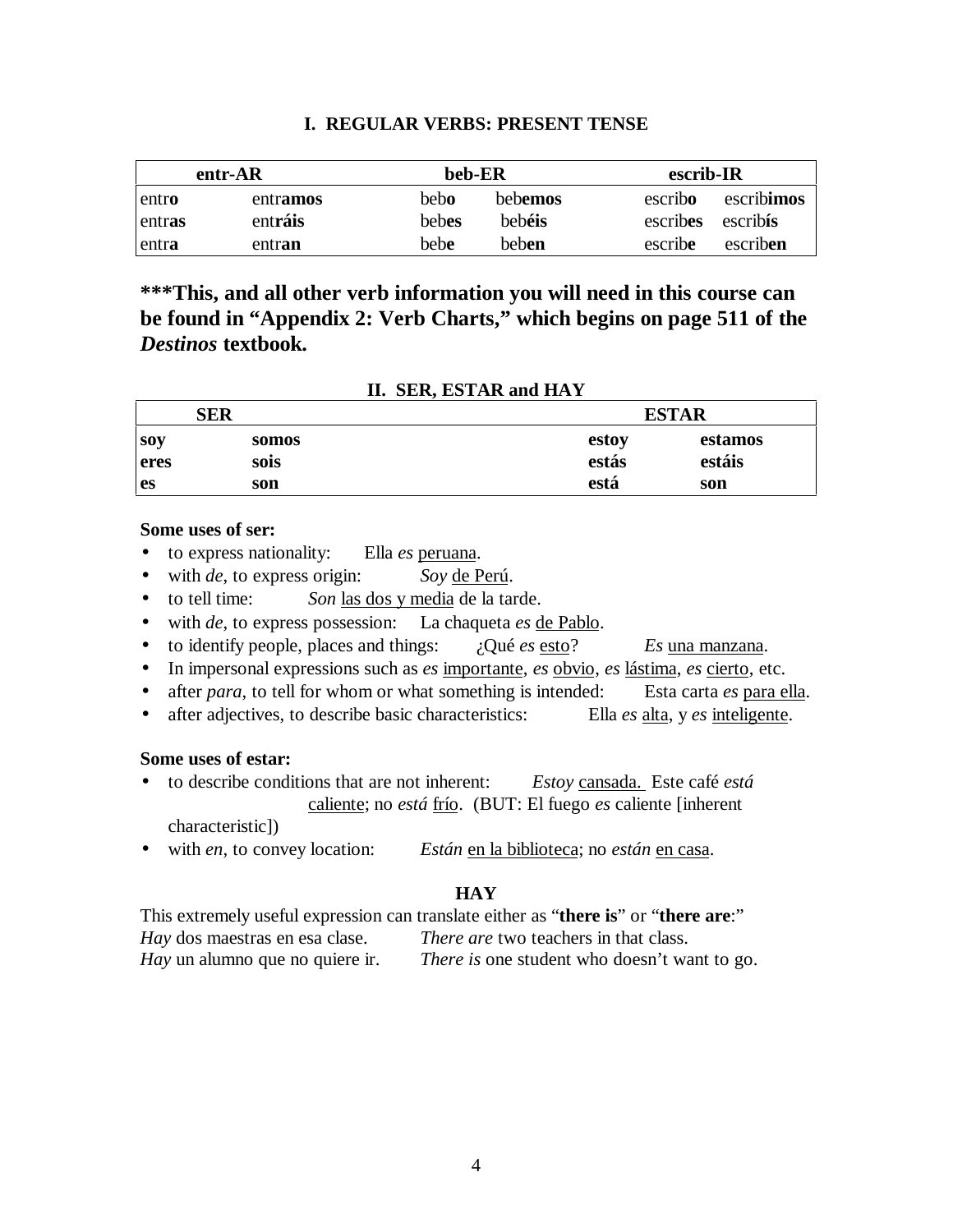*Hay* can be confused with forms of *ser* and *estar*, but knowing when to use *hay* can be quite simple: if the word *there* appears with a form of *to be*, you use *hay*. If the words *it* or *they* appear with a form of *to be*, don't use *hay*, use some form of *ser* or *estar*.

**It is** a fountain. *Es* una fuente. **There is** a fountain in the square. *Hay* una fuente en la plaza. **They are** seven sisters. *Son* siete hermanas. **There are** seven sisters at the party. *Hay* siete hermanas en la fiesta. The **two boys** (=They) **are** here. *Están* aquí los dos muchachos. **There are** two boys here. *Hay* dos muchachos aquí.

## **III. A. ARTICLES AND NOUNS: GENDER AND NUMBER**

| un profesor - a (male) professor             | <b>un</b> libro- a book    |
|----------------------------------------------|----------------------------|
| el profesor - the (male) professor           | el libro-the book          |
| <b>una</b> profesora- the (female) professor | <b>una</b> carta- a letter |
| la profesora - the (female) professor        | la carta-the letter        |

Plurales: **los** profesores, **los** libros; **unos** (=some) profesores, **unos** libros **las** profesoras, **las** cartas; **unas** profesoras, **unas** cartas

## **III. B. EXPRESSING POSSESSION**

In Spanish, *adjectives always agree in gender and number with their nouns*, never with the person who possesses the nouns. So, for example, in the sentence **"Do you have my books?,"** even though I am a singular person, *books* is plural, and so *my*, in Spanish, will be plural, not singular: **¿Tienes** *mis* **libros?**

The same is true of "our house" in the sentence **"Our house is white:" "***Nuestra* **casa es blanca",** where *nuestra* is singular (because its noun, *house*, is singular), even though *our* refers to *us*, which is plural. It is the noun, not the possessor, that determines the number and gender of the adjective in Spanish.

# **III. C. USE OF ADJECTIVES IN GENERAL**

- Remember that *all adjectives in Spanish agree in number and gender with their nouns*
- Adjectives that end in *-o* have four forms (el libro *rojo,* la mesa *roja*, los libros *rojos*, las mesas *rojas*).
- Adjectives ending in *-e* have only singular and plural forms, not masculine and feminine forms: el/la estudiante *inteligente*, los/las estudiantes *inteligentes.* The plural is formed by adding *-s*.
- Adjectives ending in consonants also have only singular and plural forms: el libro *útil*, la mesa *útil*, los libros *útiles*, las mesas *útiles*. The plural is formed by adding *-es*
- *Exception:* **adjectives of nationality that end in a consonant in the masculine singular form add -a to form the feminine singular**: un hombre *español*, una mujer *española*. This is true even when the reference is not to a person: un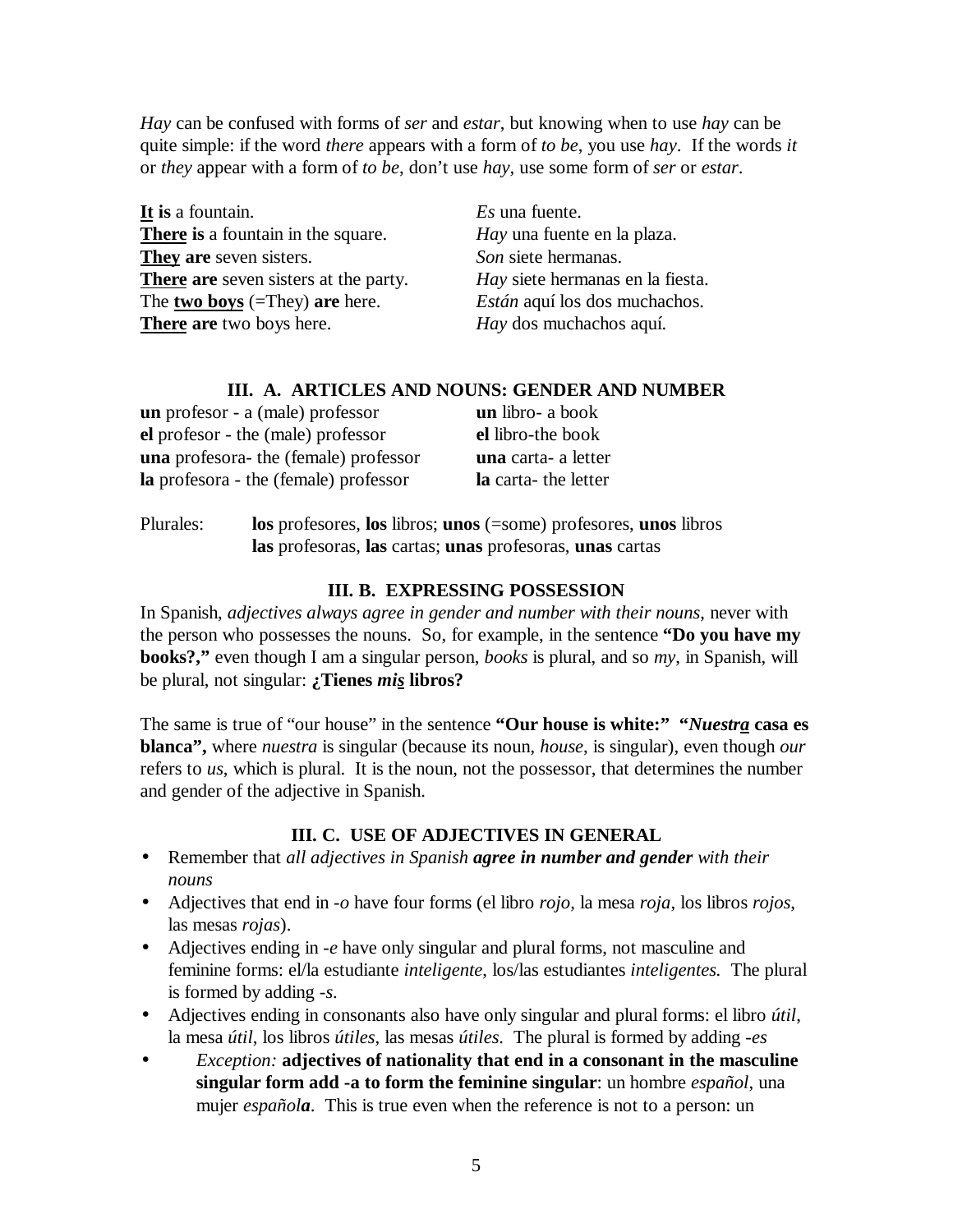diccionario francés, una mesa frances**a**. The plurals are formed as you would expect: unos diccionarios frances*es*, unas mesas frances*as*.

- Pay particular attention to adjectives of possession as regards agreement with their nouns. Remember, adjectives agree with the noun, not with the person(s) possessing the nouns. So *mi casa* means "my house", but "my hous**es**" are *mis casas*. In like fashion, *nuestras casas* **can only mean** "our hous**es**," never "our house" ("Our house is, of course, *nuestra casa*).
- *Qualitative and quantitative adjectives.* **Adjectives that describe** (such as red, pretty, handsome, lamentable, fast, upsetting, etc.) **generally follow their nouns**, while **adjectives that indicate, limit or express magnitude generally precede their nouns:**

*nuestra casa* (tells which one), but *una casa roja* (tells what kind); *aquella casa*, but *una casa interesante*; *muchas personas*, but *personas españolas*. Quantitative adjectives include numbers, possessives, demonstratives (=this, that, these, those) and the articles (un, una, el, la, los, las).

The **possessive adjectives** are *mi(s), tu(s), su(s); nuestro, nuestra, nuestros, nuestras, vuestro, vuestra, vuestros, vuestras, su(s).* If needed to avoid confusion, **the phrase de+subject pronoun may replace the possessive adjective:** *su libro* **could mean any of the following**: *el libro de él, el libro de ella, el libro de Ud., el libro de Uds., el libro de ellas* or *el libro de ellos.*

#### **DEMONSTRATIVE ADJECTIVES**

• **near the speaker**

| this                         | este suéter                                                                                   | esta camisa      |
|------------------------------|-----------------------------------------------------------------------------------------------|------------------|
| these                        | estos suéteres                                                                                | estas camisas    |
|                              | ***Memory Aid: In Spanish, " <i>this</i> and <i>these</i> have ts" (este, esta, estos, estas) |                  |
| $\bullet$                    | not near the speaker; usually, near the person addressed                                      |                  |
| that                         | ese vestido                                                                                   | esa bufanda      |
| those<br>• even farther away | esos vestidos                                                                                 | esas bufandas    |
| that (over there)            | aquel zapato                                                                                  | aquellos zapatos |
| those (over there)           | aquella falda<br><b>SABER Y CONOCER</b><br>$\mathbf{IV}_{\text{L}}$                           | aquellas faldas  |

**Saber** means *to know facts or pieces of information*. When followed by an infinitive, **saber** means *to know how to do something.*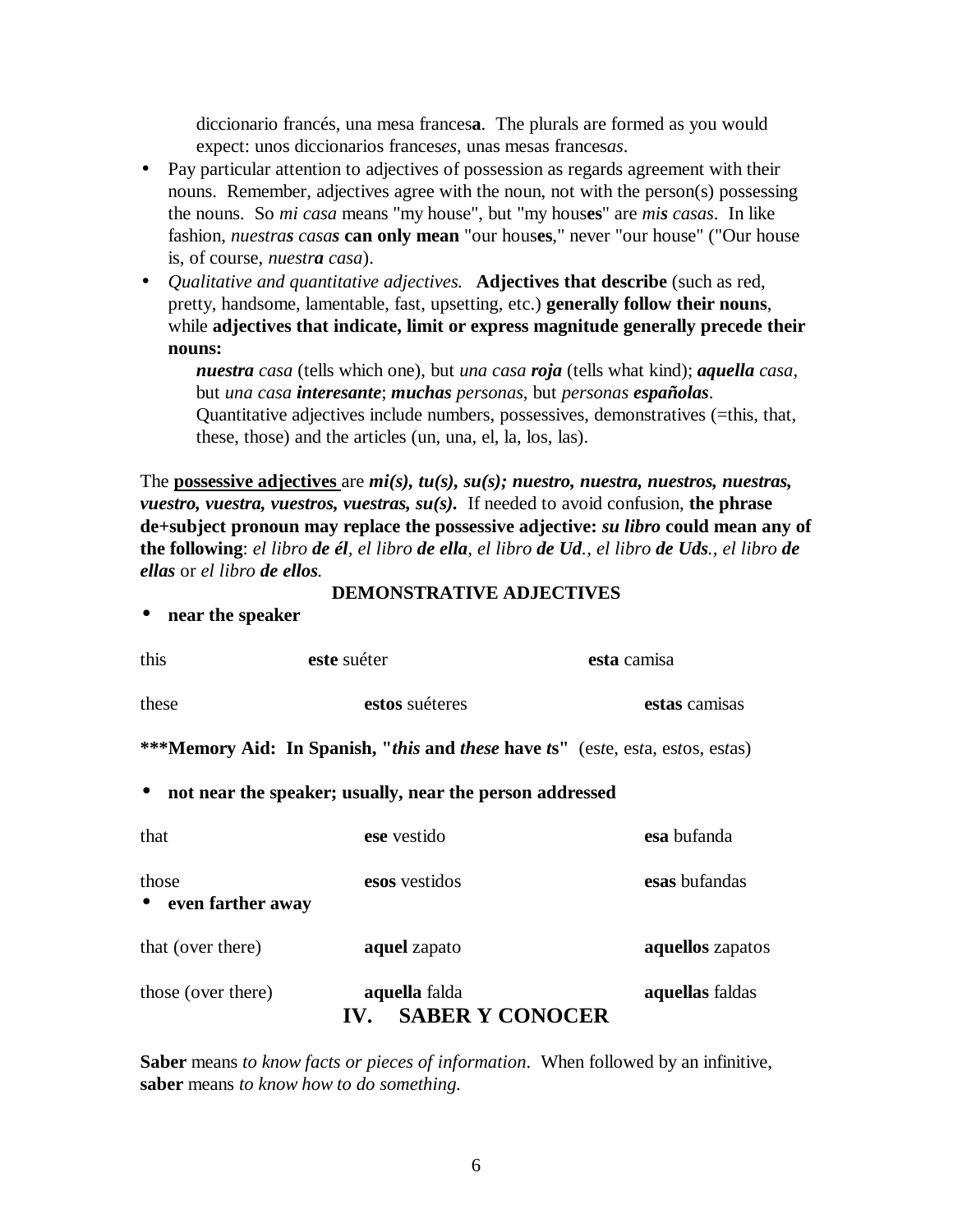| Sé que aquella chica se llama<br>Carmen.                        | I know that that girl is named Carmen.                                                 |
|-----------------------------------------------------------------|----------------------------------------------------------------------------------------|
| No sabemos dónde vive ella.                                     | We don't know where she lives.                                                         |
| $i$ Sabes tocar el violín?<br>---Sí, pero no sé tocar muy bien. | Do you know how to play violin?<br>----Yes, but I don't know how to play<br>very well. |

**Conocer** means *to kow or to be acquainted (familiar) with a person, place or thing.* It can also mean *to meet someone for the first time*. Note the personal **a** used before a specific person.

| Teresa Suárez no conoce a Raquel<br>todavía. La va a conocer muy<br>pronto. | Teresa Suárez doesn't know Raquel yet.<br>She's going to meet her soon. |  |
|-----------------------------------------------------------------------------|-------------------------------------------------------------------------|--|
| <b>Conozco</b> a Miguel, pero no sé dónde                                   | I know Miguel, but I don't know where                                   |  |
| vive.                                                                       | he lives.                                                               |  |
| Raquel ahora conoce Madrid y                                                | Raquel now knows (is acquainted with)                                   |  |
| Sevilla.                                                                    | Madrid and Seville.                                                     |  |

## **V. INTERROGATIVES**

**Know** the interrogatives in the list in your text on **page 87**.

Other useful interrogative phrases you should **know** are these:

| where to?   | ¿Adónde va Raquel?       |
|-------------|--------------------------|
| where from? | ¿De dónde es ella?       |
| to whom?    | ¿A quién habla ella?     |
| whose?      | ¿De quién es la cartera? |
| about whom? | ¿De quién hablan?        |
| for whom?   | ¿Para quién es la carta? |
|             |                          |

## **VI. A NOTE ABOUT STEM-CHANGING VERBS**

On our verb sheet stem-changing verbs have vowels in parentheses after the infinitive. Look, for example, at *encontrar(ue)*. The *(ue)* in parenthesis tells you that, in the present tense, four of the six forms change the *o* of enc*o*ntrar to *ue*. Some of you may have heard stem-changing verbs called "boot verbs," because if an irregular box is drawn around the four forms that change in the present tense, the resulting figure looks something like a boot: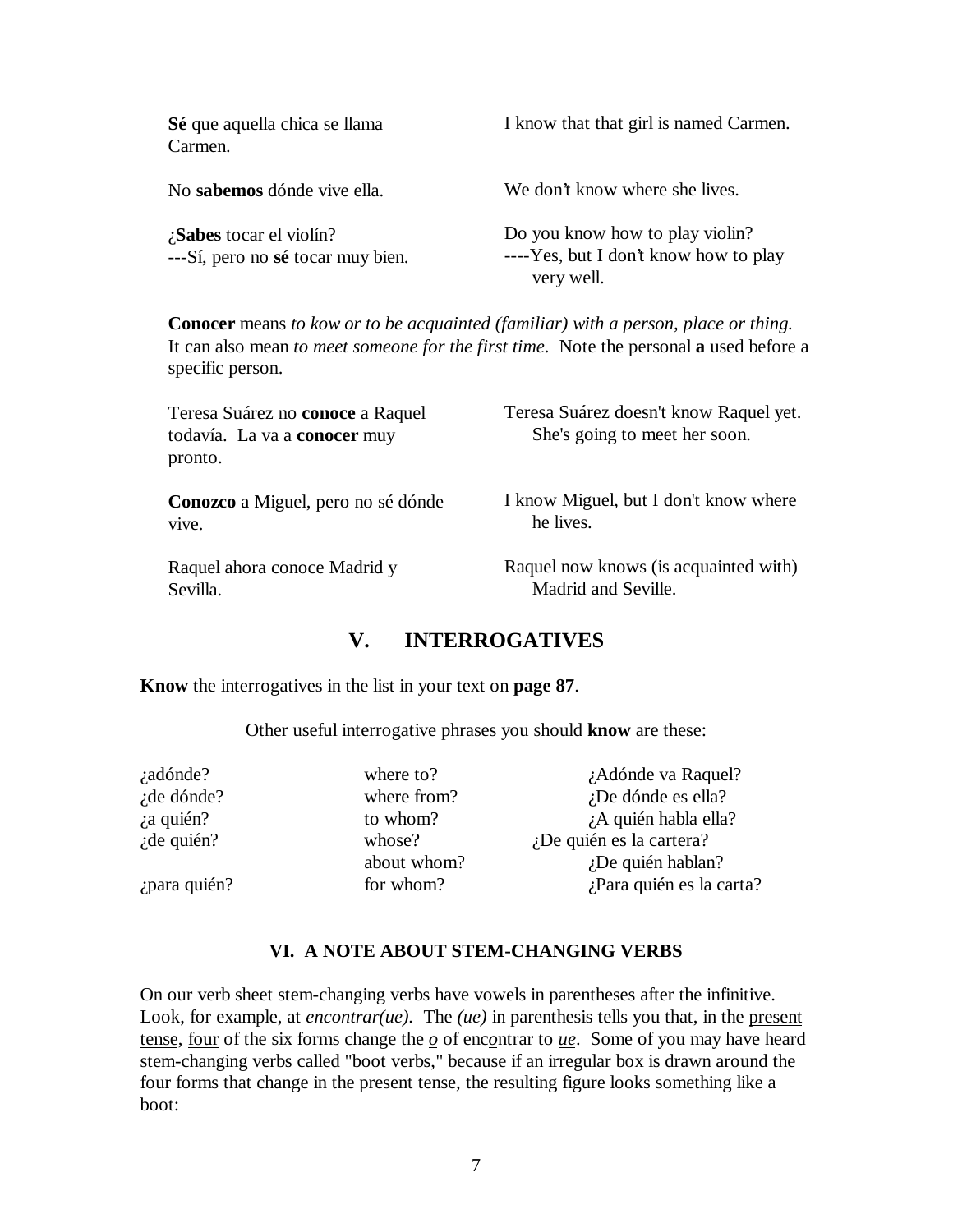

Stem-changing verbs have their change *whenever the stress is on the vowel that changes*. In the case of *encontrar*, the vowel in question is the *o*, and it is *un*stressed in the infinitive, and also in the *nosotros* and *vosotros* forms. In the other four conjugated forms of the present tense the *o* is stressed, and so changes to *ue*. (Such changes are not limited to verbs. Think of s*ie*te and s*e*tenta, n*ue*ve and n*o*venta. Another example is Venez*ue*la and venez*o*lano [= someone from Venezuela ]). While it is not really possible to predict which verbs will have stem-changes, still, once you do know it you also know which four forms change and which forms don't.

Stem-changing verbs are not irregular verbs. They have the regular endings for their group (-AR, -ER, or -IR). Irregular verbs are irregular because their *endings,* and not just their stems, are different from what you would expect them to be.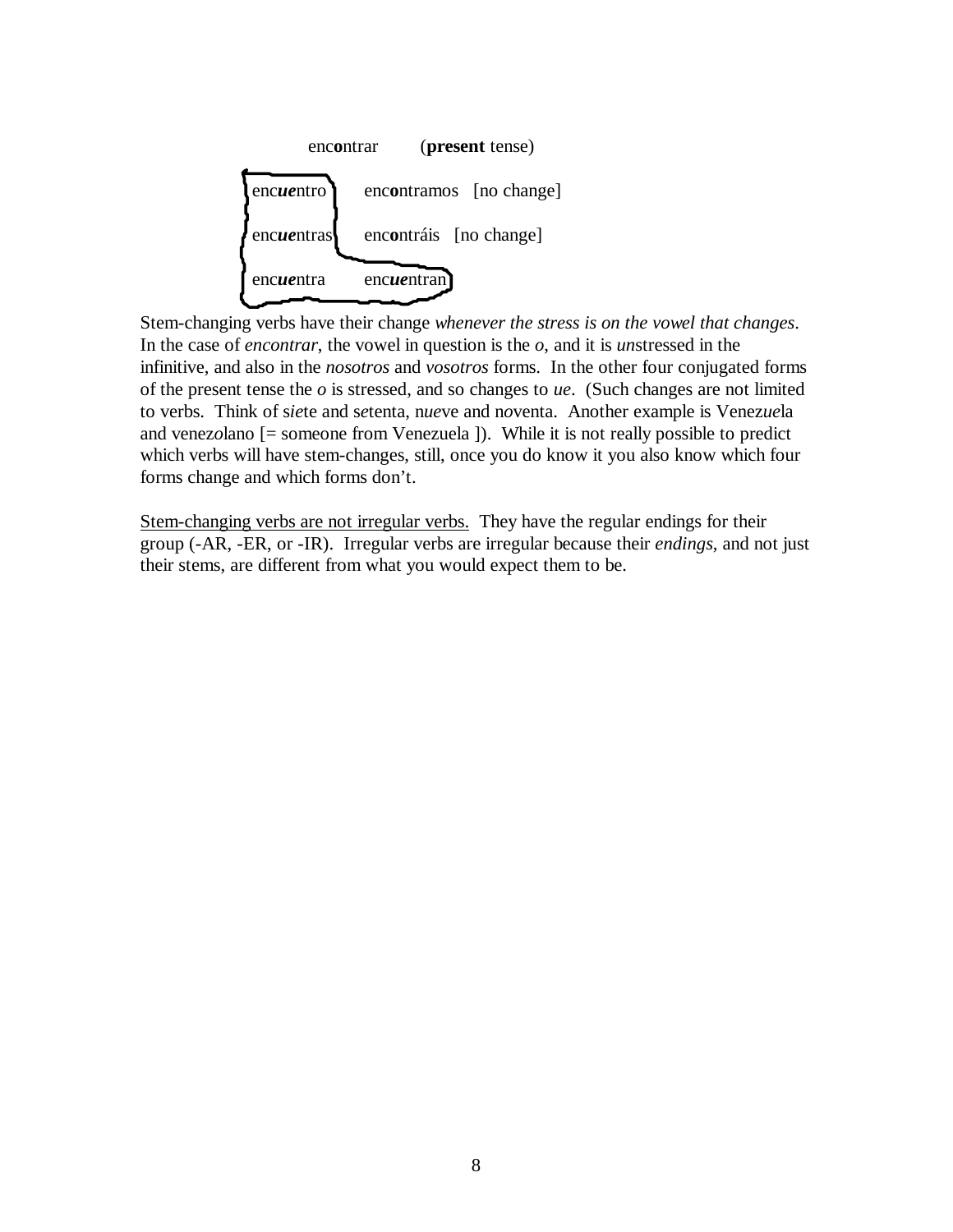## **VII. THE PRETERITE INDICATIVE TENSE**

Like all tenses, the preterite has regular and irregular verbs. Unlike the present indicative tense, the preterite indicative tense has only two sets of endings, not three, for regular verbs:

|                  | entr- $AR$ |            |
|------------------|------------|------------|
| entré            |            | entramos   |
| entraste         |            | entrasteis |
| entr $\acute{o}$ |            | entraron   |

#### *-ER* **/** *-IR*

| $beb$ - $ER$ |           | escrib- $IR$      |              |  |
|--------------|-----------|-------------------|--------------|--|
| bebí         | bebimos   | $\text{escrib}$ í | escribimos   |  |
| bebiste      | bebisteis | escribiste        | escribisteis |  |
| bebió        | bebieron  | escribió          | escribieron  |  |

#### **Worth Noting:**

1. The *nosotros* forms of the preterite are **the same as those for the present for regular** *-ar* **and regular** *-ir* **verbs**: *entramos,entramos* / *escribimos,escribimos;* they are **different for regular** *-er* **verbs:** *bebemos, bebimos*.

2. **The** *vosotros* **form** (2nd person plural) **is always the <u>tú form + -is</u>:** entraste+is= *entraste***is**, bebiste+is=*bebiste***is**, escribiste+is=*escribiste***is**.

3. **-AR and -ER verbs with stem changes in the present tense do** *not* **have stem changes in the preterite:** enc*ue*ntro, enc*o*ntré; ent*ie*nde,ent*e*ndió**. To form the preterite** *work from the infinitive***, not from the present tense.**

4. Regular verbs in the preterite have accents on the final vowel in the first and third person singular: *bebí, bebió*; *escribí***,** *escribió*; *entré, entró*. **There are no accents in any of the other forms.** (Verbs *irregular* in the preterite have no accents anywhere.)

5. Some regular verbs have spelling changes in the first person singular form of the preterite, to preserve the original pronunciation of the final consonant of the infinitive: buscar: bus**qu**é; llegar: lleg**u**é.

6. Another spelling change involves changing *i* to *y* when it falls between vowels and is unaccented: **oír: o***y***ó, o***y***eron (but o***í***ste, o***í***mos, o***í***, o***í***steis); creer: creyó, creyeron (creí, creíste, creímos,creísteis).**

## **STEM-CHANGING VERBS AND THE PRETERITE TENSE**

## A Useful Rule: **THERE ARE NO** *-AR* **AND** *-ER* **VERBS WITH STEM-CHANGES IN THE PRETERITE TENSE.**

*Encontrar(ue)*, for instance, has a stem change in the present tense, but not in the preterite.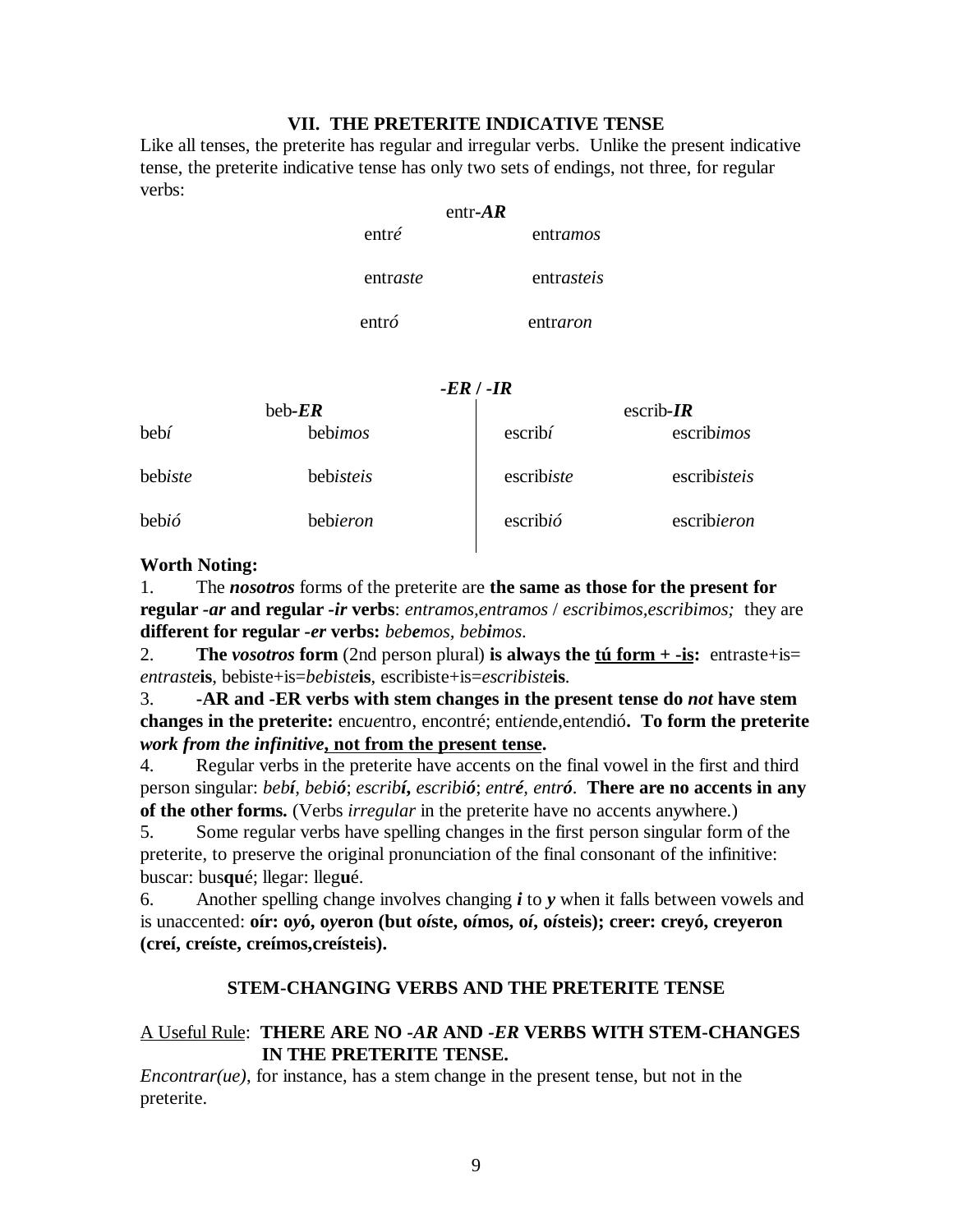| encontrar   | ( <b>preterite</b> tense) |
|-------------|---------------------------|
| encontré    | encontramos               |
| encontraste | encontrasteis             |
| encontró    | encontraron               |

*Encontrar* is typical of *-ar* and *-er* verbs with a stem change in the present tense. **These changes do not appear in the preterite.** This holds true for **ALL** *-ar* and *-er* verbs with stem changes in the present tense.

Now let's look at an *-ir* stem-changing verb like *pedir(i,i).* It has two notations in the parentheses: (i,i). The first of these tells what happens to the forms of the verb in the present tense, and the second refers to the changes in the verb forms in the preterite. So, in the present tense, *pedir* changes exactly where *encontrar* does (and where all other stem-changing verbs do, too):



But in the preterite, where *encontrar* (and all other *-ar* and *-er* verbs with stem changes in the present tense) do not change, *pedir* does. However, note that **the pattern of change in the preterite tense does not form a boot**. The change occurs only in the third person singular and third person plural forms of the verb.



Were we to draw a figure around the stem changing forms of *pedir* (and every other *-ir* verb that happens to have a stem change in the preterite), it would not form a boot, but something more akin to merely the **sole** of a boot or shoe.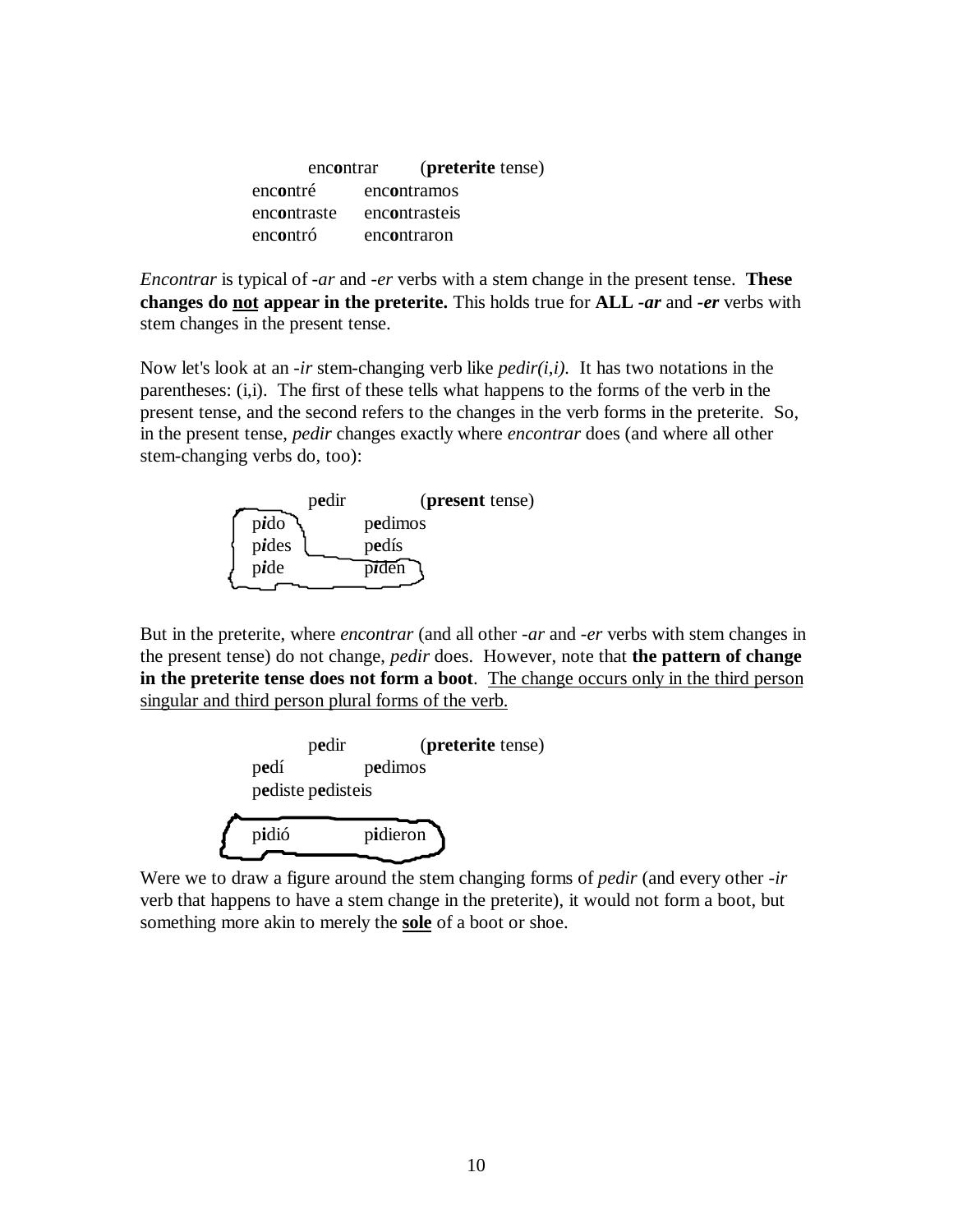#### **VERBS IRREGULAR IN THE PRETERITE**

*Ser* **and** *Ir***.** One curious fact about the Spanish preterite is that two of its most irregular verbs, *ser* and *ir*, have exactly the same forms in the preterite. It is context that lets us know which verb is being used.

| Forms of <i>ser</i> and <i>ir</i> |               |
|-----------------------------------|---------------|
| fui                               | <b>fuimos</b> |
| fuiste                            | fuisteis      |
| fue                               | fueron        |

**Note:** Another curious fact about this conjugation is that the three plural forms contain their singular form counterparts: *fui, fui*mos; *fuiste,fuiste*is; *fue,fue*ron.

**Other Irregular Verbs in the Preterite.** There are about a dozen commonly used verbs that have irregular forms in the preterite. Most of them are the so-called **strong preterites**, which means that *their stress pattern is like the present tense,* with the emphasis always on the next to the last syllable, never on the last: examples are tuve, estuve, puso, hice, hizo, etc. These verbs have roots different from what we would expect from the infinitive, but they all share the same, unstressed, endings:

| "Strong" Preterite Endings |                |  |
|----------------------------|----------------|--|
| -e                         | $-imos$        |  |
| -iste                      | -isteis        |  |
| -0                         | $-$ [i]eron*** |  |

**\*\*\* In the third person plural form***,* verbs like *decir* and *traer*, which have a **final j in their stem**, use *-eron*; verbs with **any other letter than j as the final letter of the stem use** *-ieron*: di*jeron* and tra*jeron*, but hic*ieron*, pus*ieron*, anduv*ieron*, d*ieron,* etc.

## **Worth Noting.**

- Because of their common endings, the "strong" preterites are best learned by (1) **memorizing each irregular stem** [such as *hic-* for *hacer*, *tuv-* for *tener*, *pus-* for *poner*, etc.] and (2) **memorizing one set of endings**, those given above. The stems of "strong" irregular preterites that you should know are: *querer: quis-*; *venir: vin-; saber: sup-; poder: pud-; decir: dij-; hacer: hic-* (except for *hizo*); *andar: anduv-; tener: tuv-; estar: estuv-;traer: traj-.* (The forms of *ser* and *ir*, as stated before, must be memorized separately).
- The forms of the verb *dar* are considered irregular because it is an *-ar* verb, but its endings are identical to those for the verb *ver*: d*i*, d*iste*, d*io*, d*imos*, d*isteis*, d*ieron.* No accents are necessary on the forms of *dar* (or of *ver*, for that matter), because they are one syllable forms (*di, dio; vi, vio*).

## **Appendix 2, "Verb Charts," which begins on page 511 of the** *Destinos* **text, should be consulted for reference and for specific conjugations and individual forms.**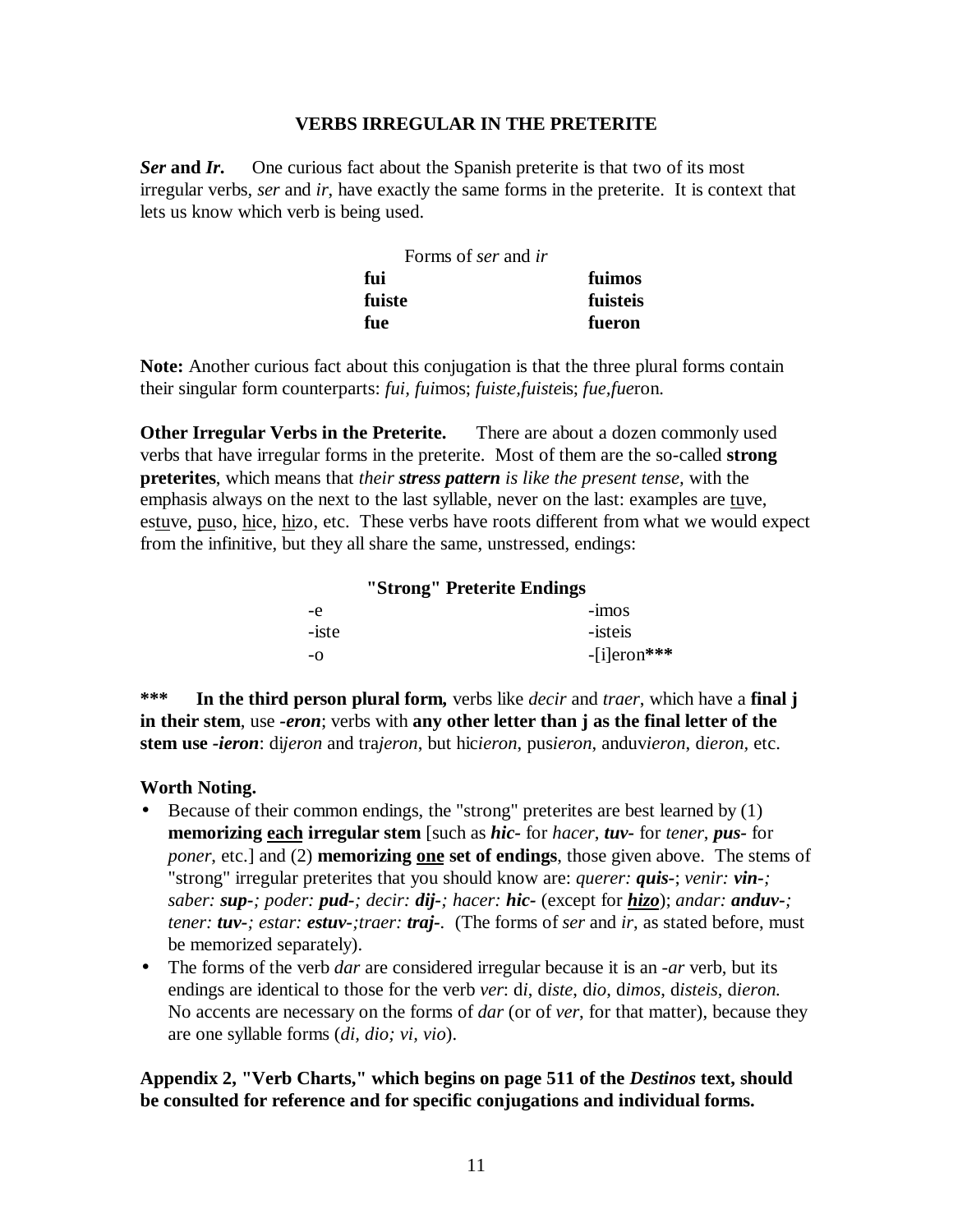## **VIII. THE IMPERFECT INDICATIVE TENSE**

#### **The imperfect indicative tense is an easy one to form. The endings are as follows:**

#### **For -AR Verbs**

| entraba  | entrábamos |
|----------|------------|
| entrabas | entrabais  |
| entraba  | entraban   |

| For -ER and -IR Verbs |          |           |             |
|-----------------------|----------|-----------|-------------|
| bebía                 | bebíamos | escribía  | escribíamos |
| bebías                | bebíais  | escribías | escribíais  |
| bebía                 | bebían   | escribía  | escribían   |

#### **Worth Noting.**

- 1. The first and third person singular forms are the same: **yo** entraba, **ella** entraba; **yo**  escribía, **él** escribía; **yo** bebía, **Ud.** bebía. Because of this fact, the subject pronouns are used with these imperfect forms whenever needed to avoid confusion.
- 2. **For -AR verbs**, **only one form has an accent,** *nosotros*: entr*á*bamos, lleg*á*bamos, etc. **For -ER and -IR verbs,** *all* **forms have an accent** over the first *í* of the ending: beb*í*a, escrib*í*ais, entend*í*amos, etc.

**The three irregular verbs of the imperfect indicative tense.** Only *ser, ir* and *ver* are irregular in the imperfect:

| SER: era  |     | eras  | era  | éramos  | erais  | eran  |
|-----------|-----|-------|------|---------|--------|-------|
| IR:       | iba | ibas  | 1ba  | íbamos  | 1ban   | iba   |
| VER: veía |     | veías | veía | veíamos | veíais | veían |

By memorizing the *yo* form of each verb, you should be able to generate all other forms of these three verbs.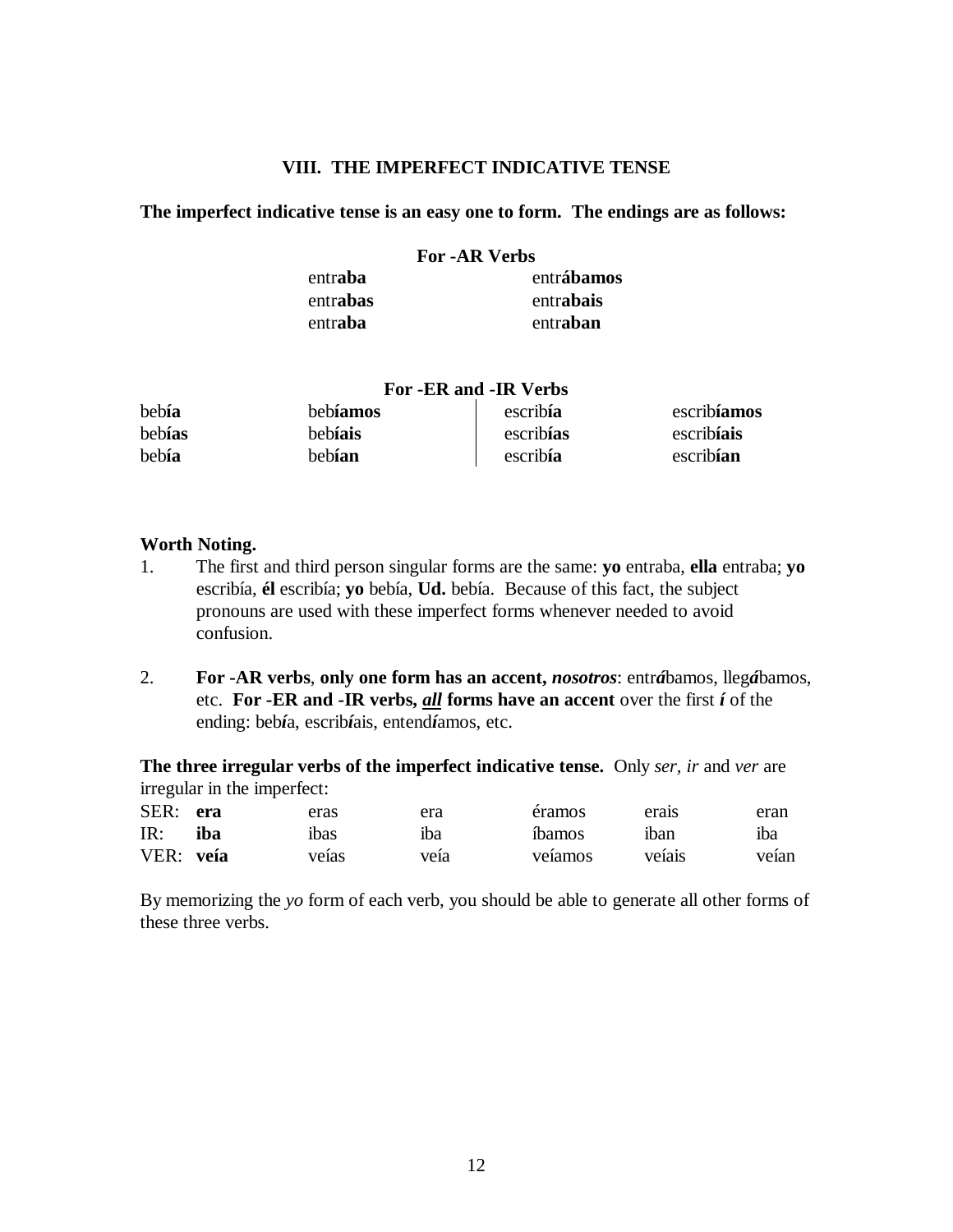## **IX. THE PRETERITE AND IMPERFECT TENSES COMPARED**

Having discussed the forms of these tenses, we now turn to their uses. Any verb in Spanish may be used in either tense, but its meaning will be different. The following is one way to approach the differences between these tenses. It follows, more or less, the explanation in the *Destinos Workbook I*. Other grammar explanations also may prove helpful to you. I have several reference grammars in my office which you are welcome to use. Experience has taught me that any explanation of these two tenses, to be successful, *must be accompanied by examples and (especially) by practice.*

**Stated briefly, the imperfect is the Spanish past tense used to express events in progress, habitual or repeated events, descriptions, conditions, and the time of day. In general, functions in the past other than those just summarized are expressed with the preterite.**

## **Examples of Uses of the Imperfect Indicative**

#### • **To talk about events that were ongoing (in progress) in the past.**

This includes simultaneous ongoing events, usually expressed with **mientras**:

Raquel **escuchaba** con atención mientras doña Carmen **hablaba** de Ángel.

Raquel listened (was listening) attentively while doña Carmen talked (was talking) about Ángel.

Note, however, that **cuando** can have the meaning of *mientras* and thus can be followed by the imperfect:

Cuando **hablaba** con Olga, Raquel **se sentía** un poco incómoda.

When (While) speaking with Olga, Raquel felt a little uncomfortable.

The imperfect also expresses actions in progress that were interrupted by another action (expressed with the preterite).

Mientras **íbamos** a San Germán, el carro **empezó** a funcionar mal.

**Salíamos** del peaje cuando **se paró** el carro.

While we were going to San Germán, the car started to run badly.

We were leaving the toll both when the car stopped.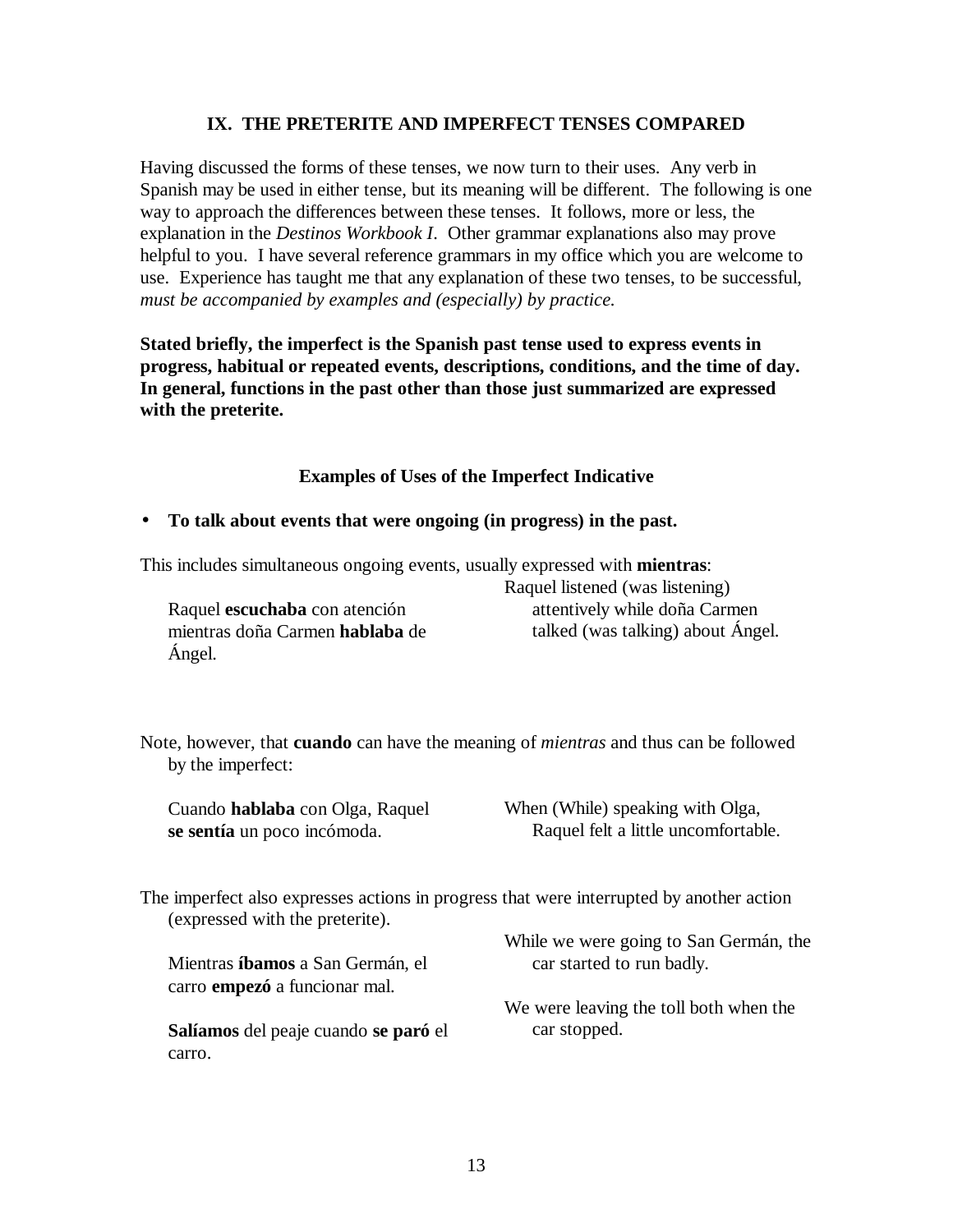The **ir a +** infinitive structure is almost always in the imperfect.

| Ángela <b>iba a llamar</b> a su hermano | Angela was going to call her brother |
|-----------------------------------------|--------------------------------------|
| otra vez.                               | again.                               |

## • **To describe conditions that were ongoing in the past.**

This includes physical characteristics, states of mind, and emotions, as well as age.

| Ángela <b>era</b> una joven lista y<br>simpática. Tenía 25 años, más o<br>menos. | Ángela was a bright and pleasant young<br>woman. She was about 25 years old. |
|----------------------------------------------------------------------------------|------------------------------------------------------------------------------|
| Se sentía muy frustrada por lo del                                               | She felt very frustrated by the situation                                    |
| coche.                                                                           | with her car.                                                                |
| Hacía muy buen tiempo durante el                                                 | The weather was very nice during the                                         |
| viaje a San Germán, pero hacía                                                   | trip to San Germán, but it was very                                          |
| mucho calor.                                                                     | hot.                                                                         |

## • **To talk about habitual events in the past.**

Often (but not always) this use of the imperfect is signaled by the use of words and phrases that emphasize the habitual nature of the action: **todos los días**, **siempre**, **por lo general**, and so on.

| De niña, Ángela <b>visitaba con</b> | As a child, Angela visited (used to visit) |
|-------------------------------------|--------------------------------------------|
| frecuencia a su abuela.             | her grandmother often.                     |

## • **The imperfect is always used to tell time in the past.**

| ¿Qué hora era cuando Ángela,         | What time was it when Angela, Raquel |
|--------------------------------------|--------------------------------------|
| Raquel y Laura llegaron a la casa de | and Laura arrived at the             |
| la abuela?                           | grandmother's house?                 |
|                                      |                                      |

**Eran** las once de la mañana.

It was eleven in the morning.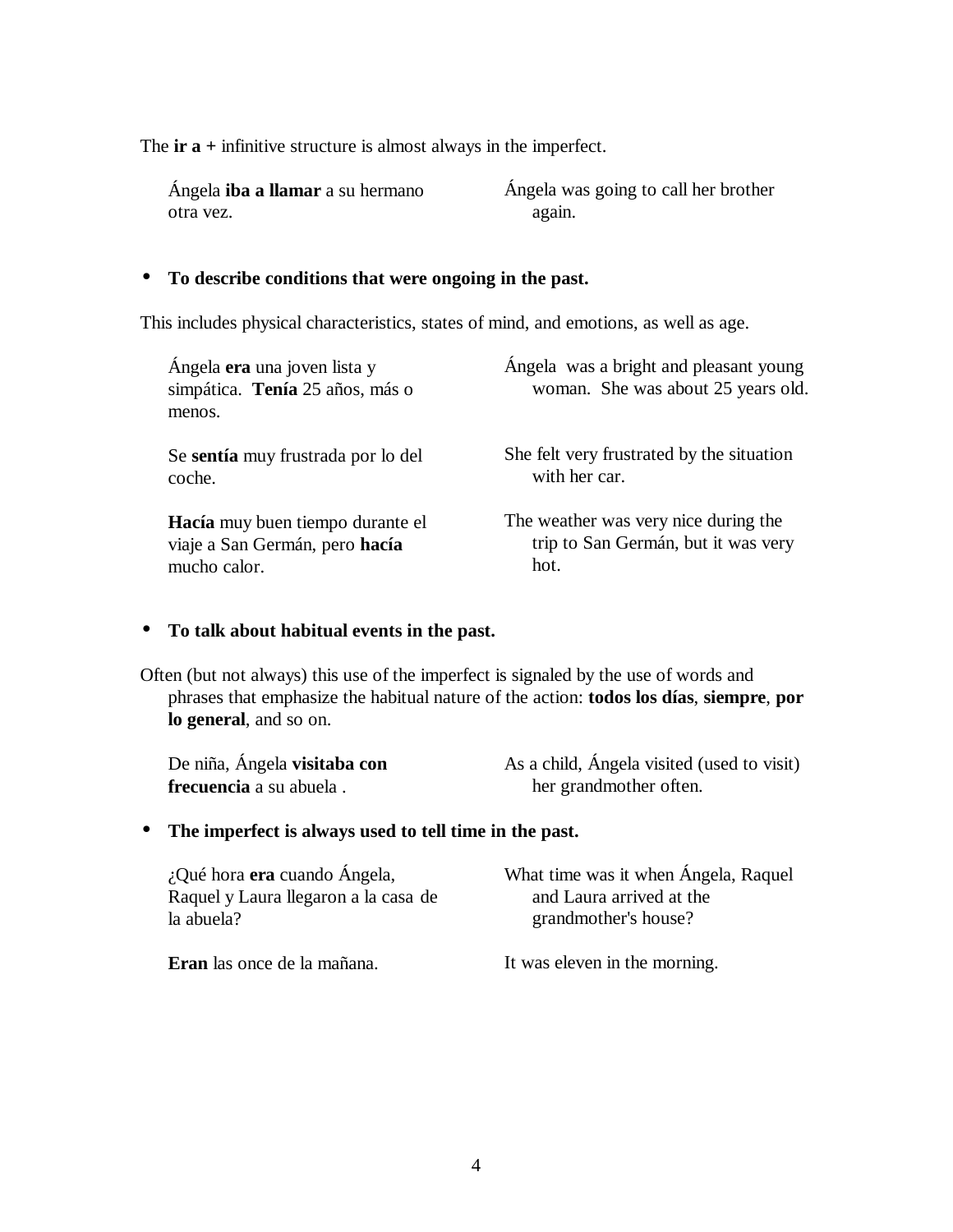## **Examples of the Uses of the Preterite Indicative**

## • **to talk about distinct, individual actions or events in the past**

These may have occurred only once or be seen as having happened individually a number of times

|           | Fuimos a San Germán y hablamos<br>con mi abuela.                                                | We went to San Germán and talked with<br>my grand mother.                            |
|-----------|-------------------------------------------------------------------------------------------------|--------------------------------------------------------------------------------------|
|           | Le dije el número como mil veces.                                                               | I told him the number about a thousand<br>times.                                     |
|           | Olga empezó inmediatamente a<br>hacerle preguntas a Raquel.                                     | Olga immediately began to ask Raquel<br>questions.                                   |
|           | La conversación <b>terminó</b> tarde.                                                           | The conversation ended late.                                                         |
| $\bullet$ | to talk about changes in conditions                                                             |                                                                                      |
|           | Ángela se enojó cuando su abuela<br>criticó a Jorge, y luego se puso triste.                    | Angela got mad when her grandmother<br>criticized Jorge, and then she became<br>sad. |
| $\bullet$ | to describe actions that occurred within a defined period of time                               |                                                                                      |
|           | A time phrase, such as <b>por una hora</b> or <b>por un año</b> , is often used in these cases. |                                                                                      |

| <i>i</i> . <b>Estuvo</b> en Nueva York? | ---Yes, I was there for a few days.     |
|-----------------------------------------|-----------------------------------------|
| ---Sí, estuve por unos días.            |                                         |
|                                         | For a few years they lived on the Santa |
| Durante unos años <b>vivieron</b> en la | Susana Ranch.                           |
| estancia Santa Susana.                  |                                         |

Were you in New York?

## **Preterite and Imperfect Together**

When a sentence that talks about the past contains more than one verb, any sequence or combination of these two tenses is possible, depending on what you wish to express: all preterite, all imperfect, or a combination of the two. Remember that one frequent pattern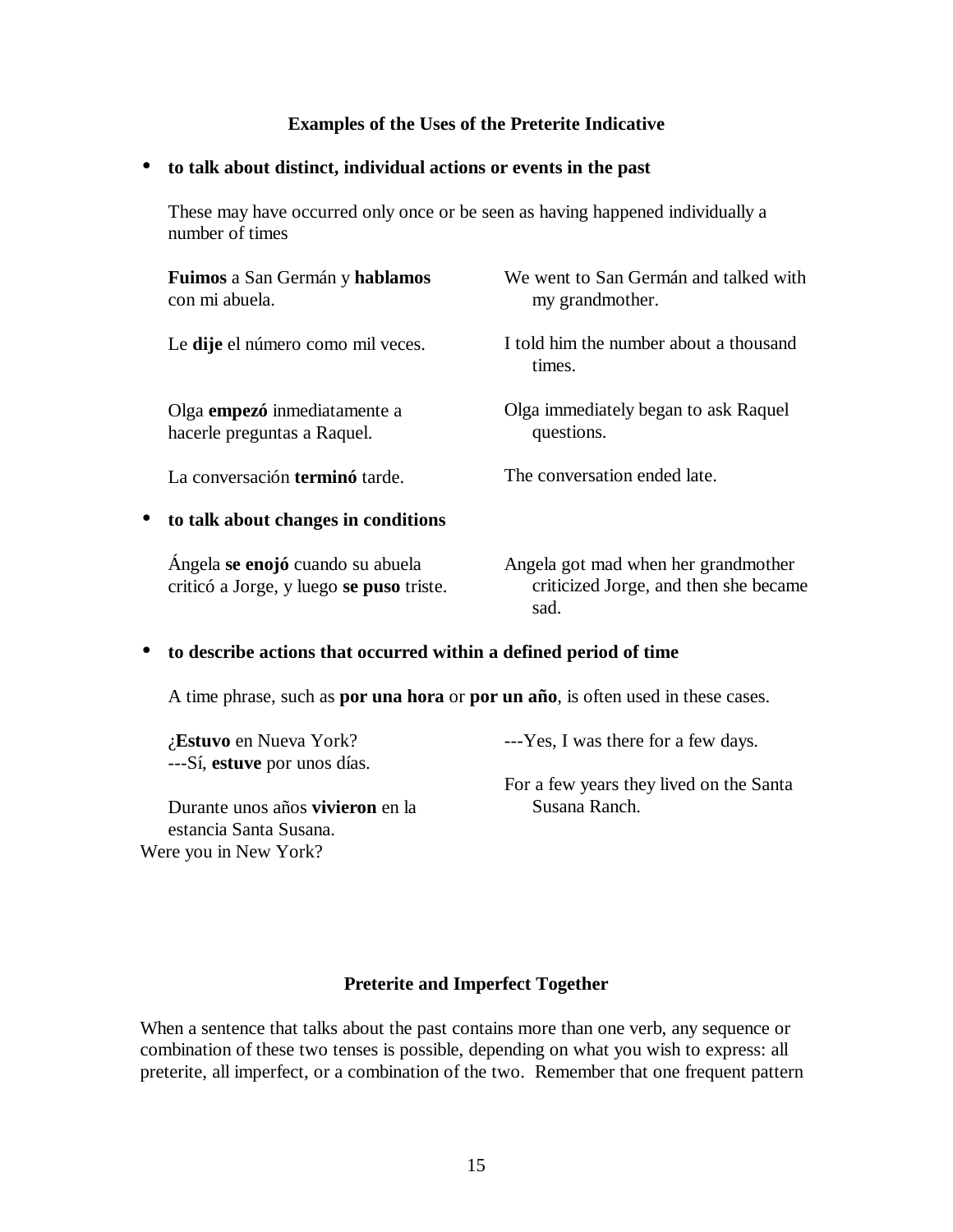is as follows: the imperfect describes what was happening when another action (expressed in the preterite) occurred.

| Raquel viajó a Puerto Rico, buscó la   | Raquel traveled to Puerto Rico,      |  |  |
|----------------------------------------|--------------------------------------|--|--|
| casa de Ángel, y habló con una         | looked for Ángel's house, and spoke  |  |  |
| vecina de Ángela. (all preterite)      | with Ángela's neighbor.              |  |  |
| Eran las diez y Ángela tenía una cita  | It was ten o'clock and Ángela had an |  |  |
| para ver unos apartamentos a las diez  | appointment to see some apartments   |  |  |
| y media. (both imperfect)              | at ten-thirty.                       |  |  |
| Arturo <b>estaba</b> en casa cuando lo | Arturo was at home when I called     |  |  |
| llamé. (imperfect, preterite)          | him.                                 |  |  |
| Cuando nosotras llegamos, Jorge        | When we arrived, Jorge was teaching  |  |  |
| daba una clase. (preterite, imperfect) | a class.                             |  |  |

## **Verbs With Different Meanings in the Preterite and Imperfect**

The following five verbs have different English equivalents depending on whether they are used in the preterite or the imperfect: *conocer*, *saber*, *querer*, *poder*, and *haber*.

## *Conocer*

• preterite=*met*, but only in the sense of "met for the first time, or made the acquaintance of" (Note: *conocer* can also mean *meet*=to make the acquaintance of, in the present tense). *Conocer* never means "to encounter" (=*encontrar*).

| Raquel conoció a los tíos de                     | Raquel met Ángela's uncles and aunts |
|--------------------------------------------------|--------------------------------------|
| Ángela.                                          | (=made their acquaintance).          |
| Voy a la universidad para                        | I'm going to the university to meet  |
| conocer a Jorge.                                 | Jorge (for the first time).          |
| imperfect=knew, was acquainted with<br>$\bullet$ |                                      |
| Arturo no conocía bien a su medio                | Arturo didn't know his half-brother  |
| hermano.                                         | well.                                |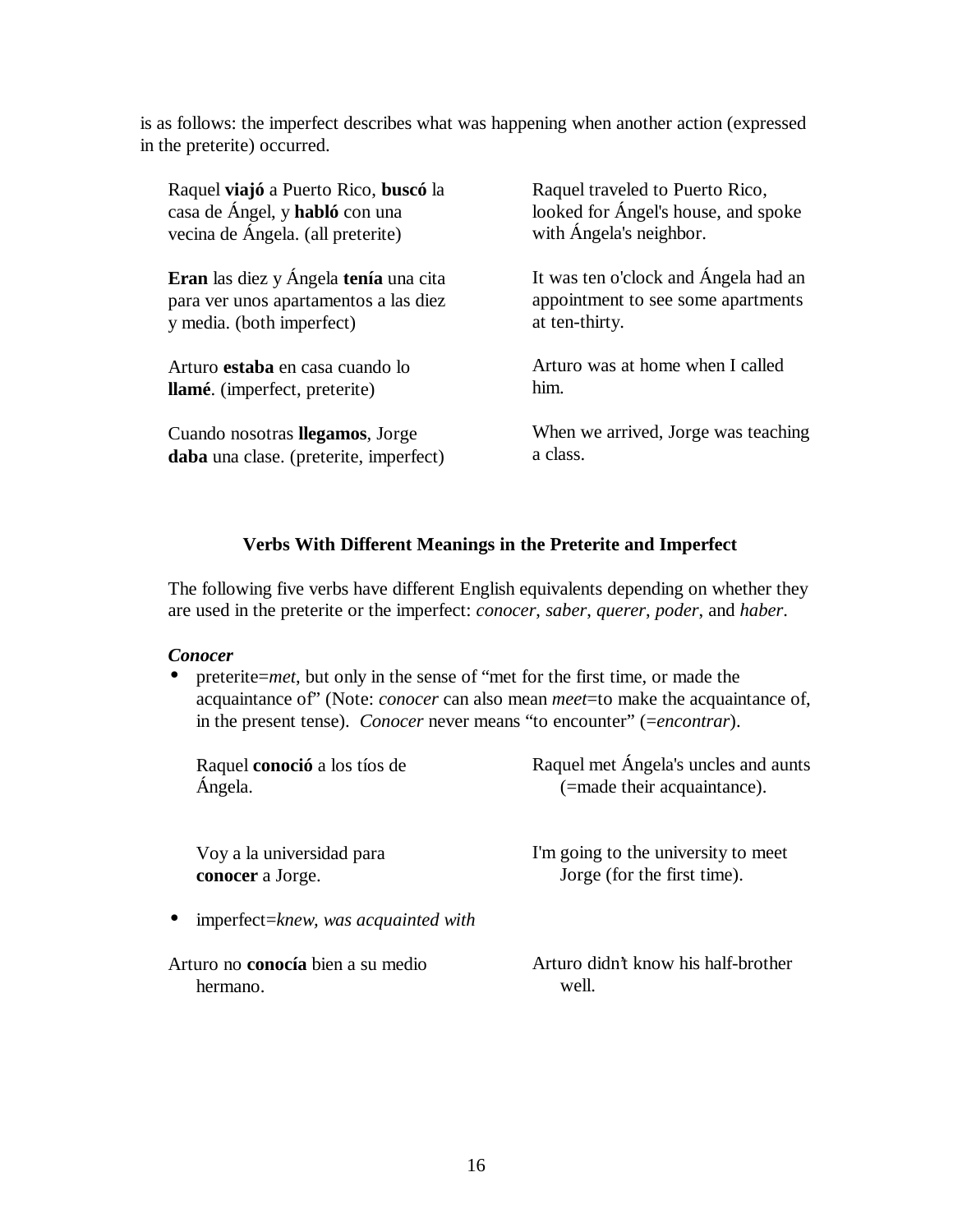#### *Saber*

• preterite=found out, learned

Raquel llegó a casa de Ángel y **supo** que estaba muerto.

• imperfect=*knew about, had knowledge of*

Ángela no **sabía** que tenía un tío en la Argentina.

#### *Querer*

• **affirmative** preterite=*tried, made an attempt*

Raquel **quiso** avisar a Ángela sobre la personalidad de Jorge.

• **negative** preterite=*refused*

Pero Ángela no **quiso** oír la crítica de su novio.

Raquel tried to warn Ángela about

Jorge's personality.

But Ángela refused to hear any criticism of her boyfriend.

• imperfect (affirmative and negative)=*wanted/didn't want*

Raquel no **quería** meterse en sus relaciones con Jorge.

Raquel didn't want to get involved in her relationship with Jorge.

Raquel arrived at Ángel's house and found out (learned) he was dead.

Ángela didn't know she had an uncle in Argentina.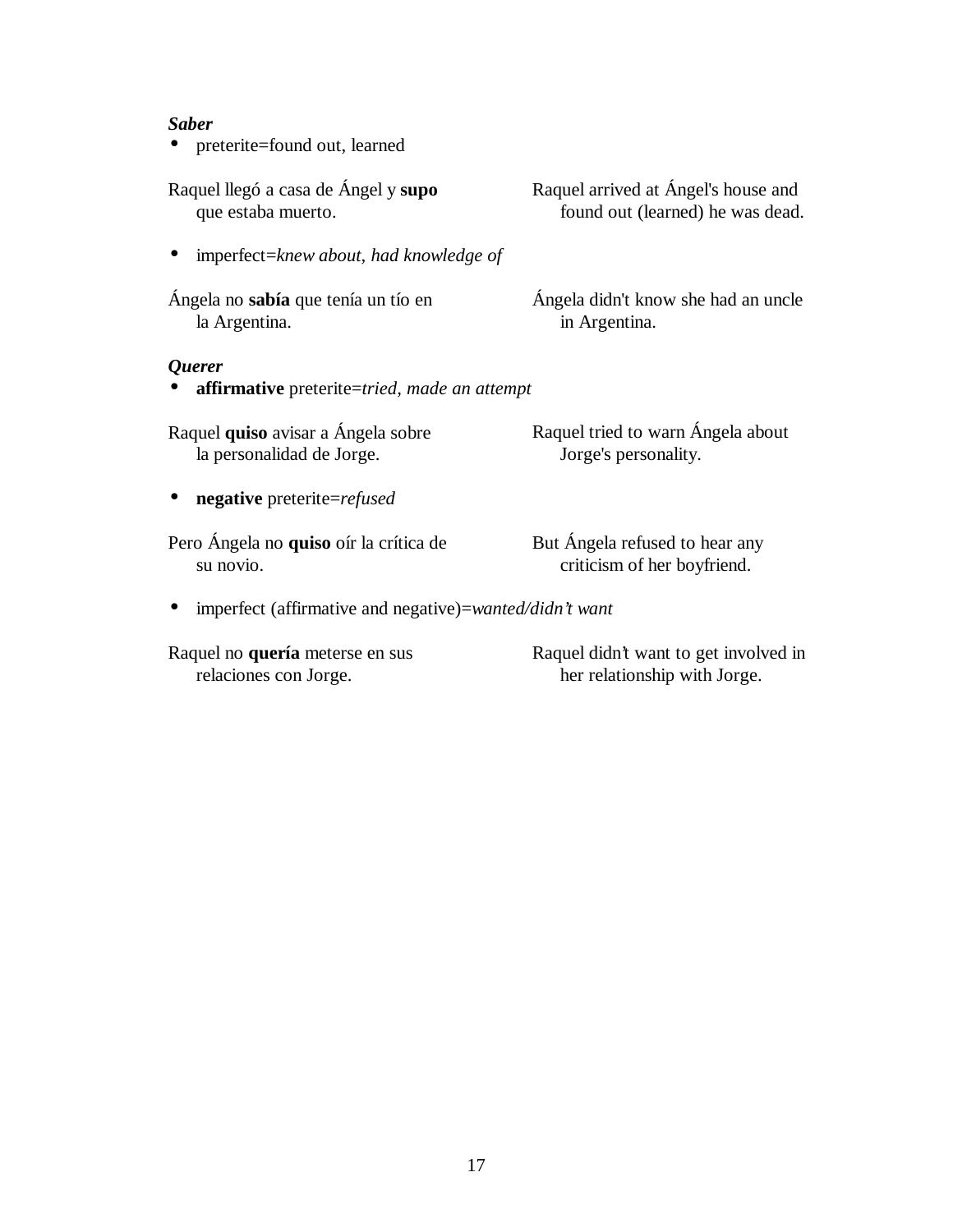#### *Poder*

• **affirmative** preterite=*to succeed in*

Raquel **pudo** convencer a doña Carmen de que el viaje era muy urgente.

• **negative** preterite=*failed to*

Jorge no pudo impresionar a Raquel. Jorge failed to impress Raquel.

Raquel succeeded in convincing doña Carmen that the trip was very urgent.

• imperfect (affirmative and negative)=*was (not) able to* [description of a state or condition]

| Ángela no <b>podía</b> comprender por | Ángela couldn't understand why |  |  |
|---------------------------------------|--------------------------------|--|--|
| qué todos se oponían a sus            | everyone was opposed to her    |  |  |
| relaciones con Jorge.                 | relationship with Jorge.       |  |  |
|                                       |                                |  |  |

## *Haber (hay)*

• preterite=*there was/were* in the sense of *occurred, happened, took place*

| <b>Hubo</b> un accidente en el sitio de | An accident occurred (took place) at |  |  |  |
|-----------------------------------------|--------------------------------------|--|--|--|
| la excavación.                          | the excavation site.                 |  |  |  |

• imperfect=*there was/were, there existed*

**Había** muchas cosas que hacer. There were many things to do.

**Worth Noting:** With these five verbs, in every case, **the preterite meanings involve an action that occurred, an event that took place** (meeting someone for the first time, finding something out, making an attempt, refusing, etc.), while **the meanings associated with the imperfect always involve a description or condition, often of a mental state** (knowing someone or something, wanting or not wanting something, having the capacity to do something, or something that was in existence at a given time). The uses of the preterite and imperfect with these verbs, then, is no different from their uses with other verbs, but the nature of these five verbs is such that the English translations of the preterite and imperfect need to be different to express the meaning correctly.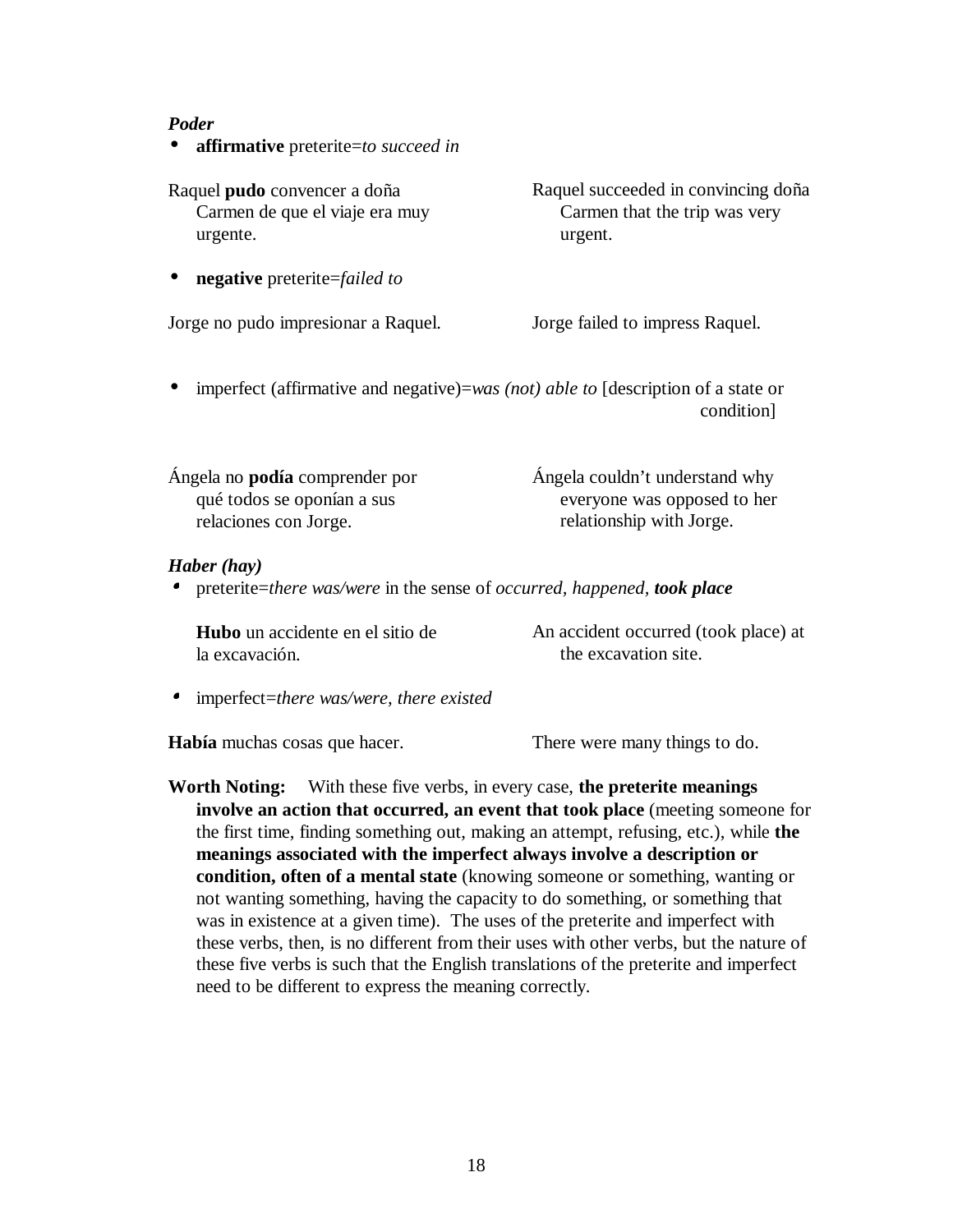# **X. GUSTAR (AND SOME OTHER VERBS LIKE IT)**

The verb *gustar*, though it is often translated as "to like," really means "to be pleasing to." While the difference in meaning between "to like" and "to be pleasing to" is perhaps negligible, the *grammatical difference* is very significant, and English-speakers who are learning Spanish must be very careful or they will use *gustar* incorrectly.

In the sentences "I like it" and "It is pleasing to me," the subjects and objects are switched: "I" is the subject of one sentence, "It" is the subject of the other; "it" is the direct object of the first sentence, while "me" is the indirect object of the second one.

| English    | Spanish   |
|------------|-----------|
| I like it. | Me gusta. |

- Note that The word "It" is not expressed with a pronoun in Spanish. The word "it" is in the verb *gusta*.
- *Gustar* is almost **always in the third person, either singular or plural**. If you have put *gustar* in first or second person, you probably have gotten the sentence wrong.

Because the *gustar* construction always takes an indirect object pronoun, sometimes it is necessary to add a prepositional phrase for clarification (or for emphasis).

| Example: | "He likes apples."       | <i>A él</i> le gustan las manzanas.  |
|----------|--------------------------|--------------------------------------|
|          | "She likes apples."      | A ella le gustan las manzanas.       |
|          | "You (Ud.) like apples." | <i>A Ud.</i> le gustan las manzanas. |

Without the clarifying prepositional phrases "*A él*", "*A ella*," and "*A Ud*." the sentence would be just "Le gustan las manzanas," which could refer to any of the three.

• **The prepositional phrase can never take the place of the indirect object pronoun, which must be present**. So "**Le** gustan las manzanas," or "**A ella le** gustan las manzanas" are both correct sentences, but "A ella gustan las manzanas" is not, because it is missing the indirect object pronoun *le*.

| <b>Examples:</b> | We like apples.    | (A nosotros/as) nos gustan las manzanas.             |
|------------------|--------------------|------------------------------------------------------|
|                  | You like apples.   | (A vosotras/os) os gustan las manzanas.              |
|                  | You like apples.   | (A ustedes) les gustan las manzanas.                 |
|                  | They like apples.  | (A ellos/ellas) les gustan las manzanas.             |
|                  | You like apples.   | (A ti) te gustan las manzanas.                       |
|                  | You like apples.   | (A usted) le gustan las manzanas.                    |
|                  | S/he likes apples. | $(A \text{ ella}/\text{él})$ le gustan las manzanas. |

• Note that the verb in all these sentences is *gustan*, third person plural, because the subject of each sentence is the same, *las manzanas*, so the verb is the same (verbs always agree with their subject; with *gustar* the tricky part is to figure out what the subject is).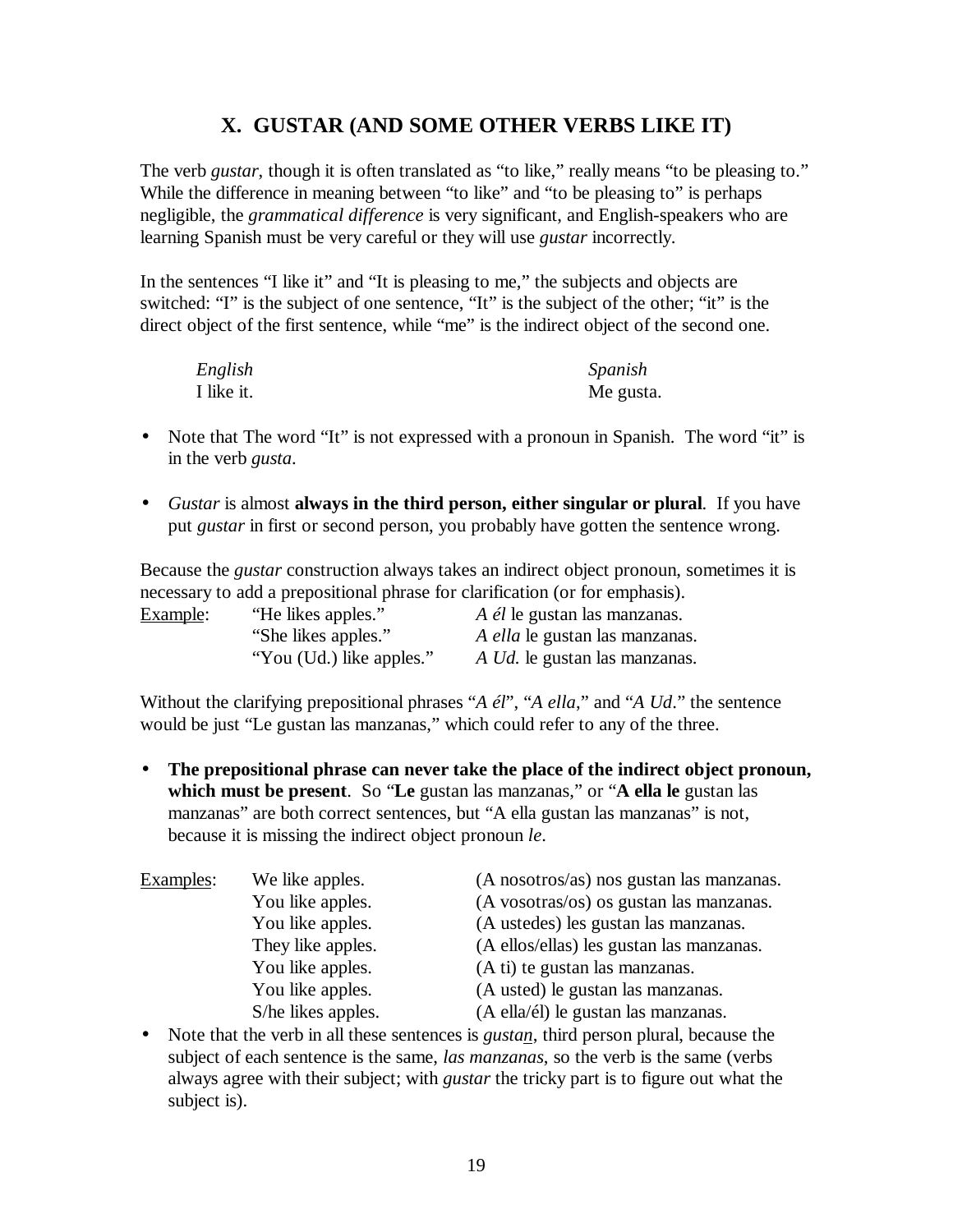• **A tip**: *The person involved in the sentence is almost never the subject, but rather the indirect object*. The subject is some third person object (like "apples").

#### **Other verbs that work like** *gustar*

Other Spanish verbs also employ the same grammatical construction as *gustar*. Perhaps the most common are **importar**= to be important (to someone), and **parecer**, to seem.

| No me importa $(=It)$ 's not important to me).      |
|-----------------------------------------------------|
| No nos importa $(=It)$ 's not important to us).     |
| (A ella) no le importa.                             |
| A nosotras sí nos importa, pero no le importa a él. |
| Me parece buena idea.                               |
| Eso no nos parece bien.                             |
|                                                     |

# **XI. POR Y PARA**

Both of these prepositions can translate as *for*, but they are not interchangeable. With practice, you will come to master the most common uses of these very frequently used prepositions.

#### **When not to use POR or PARA.**

- Remember that some Spanish verbs don't require a preposition, even though their English equivalents do: **esperar** = to wait for; **buscar** = to look for; **pedir** = to ask for
- Also, when *for* relates to a verb, it is often expressed with an indirect object rather than with a preposition: *Arturo le compró una campera a Raquel*. = Arturo bought Raquel a jacket (a jacket for Raquel).

#### **Uses of** *para***:**

| destined for, to go to, or to be given to someone<br>Esta carta es para don Fernando.             | This letter is for don Fernando.                                           |
|---------------------------------------------------------------------------------------------------|----------------------------------------------------------------------------|
| $\bullet$ to, in the direction of<br>Salieron para Colorado.                                      | They left for Colorado.                                                    |
| to be used for or in<br>Arturo compró fruta para el picnic.<br>La foto fue útil para la búsqueda. | Arturo bought fruit for the picnic.<br>The photo was useful in the search. |
| in relation to (compared to) others<br>Para francés, habla bien el inglés.                        | For a Frenchman, he speaks English<br>well.                                |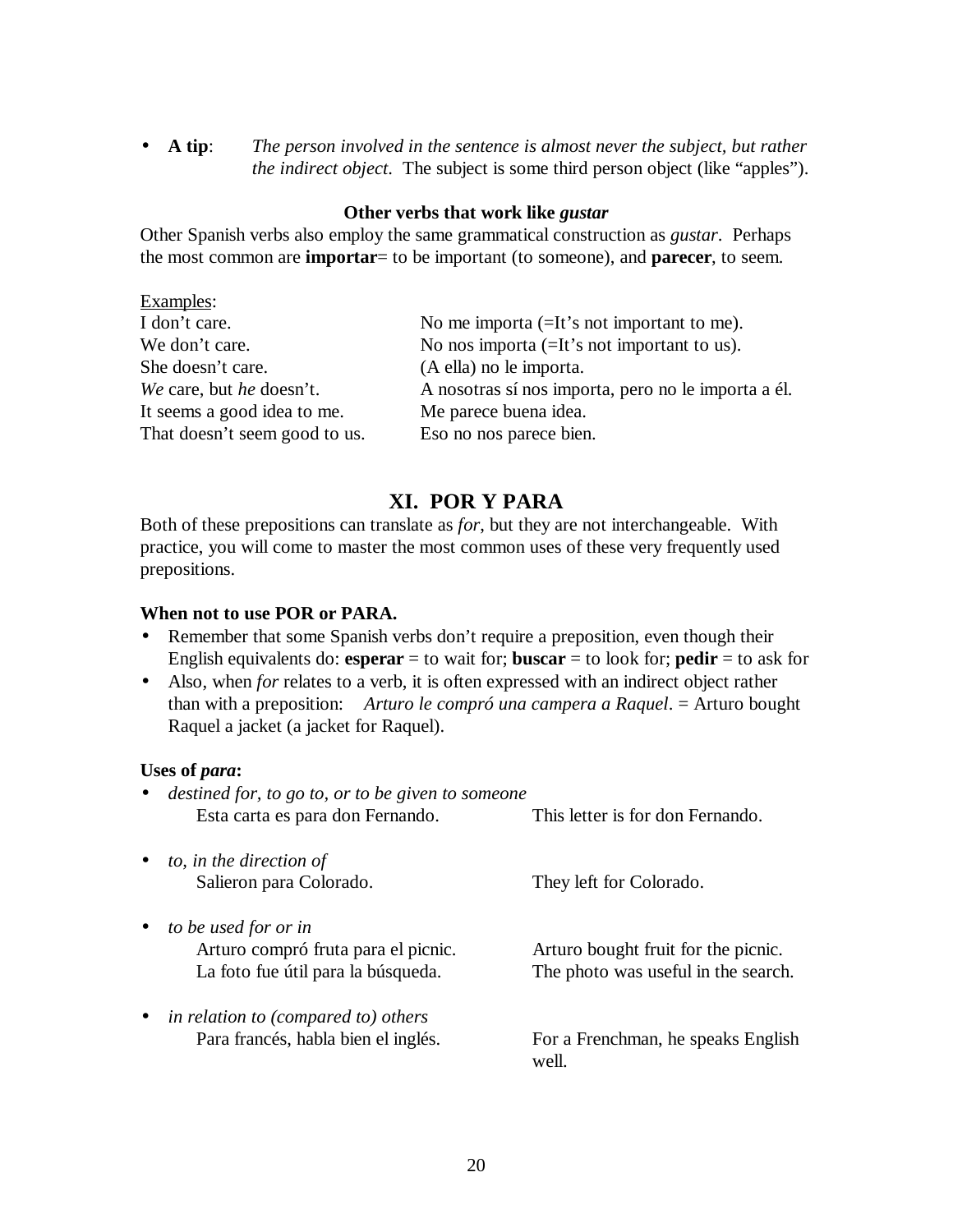| Se sentaron para descansar.                                                        | They sat down (in order) to rest.                                                                                  |
|------------------------------------------------------------------------------------|--------------------------------------------------------------------------------------------------------------------|
| Uses of <i>por</i> :                                                               |                                                                                                                    |
|                                                                                    |                                                                                                                    |
| ¡Pagué sesenta dólares por ese libro!                                              | I paid sixty dollars for that book!                                                                                |
| for the sake of, on behalf of                                                      |                                                                                                                    |
| Ella lo hizo por don Pedro.                                                        | She did it for money, not for love.<br>She did it for don Pedro's sake.                                            |
| for a period of time                                                               |                                                                                                                    |
|                                                                                    | We lived in Montana for five years.                                                                                |
| by, by means of                                                                    |                                                                                                                    |
| Raquel le habló por teléfono.                                                      | We went by train.<br>Raquel spoke to him by phone.                                                                 |
| through, along<br>Corrieron por la Avenida Rivermont.<br>Anduvieron por el parque. | They ran along Rivermont Avenue.<br>They walked through the park.                                                  |
| during, in (with morning, afternoon, etc.)<br>Por la noche fueron a la fiesta.     | In the evening (At night), they went                                                                               |
| Me gusta correr por la mañana.                                                     | to the party.<br>I like to run in the morning.                                                                     |
| because of, on account of, about<br>Fue difícil llegar por las calles bloqueadas.  | It was difficult to arrive because of<br>the blocked streets.                                                      |
| Él se preocupaba por su hijo.                                                      | He was worried about his son.                                                                                      |
|                                                                                    | in exchange for<br>Ella lo hizo por dinero, no por amor.<br>Vivimos en Montana por cinco años.<br>Fuimos por tren. |

• *in order to* + infinitive (often *in order* is not expressed in the English)

Estudio para aprender. I study (in order) to learn.

• *Por* is also used in quite a number of fixed expressions, like *por lo general* (generally), *por favor* (please), *por ejemplo* (for example), and others.

# **XII. SUBJECT AND OBJECT PRONOUNS IN SPANISH**

You should know and be able to use properly the following five types of pronouns:

| $\boxed{1}$ subject pronouns: | <b>VO</b> | tú | Ud.<br>ella<br>él | nosotros<br>nosotras | vosotros<br>vosotras | Uds.<br>ellas<br>ellos |
|-------------------------------|-----------|----|-------------------|----------------------|----------------------|------------------------|
|                               |           |    | 21                |                      |                      |                        |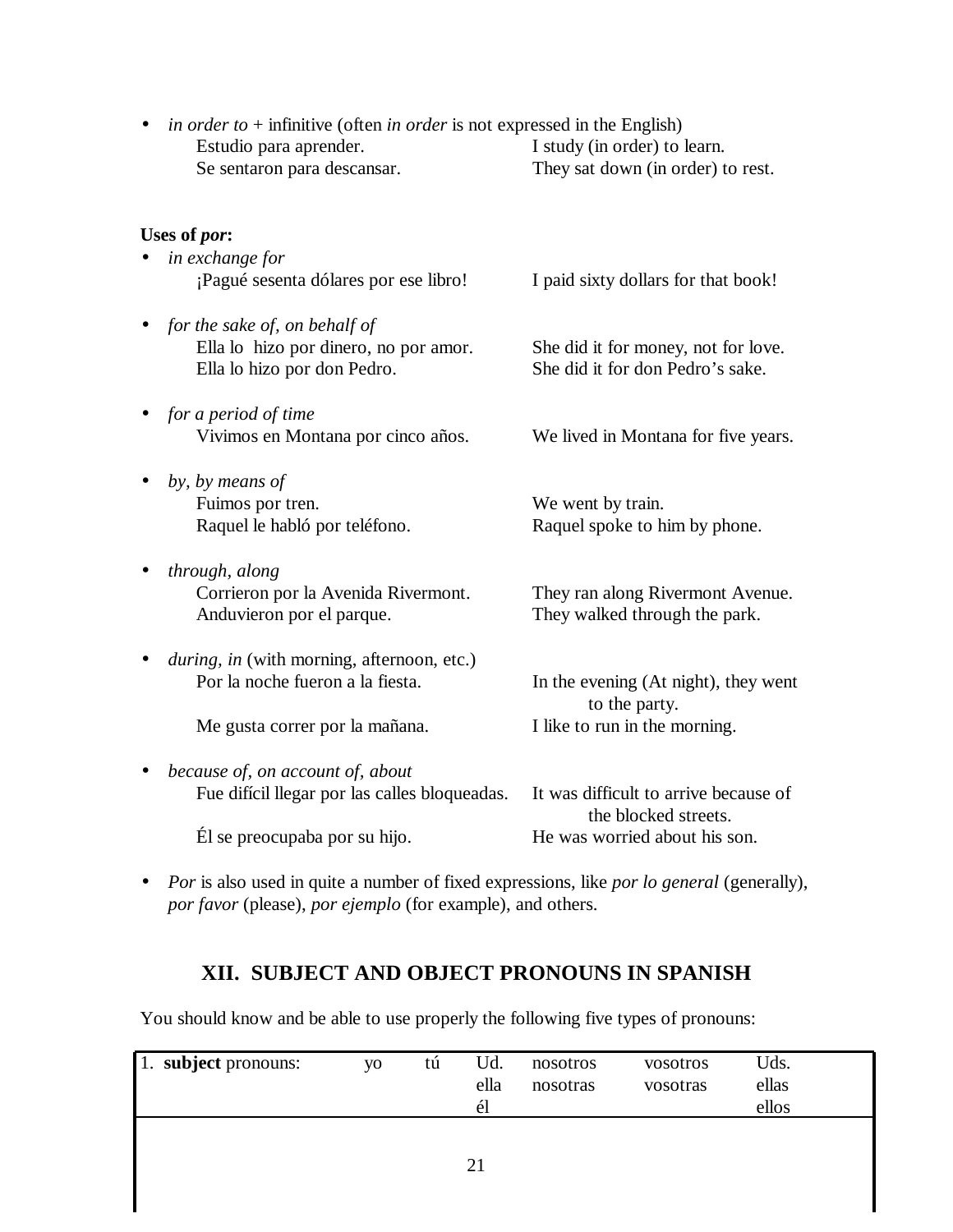| 2. direct object pronouns:             | me | te  | lo.la | nos      | <b>OS</b>       | los, las |  |
|----------------------------------------|----|-----|-------|----------|-----------------|----------|--|
| 3. <b>indirect</b> object pronouns: me |    | te  | 1e    | nos      | OS              | les      |  |
| 4. reflexive pronouns:                 | me |     | se    | nos      |                 | se       |  |
| 5. prepositional pronouns: mí          |    | ti. | Ud.   | nosotros | <b>vosotros</b> | Uds.     |  |
|                                        |    |     | ella  | nosotras | vosotras        | ellas    |  |
|                                        |    |     |       |          |                 | ellos    |  |

#### **1. Subject pronouns.**

A subject performs the action in the verb. All verbs must agree with their subjects. The **subject pronouns** are often not needed in Spanish, and so are used much less frequently than in English. They are primarily included only for stress, and to avoid confusion (among *ella, él* and *Ud.*, for example.)

*Never* **use lo as a subject pronoun.** The word *it,* used as a SUBJECT, has no Spanish translation (technically, it does, but it is almost never used). In Spanish, the subject *it* is in the verb. (So "It is true" is translated as "Es verdad." Anything else would be wrong, especially adding "Lo.")

## **2. Direct object pronouns.**

A direct object is a noun or pronoun that *directly* receives the action in the verb. In the sentence **"I give María the book,"** when we ask the question "What do I give (give being the action in the verb), the answer is "the book," and so **book** is the diret object. (I do not give María; I give *something* **to** María). *If we replace "the book" with a pronoun, we have a direct object pronoun:* I give María *it* (or "I give *it* to María*).*

**The positioning of direct object pronouns is different in Spanish than in English.** Direct object pronouns:

> precede conjugated verb forms come in between **no** and a conjugated verb form may follow and be attached to an infinitive

#### *Examples*

| Veo a Inés.               | I see Inés. | (direct object noun)                   |
|---------------------------|-------------|----------------------------------------|
| La veo.                   | I see her.  | (direct object pronoun)                |
| Ella me ve.               |             | She sees me. (direct object pronoun)   |
| Quería ver <b>la</b> .    |             | I wanted to see her. (dir. obj. pron.) |
| Ella <i>no</i> me conoce. |             | She doesn't know me. (dir. obj. pron.) |

Notice that in the last sentence, the object pronoun **me** is placed between *no* and *conoce*. **Worth Remembering:** *The verb in Spanish (as in English) always agrees with the subject, not with the object. Because the subject pronouns are frequently absent in Spanish, be careful not to confuse the subject and object when you choose the verb form.*

#### **3. Indirect object pronouns.**

An indirect object is a noun or pronoun that *indirectly* receives the action in the verb. In the sentence "I give María the book," where *book* is the direct object, *María* is the indirect object. If we replace the noun María with a pronoun, we have an indirect object pronoun: "I give **her** the book."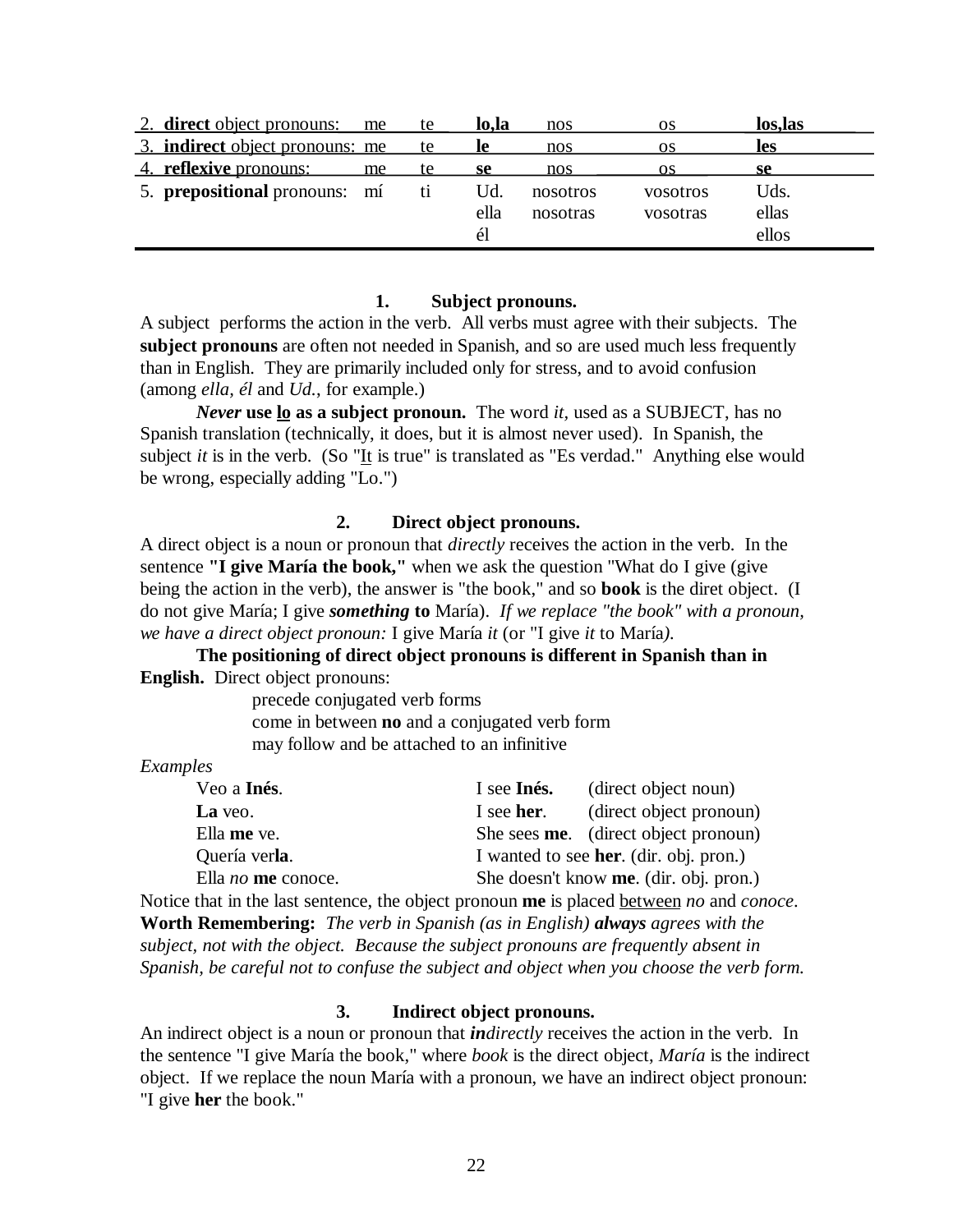*Just like the direct object pronouns, the indirect object pronouns precede conjugated verb forms, are placed in between no (or other negative words) and the verb, and may be attached to the infinitive.*

*Examples*

No **le** hablamos (a ella). We don't speak **to her**.

Le doy el libro a María. I give **María** the book. (ind. obj. noun) Le doy el libro (a ella). I give **her** the book . (ind. obj. pronoun) Queremos dar**le** el libro. We want to give **her** the book.(ind obj pron) Ella **me** dio el libro. She gave **me** the book.(ind. obj. pron.)

**Note** two things in the last sentence, "No le hablamos" ("We don't speak to her"). First, as with the direct object pronouns, the indirect object pronouns also come between the conjugated verb and *no*; second, the indirect object pronoun often contains the word *to* when we translate into English, whether or not the Spanish word *a* is part of the sentence.

## **4. Reflexive object pronouns.**

Reflexive pronouns are really just special cases of either direct or indirect object pronouns. What is special about them is that the object of the sentence is the same as the subject. "Ella **se llama** Inés" literally means "She calls herself Inés," where *she (ella)* is the subject and *herself (se)* is the reflexive (direct, in this case) object pronoun.

Oftentimes, but not always, the English translation of reflexive verb forms includes the word "*get*" (**vestirse**=to *get* dressed, **casarse**=to *get* married, **enojarse**=to *get* mad, **perderse**=to *get* lost, **levantarse**=to *get* up).

Like the direct and indirect object pronouns, the reflexive object pronouns precede a conjugated verb, come between the conjugated verb form and no, and may be attached to the infinitive.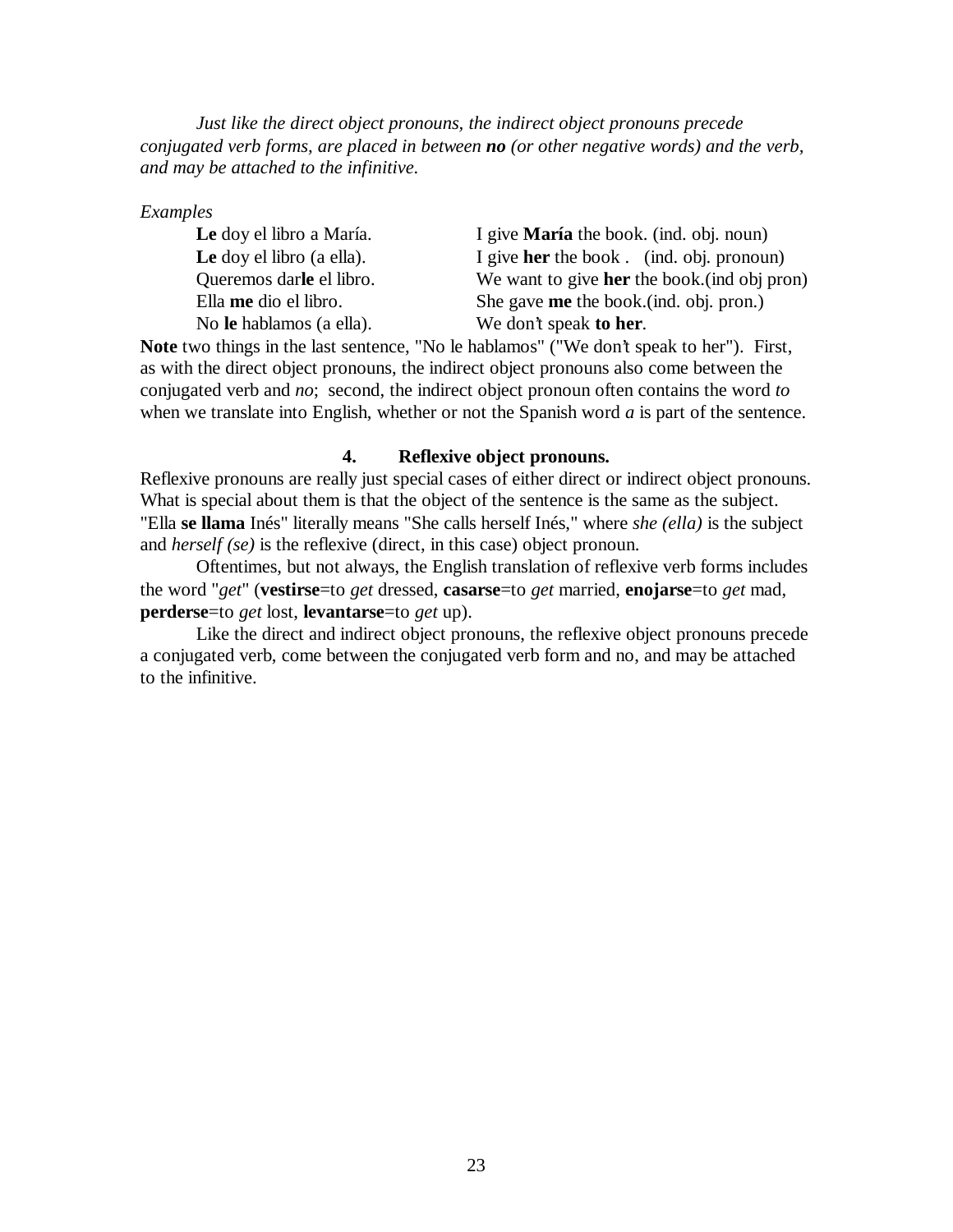#### *Examples*

Se levantan temprano. They get up early. (reflexive obj. pron.) Quería despertar**me** tarde. I wanted to wake up late. (ref. obj. pron.) Ella *no* **se** llamaba María. Her name wasn't María. (ref. obj. pron.) Note that in all of these sentences **the subject, verb and object are all in agreement**.

**The "Reciprocal" use of reflexives.** The reflexive construction is much more widespread in Spanish than in English. Not only verbs listed in dictionaries as reflexive (like *llamarse* and *despertarse*), but many other verbs may be used reflexively in what is called the reciprocal (or "each other") construction. This use, by its nature, is limited to verbs in the plural. Some examples of this construction are as follows:

Ellas **se hablaban** frecuentemente por teléfono. They frequently talked on the phone. Elena y Pedro **se aman** mucho. **Helen** and Pedro love each other very much. No **nos vemos** mucho. We don't see each other very much.

## **5. Prepositional object pronouns.**

**Forms**: The prepositional pronouns are **identical in form to the subject pronouns,** *with two very important exceptions:* instead of *yo* and *tú,* use **mí** (accent) and **ti** (no accent). There are two special combining forms, used only with the preposition **con:** *con+mí=conmigo*; *con+ti=contigo.*

**Uses:** As their name implies, these pronouns are used after prepositions (words and phrases such as **de, por, para, con, sin, entre, etc.).**

| Examples |  |
|----------|--|
|          |  |

| Fuimos con Miguel. We went with Michael.  |                           | (prepositional noun object)                         |  |
|-------------------------------------------|---------------------------|-----------------------------------------------------|--|
| Fuimos con él.                            | We went with <b>him</b> . | (prep. object pronoun)                              |  |
| Quieren ir conmigo.                       |                           | They want to go with <b>me</b> . (prep. obj. pron.) |  |
| Mi computadora. No quería salir sin ella. |                           | I didn't want to leave without it.                  |  |
| El libro. No queríamos salir sin él.      |                           | We didn't want to leave without it.                 |  |
| $i$ Es para mí o para ti esta carta?      |                           | Is this letter for you or for me?                   |  |

## **Using Two Object Pronouns Together**

Reflexive, indirect and direct object pronouns are often used in combinations of two. The rule governing their order is easy: *"Indirect before direct, reflexive first of all."*

#### *Examples*

| They give the book to us.                           | Nos dan el libro. |                                            |  |  |
|-----------------------------------------------------|-------------------|--------------------------------------------|--|--|
| They give it to us.                                 |                   | <b>Nos lo</b> dan. (indirect, then direct) |  |  |
| They don't give me the tables. No me dan las mesas. |                   |                                            |  |  |
| They don't give them to me.                         | No me las dan.    | (indirect, direct)                         |  |  |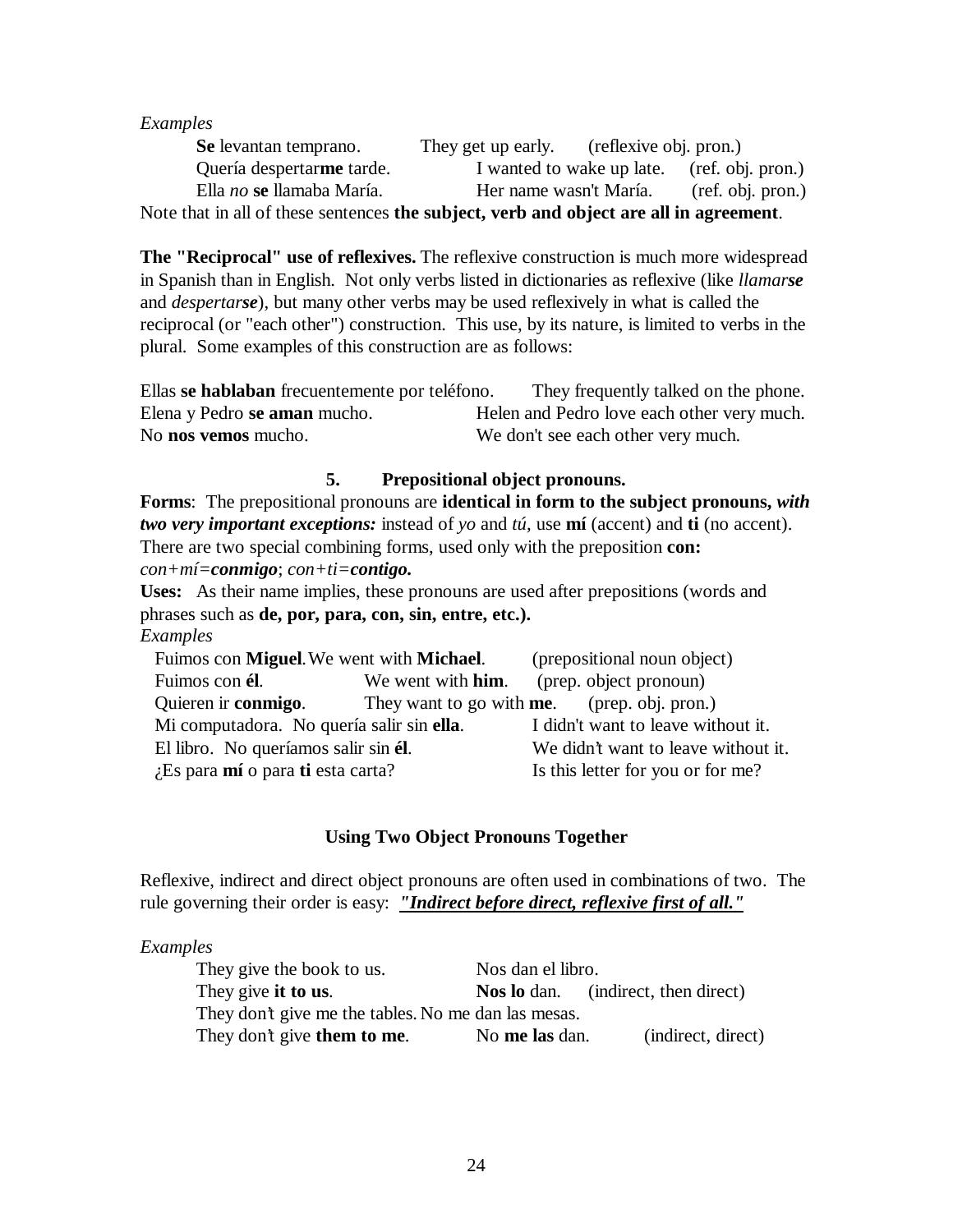| You wash your hands. | Te lavas las manos. |                                   |
|----------------------|---------------------|-----------------------------------|
| You wash them.       |                     | Te las lavas. (reflexive, direct) |

**Important: Whenever the indirect object pronouns LE or LES come before a direct object pronoun beginning with L- (lo, la, los** or **las), LE(S) changes to SE. (**Some students have learned the sentence "You don't lay low, you say low," a reminder that you don't "*le lo*, you *se lo*" (or *la* or *los* or *las*)

#### *Examples*

| I gave them the book.     | Les di el libro.          |
|---------------------------|---------------------------|
| I gave it to them.        | Se lo di.                 |
| I brought him a computer. | Le traje una computadora. |
| I brought it to him.      | Se la traje.              |

Because the SE in sentences like these could refer to *her, him, you (Ud.), you (Uds.) or them (either ellas or ellos),* it is common for an additional phrase to be included for clarity: The two example sentences above would become "Se lo di **a ellas**" and "Se la traje **a él**." **Such phrases can never** *replace* **the indirect object pronoun**, even though they mean the same thing; **the indirect object pronoun** *must* **be kept in the sentence**. (So, "Lo di a ellas" is considered *wrong*; "*Se* lo di a ellas" would be correct.)

#### **XIII. AFFIRMATIVE AND NEGATIVE WORDS.**

#### *Forms*

#### AFFIRMATIVE

#### NEGATIVE

| algo<br>alguien                      | something, anything<br>someone | nada<br>nadie          | nothing, not anything<br>no one, nobody, not<br>anybody |
|--------------------------------------|--------------------------------|------------------------|---------------------------------------------------------|
| algún/alguno/a<br>(algunos, algunas) | some, any                      | ningún,<br>ninguno/a   | no, none, not any                                       |
| sí                                   | yes                            | $\mathbf{n}\mathbf{o}$ | no                                                      |
| siempre                              | always                         | nunca, jamás           | never                                                   |
| también                              | also, too                      | tampoco                | neither                                                 |
|                                      |                                |                        | ni_ni_tampoco neither_nor_either                        |

Note that the **alguno/ninguno** pair are adjectives, and so they show gender and number agreement with their nouns, whereas the rest of these words are invariable in form. **Alguno** and **ninguno** shorten to **algún** and **ningún** before masculine singular nouns.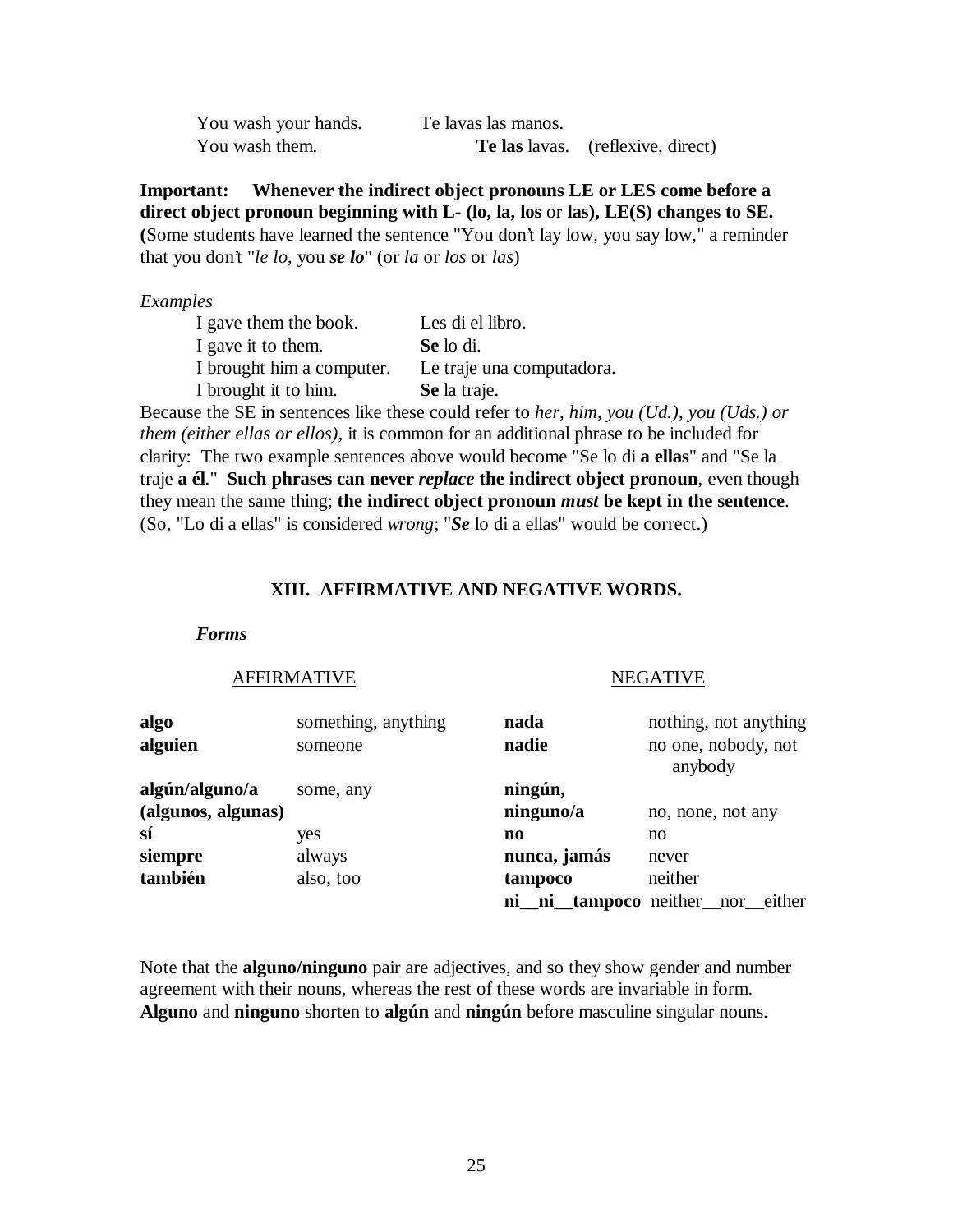| $i$ Trae algún documento?                                                                                      | Do you have any identification (on you)?  |
|----------------------------------------------------------------------------------------------------------------|-------------------------------------------|
|                                                                                                                | If it's no problem $\ldots$               |
| Si no hay inconveniente                                                                                        | ---None at all. It will be a pleasure.    |
| --- <b>Ninguno</b> . Será un placer.                                                                           |                                           |
|                                                                                                                | I still have a few things to do.          |
| Todavía tengo <b>algunas</b> cosas que                                                                         |                                           |
| hacer.                                                                                                         |                                           |
|                                                                                                                | Do you want something to drink?           |
| $i$ Desean tomar algo?                                                                                         |                                           |
|                                                                                                                | I called Roberto, but he's never at home. |
| Llamé a Roberto, pero nunca<br>está en su casa.                                                                |                                           |
| <b>Uses</b>                                                                                                    |                                           |
| In Spanish, only one negative word (including no) can precede the verb                                         |                                           |
| कर का साथ पार्टी के पार्टी करने के लिए सीमा की पार्टी करने हैं। इस पार्टी के लिए सीमा की पार्टी करने की पार्टी |                                           |

| Nadie estaba en la casa de Ángel                                        | Nobody was at Angel's house when |
|-------------------------------------------------------------------------|----------------------------------|
| cuando llegó Raquel.                                                    | Raquel arrived.                  |
| Raquel nunca conoció a Ángel.<br>or<br>Raquel no conoció nunca a Ángel. | Raquel never got to meet Angel.  |

• Double negatives are common in Spanish. Thus, when *no* precedes the verb, another negative word can appear somewhere after the verb. Such double negatives are grammatically correct in Spanish.

|           | No había nadie en la casa de Ángel.                                                                                                                                         | There wasn't anybody at Ángel's house.                      |  |
|-----------|-----------------------------------------------------------------------------------------------------------------------------------------------------------------------------|-------------------------------------------------------------|--|
|           | Raquel no conoció nunca a Ángel.                                                                                                                                            | Raquel never got to meet Angel.                             |  |
| $\bullet$ | When the sentence is negative, any included indefinite word <i>must</i> also be negative.<br>Such double negatives are not only grammatically correct, they are obligatory. |                                                             |  |
|           | Me imagino que tu hermano no sabe<br>nada de esto.                                                                                                                          | I imagine your brother doesn't know<br>anything about this. |  |
|           | ¿Puedes hacer algo en este caso?                                                                                                                                            | Can you do anything in this situation?                      |  |

• Note that questions may have a **no** before the verb but not be negative in meaning. In such cases, the affirmative form of the indefinite word is used.

---No, I can't do anything.

---No, **no** puedo hacer **nada**.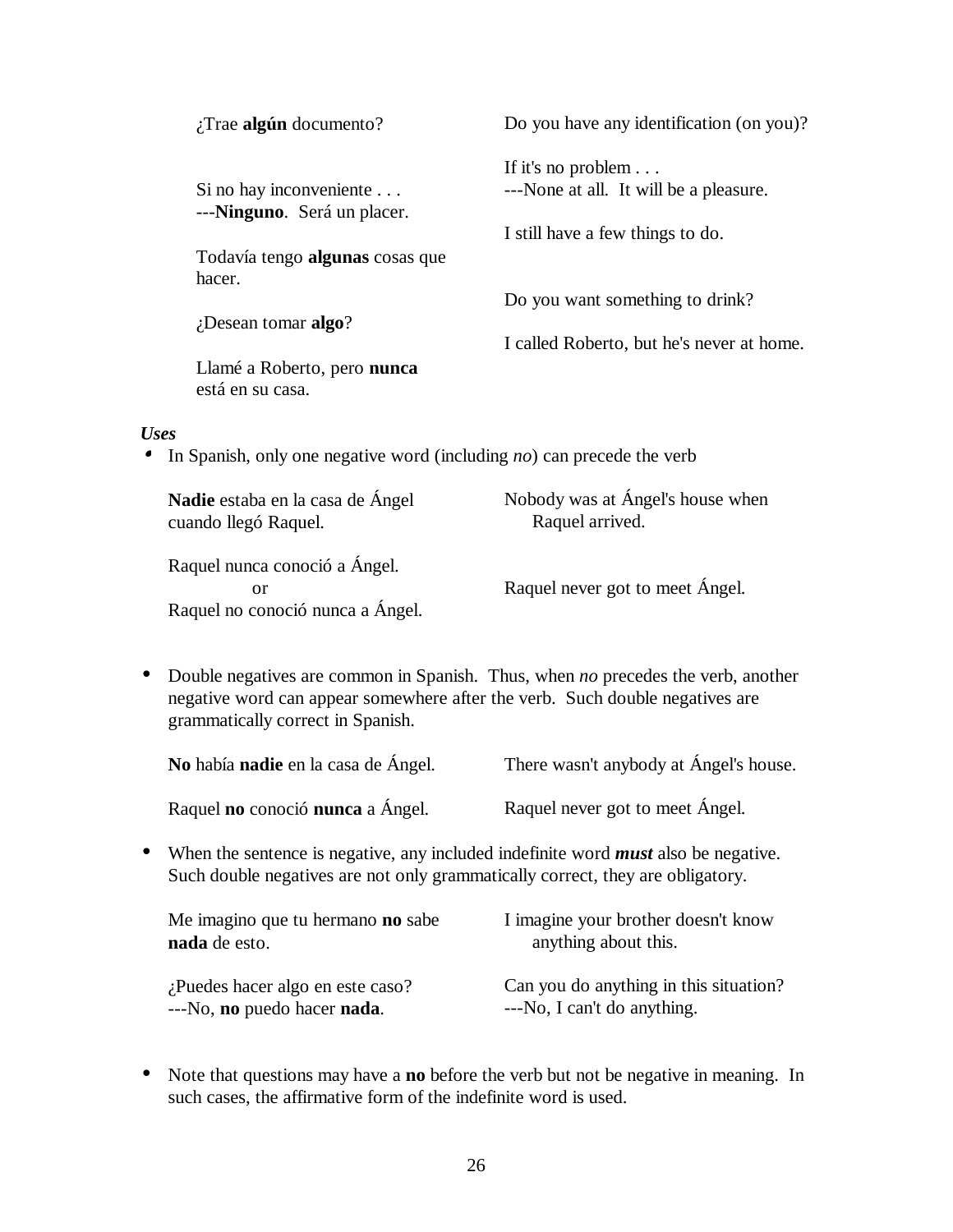¿**No** quieres llevar **algunos** duraznos o frutillas?

Don't you want to bring some peaches or strawberries?

¿**No** quieres vino **también**?

Don't you want wine too?

## **XIV. EQUAL AND UNEQUAL COMPARISONS A. Comparisons of Inequality**

#### **Forms.**

To make unequal comparisons in Spanish, use one of the following structures:

| $más + noun or adjective + que$                                                          | more + <i>noun or adjective</i> + than                                                     |
|------------------------------------------------------------------------------------------|--------------------------------------------------------------------------------------------|
| menos + <i>noun or adjective</i> + que                                                   | $less/fewer + noun \ or \ adjective + than$                                                |
| Some adjectives have special comparative forms.                                          |                                                                                            |
| mejor (mejores) que                                                                      | better                                                                                     |
| peor (peores) que                                                                        | worse                                                                                      |
| mayor (mayores) que                                                                      | older                                                                                      |
| menor (menores) que                                                                      | younger                                                                                    |
| Uses.                                                                                    |                                                                                            |
| San Juan es más importante que<br>Ponce y tiene más habitantes<br>que la segunda ciudad. | San Juan is more important than Ponce<br>and has more inhabitants than the<br>second city. |
| Hawaii tiene <b>menos</b> habitantes<br>que Puerto Rico.                                 | Hawaii has fewer inhabitants than Puerto<br>Rico.                                          |

Raquel es **mayor que** Ángela.

Raquel is older than Ángela.

• *Much more/less* is expressed with **mucho más/menos.** Note that if the comparison is with nouns, **mucho** must agree with the noun.

Olga tiene **mucha menos paciencia** que los otros tíos.

Olga has much less patience than the other aunts and uncles.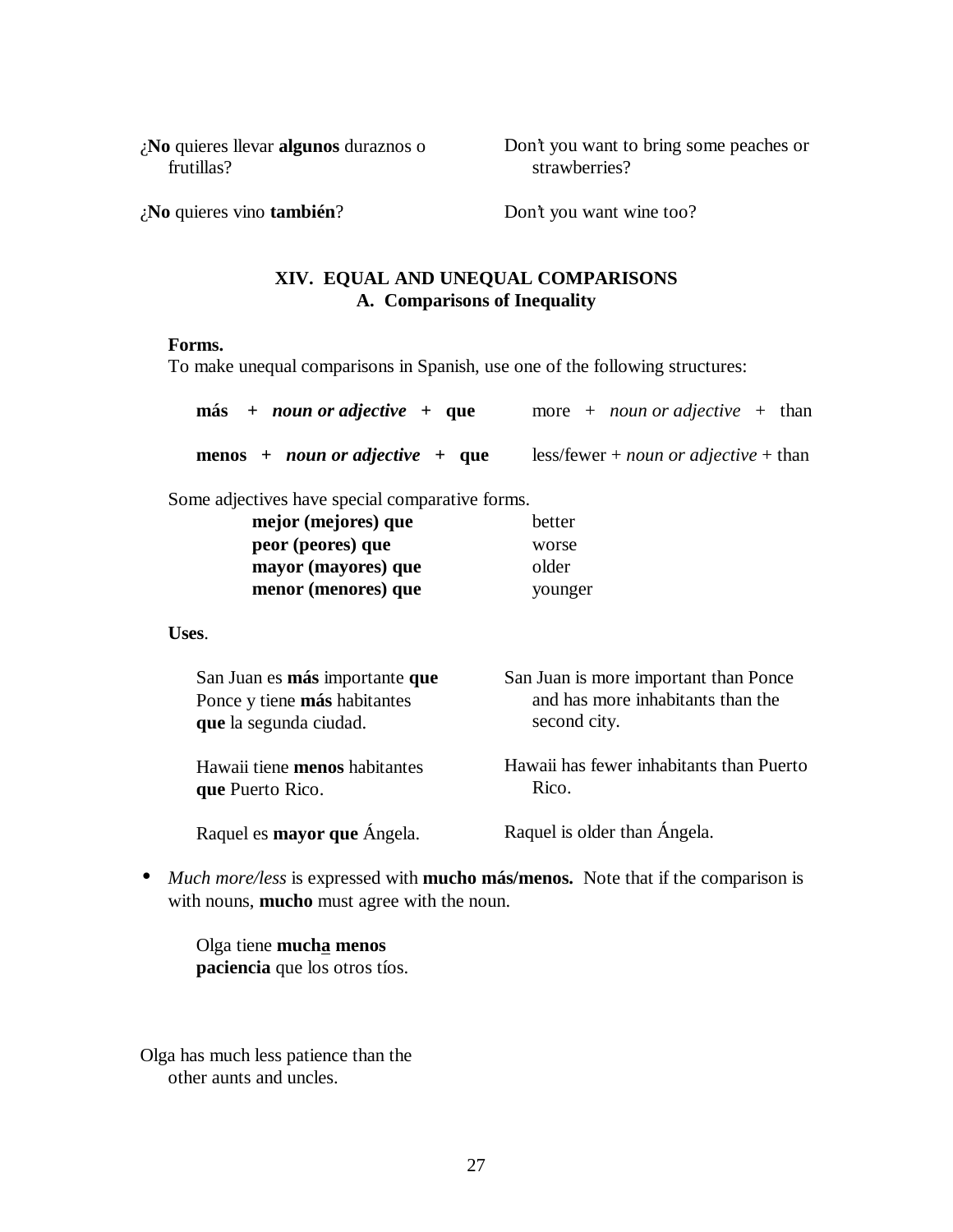• These structures are also used adverbially, to compare and contrast the actions expressed by verbs or to compare and contrast adverbs.

| Raquel works more than Arturo, don't<br>you think? |
|----------------------------------------------------|
| Jaime studies less than his brother<br>Miguel.     |
| Who can run faster, Jaime or Miguel?               |
|                                                    |

• To express *more/less than* + a number, use **más/menos**  $de + a$  number.

| Puerto Rico tiene más de tres | Puerto Rico has more than three million |
|-------------------------------|-----------------------------------------|
| millones de habitantes.       | inhabitants.                            |

## **B. Comparisons of Equality**

## **Forms.**

The structures for the comparison of equal items is:

| $tanto/a/os/as + noun + como$                         | as much/many + $noun$ + as           |
|-------------------------------------------------------|--------------------------------------|
| $\tan + \textit{adjective or adverb} + \textit{como}$ | as + <i>adjective or adverb</i> + as |

The word **tanto**, an adjective, modifies nouns; like all adjectives, it agrees in number and gender with the noun it modifies. The word **tan**, an adverb, is invariable in form.

| Uses.                                                    |                                                                |
|----------------------------------------------------------|----------------------------------------------------------------|
| Ángel no tenía <b>tantos</b> hermanos<br>como su esposa. | Angel didn't have as many brothers and<br>sisters as his wife. |
| Olga no tenía <b>tanta</b> información<br>como Ángela.   | Olga didn't have as much information as<br>Ángela.             |
| $i$ Es tan alta Ángela como<br>Raquel?                   | Is Ángela as tall as Raquel?                                   |
| ¿Pintaba Ángel tan bien como<br>Picasso?                 | Did Ángel paint as well as Picasso?                            |

• This structure is the equivalent of the English *as . . . as*, but the distinction is made in Spanish as to whether what is being compared is a quantity (a noun) or a quality (an adjective or adverb).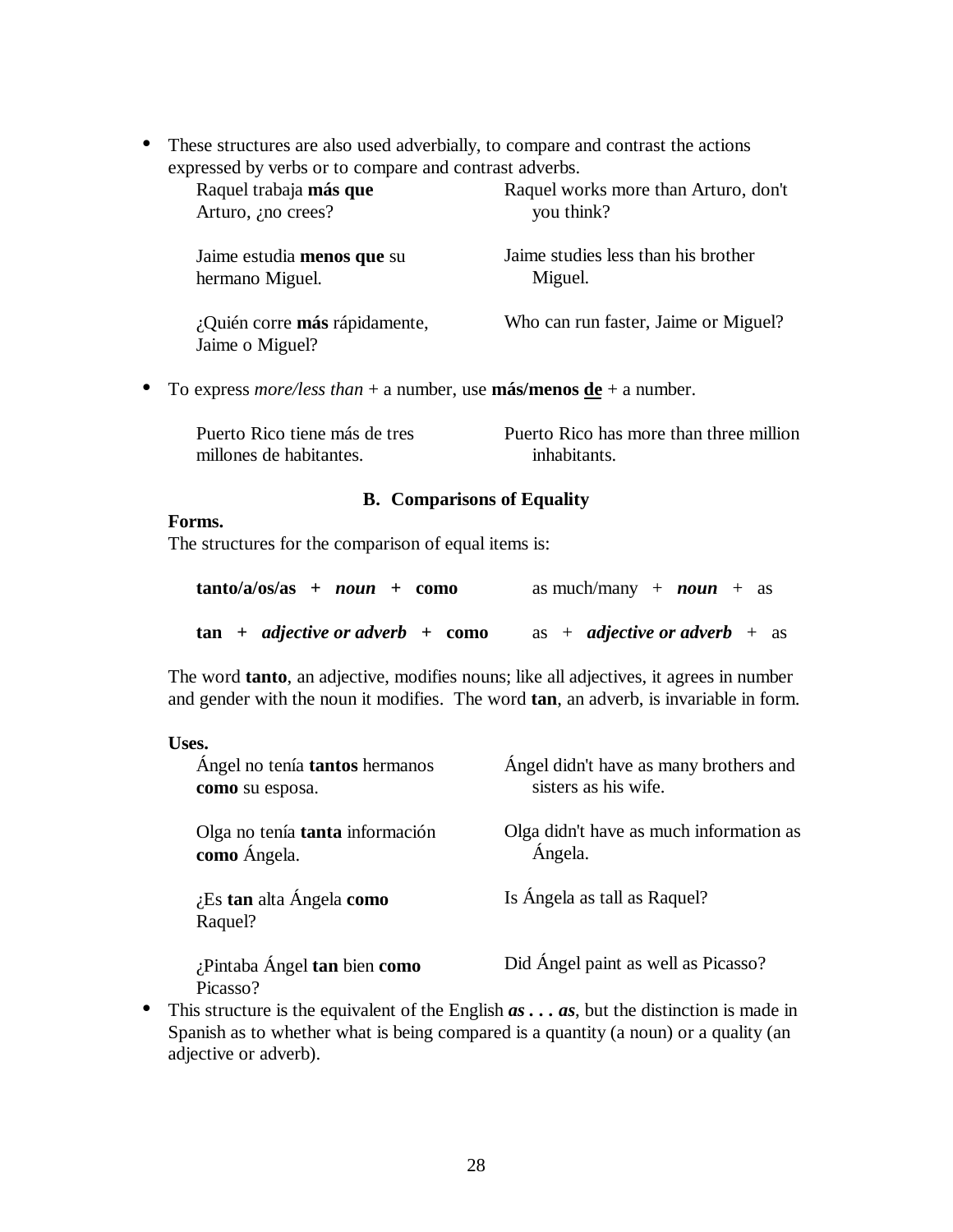• When the second element of the comparison is not expressed after **tan** or **tanto**, the word **como** is omitted.

Llueve mucho en El Yunque, pero en San Juan no llueve **tanto**. It rains a lot in El Yunque, but in San Juan it doesn't rain as much.

San Juan es una capital como Buenos Aires, pero no es **tan** grande.

San Juan is a capital like Buenos Aires, but it isn't as large.

## **XV. HACE + QUE IN TIME EXPRESSIONS A. Expressing AGO in Spanish.**

• There is no word to translate English "ago" into Spanish. Instead, the following structure is used:

*Hace + (time expression) + que + (verb in preterite tense)*

| <i>Hace</i> tres semanas | que llegó                             | Raquel a España.             |
|--------------------------|---------------------------------------|------------------------------|
| <i>Hace</i> una hora     | <i>que</i> nos <i>llamaron</i> ellas. |                              |
| <i>Hace</i> diez años    |                                       | que conocimos al Señor Díaz. |

Raquel **arrived** in Spain three weeks **ago**. They **called** us an hour **ago**. We **met** Mr. Díaz ten years **ago**.

This structure also has another form, which you should be able to recognize (you may use it, too, if you want to). In this alternate form, the three sentences above would be expressed as follows:

> Raquel llegó a España hace tres semanas. Ellas nos llamaron hace una hora. Conocimos al Señor Díaz hace diez años.

This structure retains the use of *hace* and *the preterite* tense, *but the word* que *is not used*.

## **B. Talking About How Long Something Has Been Happening**

• When the structure presented above (*hace* + time+*que*) is used with a verb in the present tense, it expresses how long something has been going on: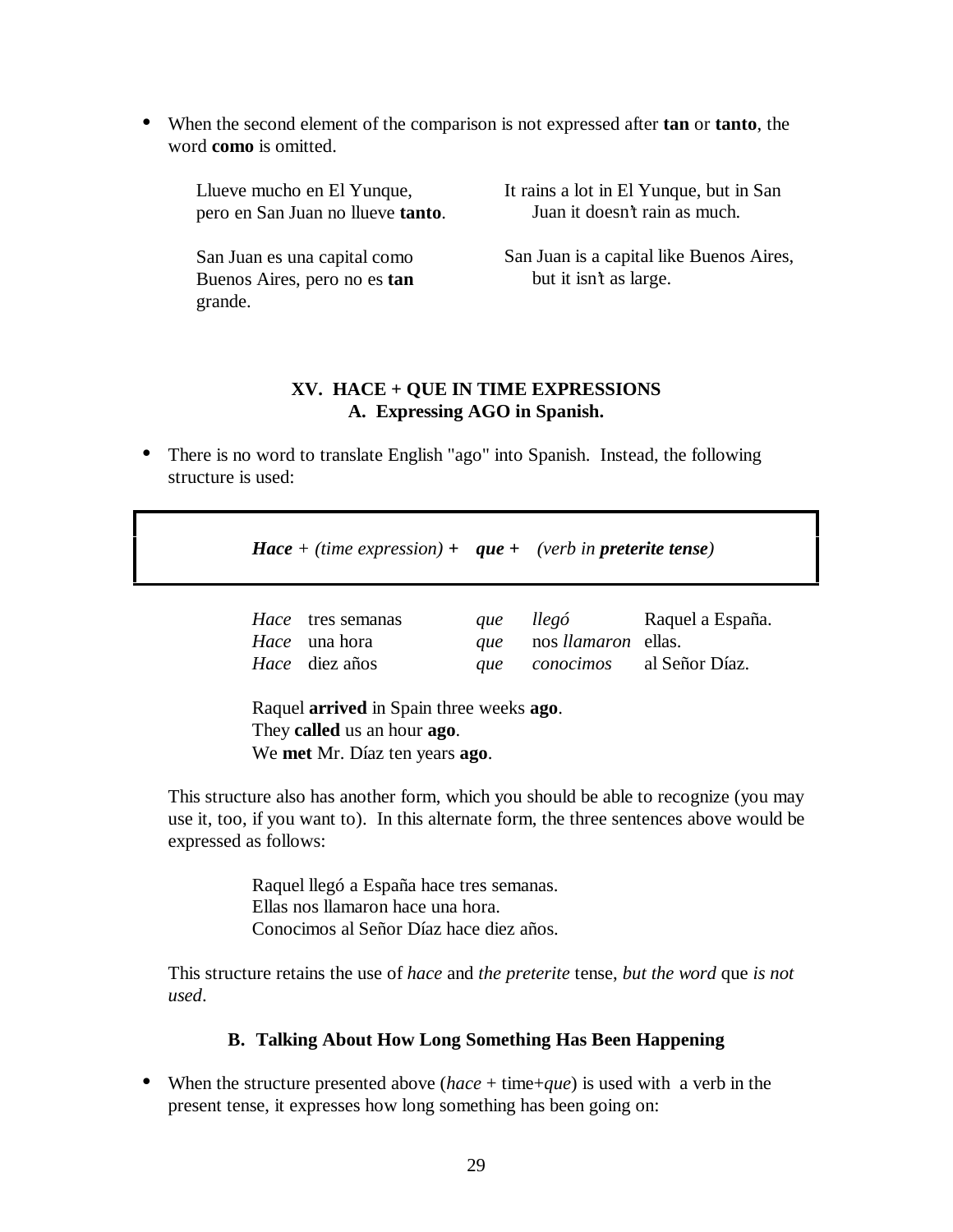## *Hace + (time expression) + que + (verb in present tense)*

| <i>Hace</i> una hora      | que | comemos. |                                   |
|---------------------------|-----|----------|-----------------------------------|
| <i>Hace</i> cinco años    | que |          | <i>viven</i> en esta ciudad.      |
| <i>Hace</i> dos años      | que |          | <i>asisto</i> a esta universidad. |
| <i>Hace</i> cinco minutos | que |          | <i>estoy</i> en la clase hoy.     |

We have been eating for an hour. They have been living in this city for five years. I've been going to this college for two years.

I've been in the classroom for five minutes today.

• In both of the expressions with *hace*, *hace* and *que* are invariable terms. **What determines the meaning is the tense of the other verb** (not *hace*, which is always in the present tense).

| Hace media hora que comí. | I ate half an hour ago.              |
|---------------------------|--------------------------------------|
| Hace media hora que como. | I have been eating for half an hour. |

• To ask a question using this structure, the phrase *¿Cuánto tiempo hace que . . . "* is used. Again, it is the tense of the other verb (not *hace*) that determines the meaning.

| $\lambda$ Cuánto tiempo hace que | How long have you been attending this |
|----------------------------------|---------------------------------------|
| asistes a esta universidad?      | college/university?                   |
| $\lambda$ Cuánto tiempo hace que | How long ago did you come to this     |
| viniste a esta universidad?      | college/university?                   |

Note the use of the word *ago* in the English sentence that corresponds to the Spanish sentence where the preterite tense verb *viniste* is used.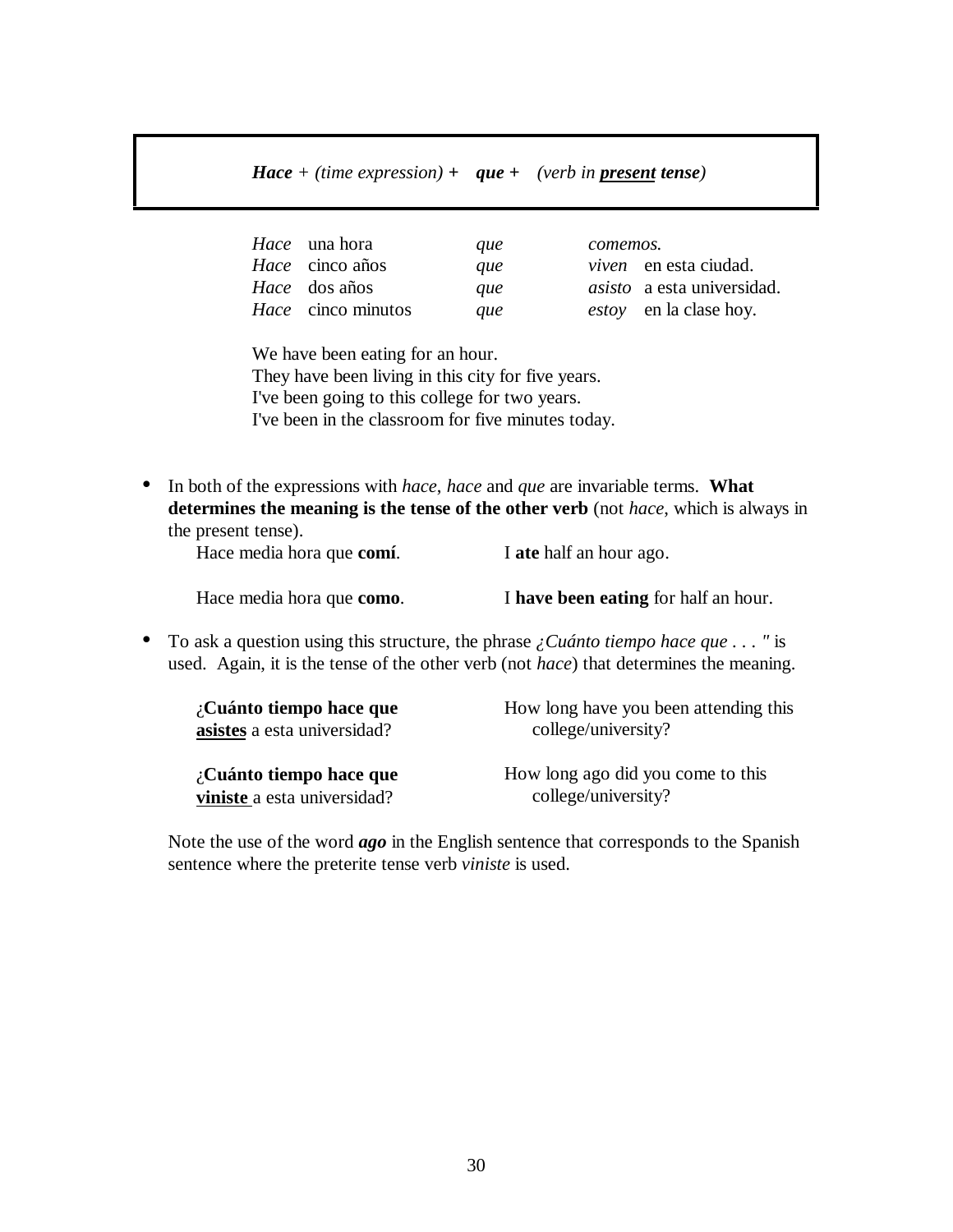#### **XVI. PROGRESSIVE TENSES**

As the word "progressive" implies, these tenses are used to describe events *actually in progress*.

#### **A. The Present Progressive Tense**

Raquel le **está contando** a Ángela la historia de don Fernando y Rosario. También le **está explicando** los últimos detalles de su investigación. Ángela la **está escuchando** con mucha atención. También, **está pensando** ¡Esta historia parece de novela!

#### **Forms.**

The present progressive is formed with the present tense of **estar** and the present participle. In English the present participle is the verb form that ends in **-ing**. In Spanish it ends in *-ndo*.

#### *The Present Participle*

Here are the regular present participle endings.

| cruzar | entender | escribir |
|--------|----------|----------|
| -ando  | -iendo   | -iendo   |

*-Er* verbs that have a stem ending in *-a, -e, or -o* replace the *i* in the ending with *y*

| creer---crevendo | traer---travendo | $oir--ovendo$ |
|------------------|------------------|---------------|
|                  |                  |               |

*-Ir* stem changing verbs show the preterite stem change in the present participle.

**dormir---**d*u*rmiendo **sentir**---s*i*ntiendo **servir**---s*i*rviendo

Some verbs with irregularities in the present have an irregularity in the present participle as well. The most frequently used is *diciendo* **(decir)**.

#### **Uses.**

| ¿Qué diablos están haciendo          | Disculpe. Estoy buscando la         |
|--------------------------------------|-------------------------------------|
| aquí que todas las calles están      | calle Sol.                          |
| bloqueadas?                          |                                     |
| What the devil are they doing here   | Raquel se está despidiendo (or está |
| that has all the streets closed off? | despidiéndose) de Arturo en el      |
|                                      | aeropuerto.                         |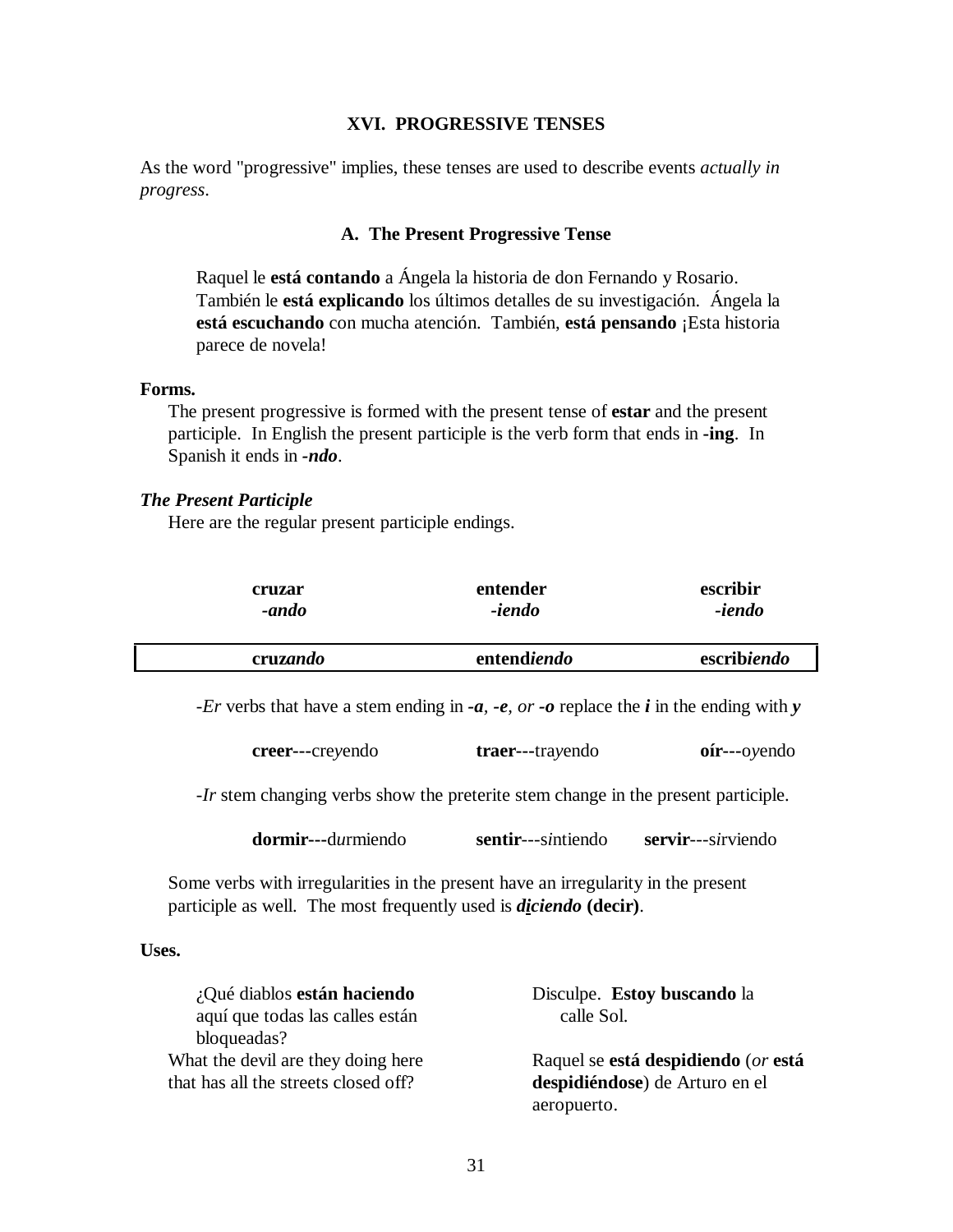Excuse me. I'm looking for Sol Street. Raquel is saying good-bye to Arturo at the airport.

- The present participle is invariable in form. It never shows agreement in number or gender.
- In Spanish, the progressive is used to stress the ongoing nature of an event or a condition. An event expressed with the progressive is actually in progress.
- When object or reflexive pronouns are used with the progressive, they may either be attached to the participle or precede the conjugated verb. The present participle thus combines with pronouns the same way that the infinitive does. When pronouns are attached to the participle, a written accent is required to maintain the stress on the same syllable of the participle (see second example above).

## • **Worth Noting.**

**1.** The simple present tense in Spanish often expresses the equivalent of the English progressive, especially in the case of verbs of motion such as **ir** and **venir**. The participles of **ir (yendo)** and **venir (viniendo)** are used only infrequently.

**2.** The progressive **does not express the idea of future intent** in Spanish, as it often does in English. Note the following examples where *it would be incorrect to use the Spanish progressive.*

| I'm going to cross the street.                      | Voy a cruzar la calle.        |
|-----------------------------------------------------|-------------------------------|
| I'm leaving for San Germán<br>tomorrow.             | Salgo mañana para San Germán. |
| We are sitting (i.e., we are<br>seated) over there. | Estamos sentados allí.        |

## **B. The Past Progressive Tense**

#### **Forms.**

The past progressive is formed with the past tense of **estar**--*usually the imperfect*--and the present participle. As with the present progressive, an object or reflexive pronoun may precede *estar* or follow and be attached to the present participle.

| Laura estaba mirando el mapa. | Ángela estaba enseñándole (or    |
|-------------------------------|----------------------------------|
|                               | le estaba enseñando) la copa.    |
| $i$ Me estaba proponiendo     | Laura was looking at the map.    |
| matrimonio?                   |                                  |
|                               | Was he proposing marriage to me? |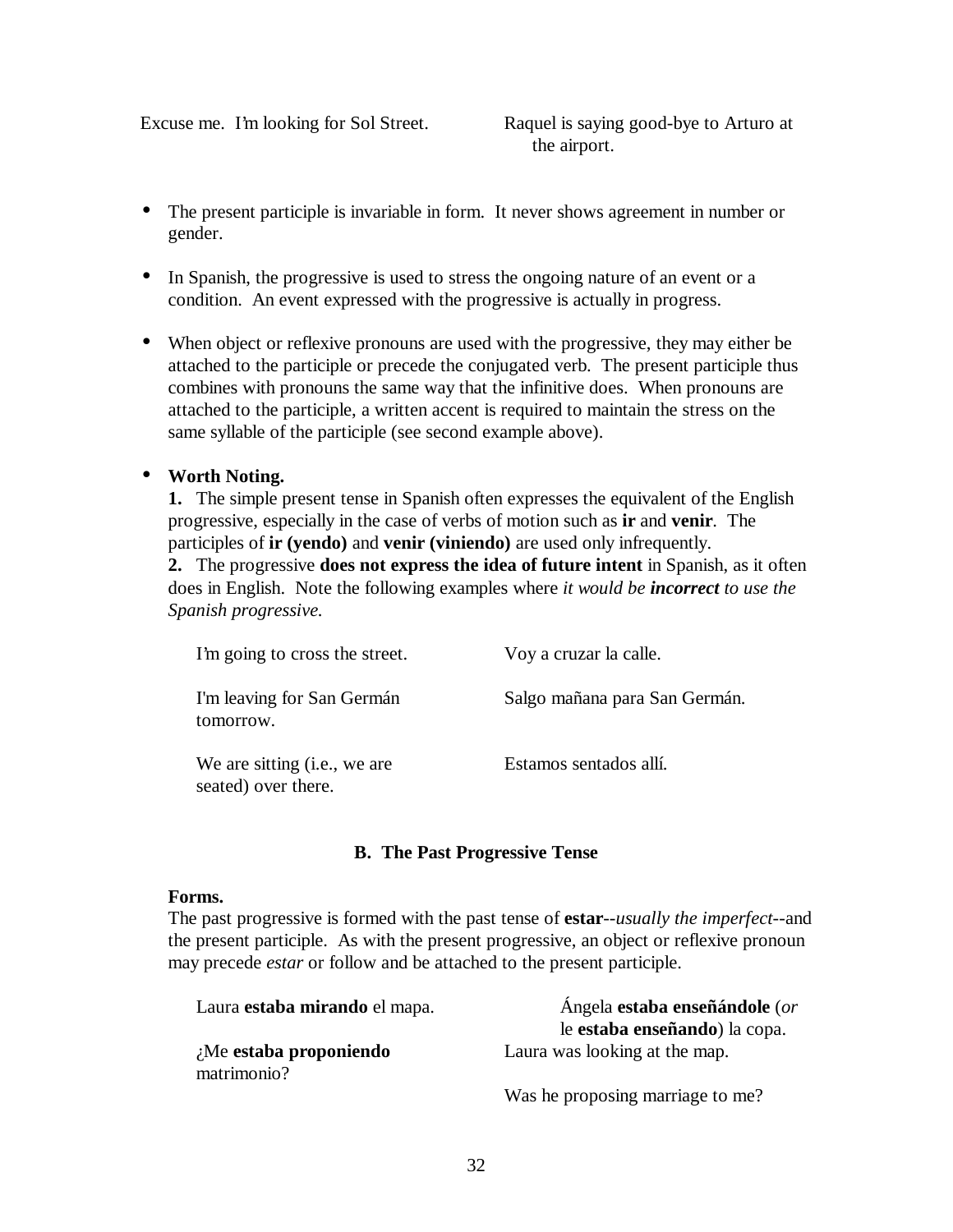Angela was showing him the goblet.

#### **Uses.**

When speaking about the past, it is not always necessary to use the past progressive to express English *was/were -ing*. The simple imperfect can do that. Here are the preceding examples with the imperfect tense.

Laura miraba el mapa. ¿Me proponía matrimonio? Ángela le enseñaba la copa.

In addition, remember that there are some cases in which the use of the progressive- present or past--is not appropriate.

• The progressive is almost never used with verbs of motion such as **ir** or **venir**. However, the corresponding English verbs are frequently used in the progressive.

**Íbamos** para San Germán cuando se descompuso el carro.

We were going to San Germán when the car broke down.

• The progressive does not express futurity.

**Salíamos** para San Germán al día siguiente.

We were going to leave (*or* were leaving) for San Germán the next day.

#### **XVII. IDIOMS WITH** *TENER*

#### **Forms.**

The verb **tener** is used with nouns in a number of useful expressions. You probably know most of these. Learn any you do not already know.

| teneraños                          | to be years old                                   |
|------------------------------------|---------------------------------------------------|
| tener (mucha) hambre               | to be (very) hungry                               |
| tener que $+$ infinitive           | to have to (do something)                         |
| tener (mucha) vergüenza            | to be (very) ashamed                              |
| tener (mucho) éxito                | to be (very) successful                           |
| tener (mucho) frío/calor           | to be (very) cold/hot                             |
| tener (muchas) ganas de + $\inf$ . | to feel (very much) like <i>(doing something)</i> |
| tener (mucho) miedo de             | to be (very) afraid of                            |
| tener (mucha) prisa (por $+$ inf.) | to be in a (great) hurry <i>(to do something)</i> |
| tener (toda la) razón              | to be (completely) right                          |
| no tener razón                     | to be wrong                                       |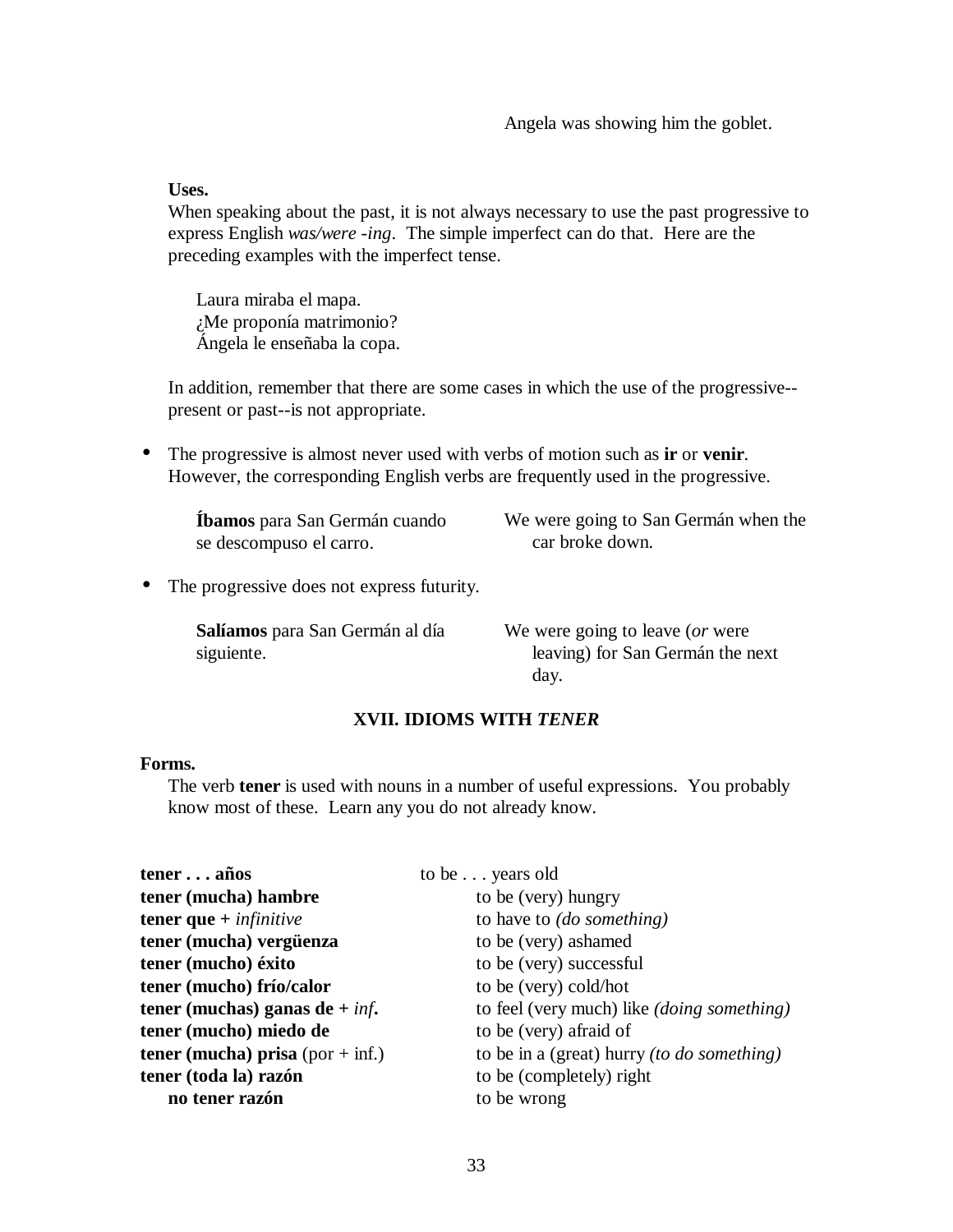| tener (mucha) sed    | to be (very) thirsty |
|----------------------|----------------------|
| tener (mucho) sueño  | to be (very) sleepy  |
| tener (mucha) suerte | to be (very) lucky   |

**Note** that the English equivalent of these expressions is usually *to be* plus an adjective: *embarrassed, successful, cold,* and so on.

#### **Uses.**

| Raquel y Ángela tenían mucha                                 | Raquel and Ángela were very thirsty      |
|--------------------------------------------------------------|------------------------------------------|
| sed cuando llegaron al                                       | when they arrived at Ángela's            |
| apartamento de Ángela.                                       | apartment.                               |
| Ahora <b>tengo ganas de</b> comer una<br>ensalada de frutas. | Now I feel like eating a fruit salad.    |
| Estuvo delicioso. ¡No sabía que                              | It was delicious. I didn't know I was so |
| tenía tanta hambre!                                          | hungry.                                  |
| Como psiquiatra, Arturo tiene                                | As a psychiatrist, Arturo is very        |
| mucho éxito en su profesión.                                 | successful in his practice.              |

- These commonly used expressions describe a number of basic emotions, conditions, or states.
- Because the imperfect is usually used to describe emotions and states in the past, these expressions usually occur in the imperfect rather than the preterite when they are in the past. (But the preterite is used when the focus is on a *change* in a state, condition or emotion.)

| De niña, yo <b>tenía</b> miedo de las<br>serpientes. | As a child, I was afraid of snakes.         |
|------------------------------------------------------|---------------------------------------------|
| Cuando vieron la serpiente,                          | When they saw the snake, they <b>became</b> |
| tuvieron miedo.                                      | afraid. (change in emotional state)         |

- The idiom **tener calor** refers only to people. To describe things, use **estar caliente** (hot). Do not use *estar caliente* to describe people.
- Finally, just as with weather expressions (like *hace mucho frío/calor/sol*, the adjective **mucho/a** is used with nouns: **hace (mucho) frío/calor/sol,** and so on. The same is true for **tener** + noun idioms: **mucho/a** (*not* "muy") is used to express *very.*

## **XVIII. A FEW ADDITIONAL USES OF THE INFINITIVE**

• *Used as a Noun after prepositions* Used this way, the infinitive is commonly translated into English as a gerund (*-ing*)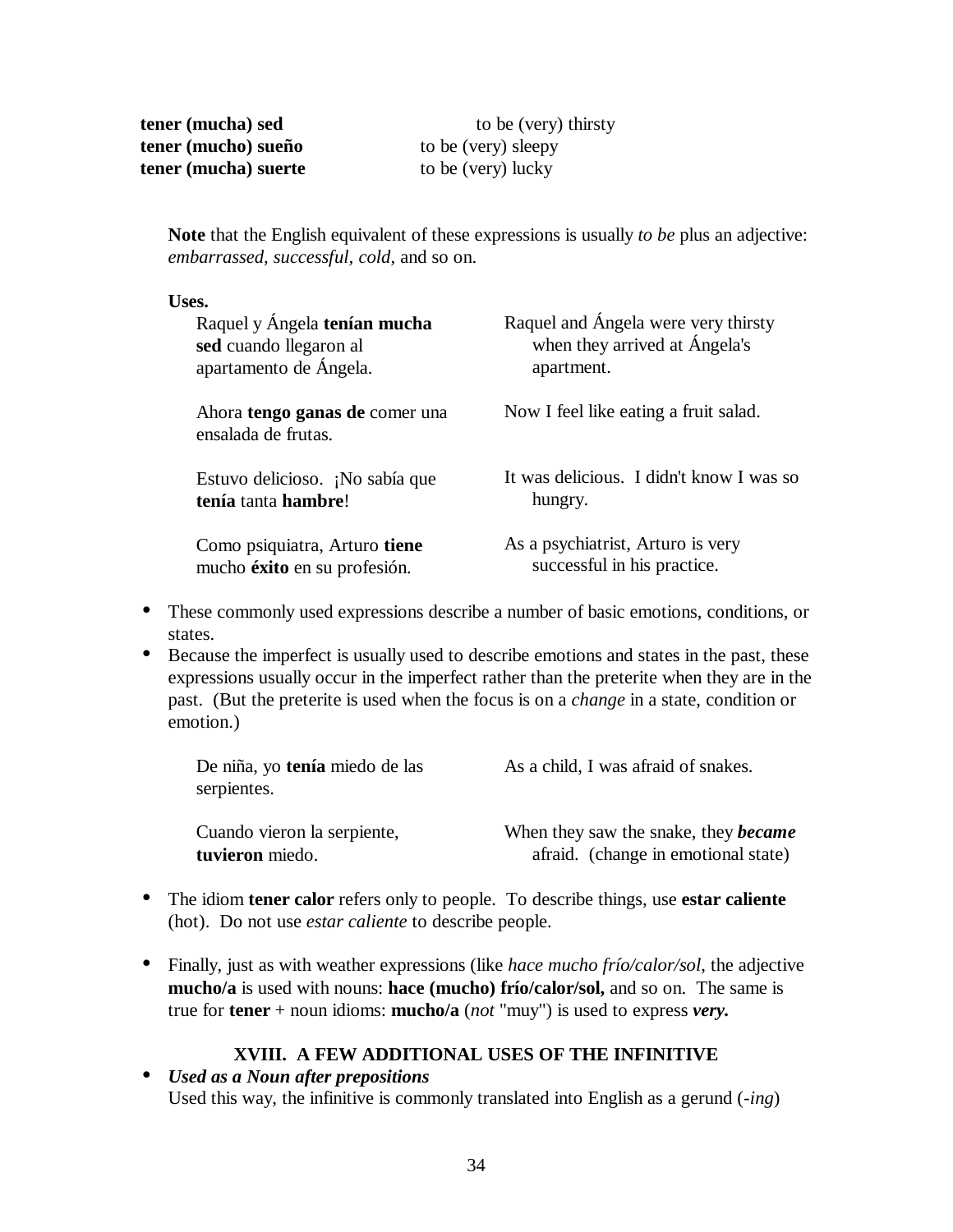Después de **comer**, salimos. Sin **pensar**lo dos veces, saltó. Quiero hablar con ella antes de **hacer**lo. After eat*ing*, we left. Without think*ing* twice, she jumped. I want to talk with her before do*ing* it. *Note*: the present participle can never be used after a preposition in Spanish. •  $al +$  *infinitive = on/upon* . . . -*ing* Al conocer a Jorge, Raquel notó que era mujeriego. Al terminar la clase, Jorge les dio una tarea a los alumnos. On meeting Jorge, Raquel noticed that he was a womanizer. On finishing the class, Jorge gave the students an assignment. • Infinitive *= noun subject of a sentence ( . . . -ing)* **(El) Pintar** era la pasión de Ángel. **(El) Manejar** puede ser difícil en las ciudades grandes. Painting was Ángel's passion. Driving can be difficult in large cities. Note that the use of the article **(el)** is optional. This use of the infinitive is common with the verb **gustar** (and verbs like it). In such sentences the infinitives are the subject of the verb **gustar**. The article **(el)** is not used in this construction. A Ángel le gustaba mucho **pintar**. A Ángela le gusta mucho **manejar**. Ángel used to like to paint very much. Ángela likes driving very much. **I. PRESENT TENSE: REGULAR VERBS** 1. (Yo) español y ellos inglés. (HABLAR) 2. Ella en Georgia y nosotras aquí. (VIVIR) 3. (Nosotros) en la cafetería todos los días. (COMER) 4. ¿Dónde (vosotras)? (ESTUDIAR) 5. ¿Dónde (vosotras)? (VIVIR)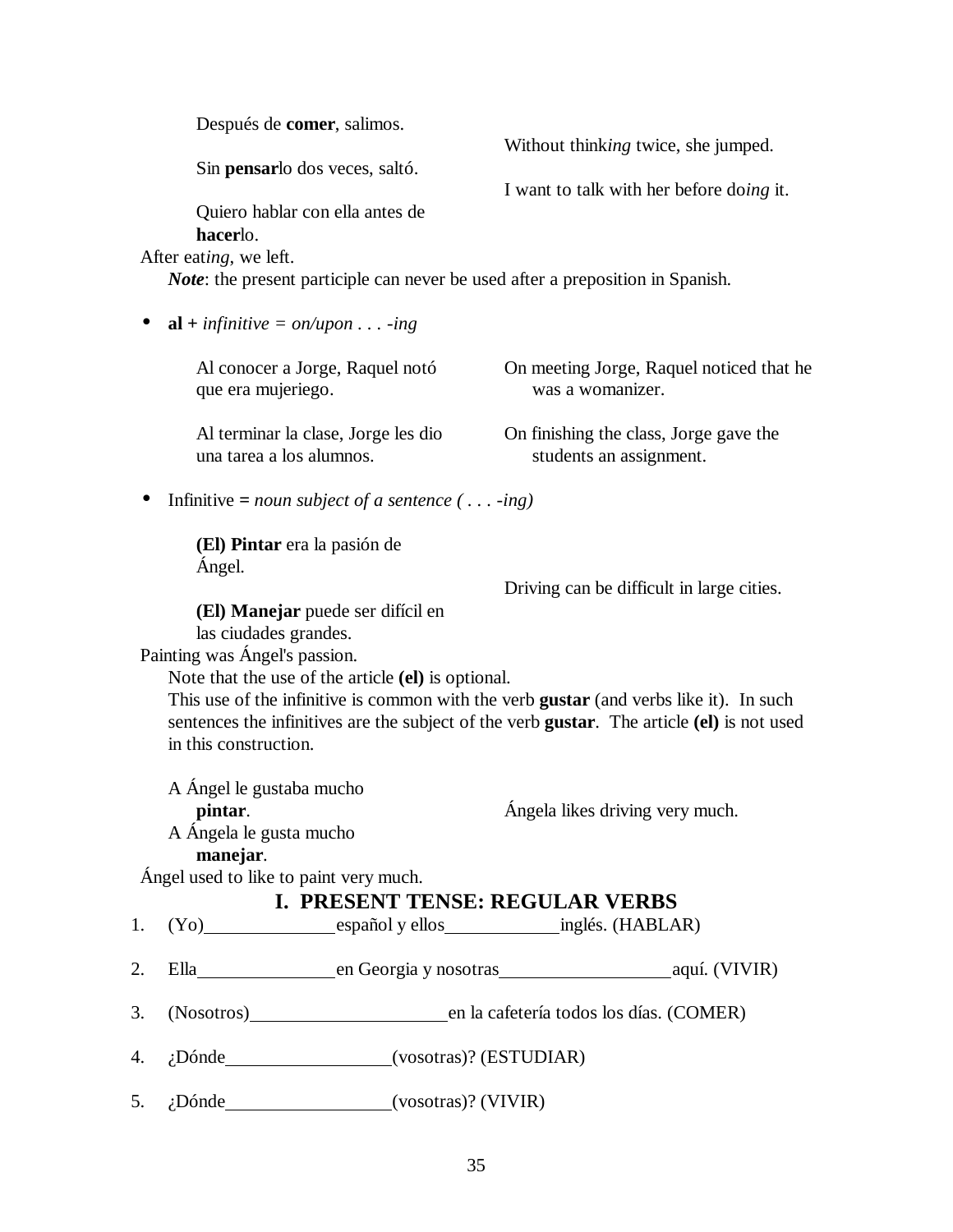- 6. (Nosotros) a ellos. (LLAMAR)
- 7.  $i$  ( $(i)$ ) a ellas a la fiesta? (INVITAR)
- 8. *i* (tú) en la cocina o el comedor? (COMER)
- 9.  $i$  (tú) en Atlanta? (VIVIR)
- 10. Él y y a la vez, y eso no me gusta (LEER, HABLAR).
- 11. (Yo) aquí, pero en la universidad (VIVIR, CORRER).
- 12. *i* ustedes si ellas a la Universidad de Tejas? (SABER, ASISTIR)
- 13.  $i$  (vosotros) eso? (CREER)

- 1. I live in Alabama, work in Virginia, and read a lot.
- 2. We attend R-MWC. Where do you-all go to school?
- 3. She studies, eats and lives at the library!
- 4. Where do you (tú) run, work and write normally?
- 5. Do you-all speak Spanish, or eat in the cafeteria?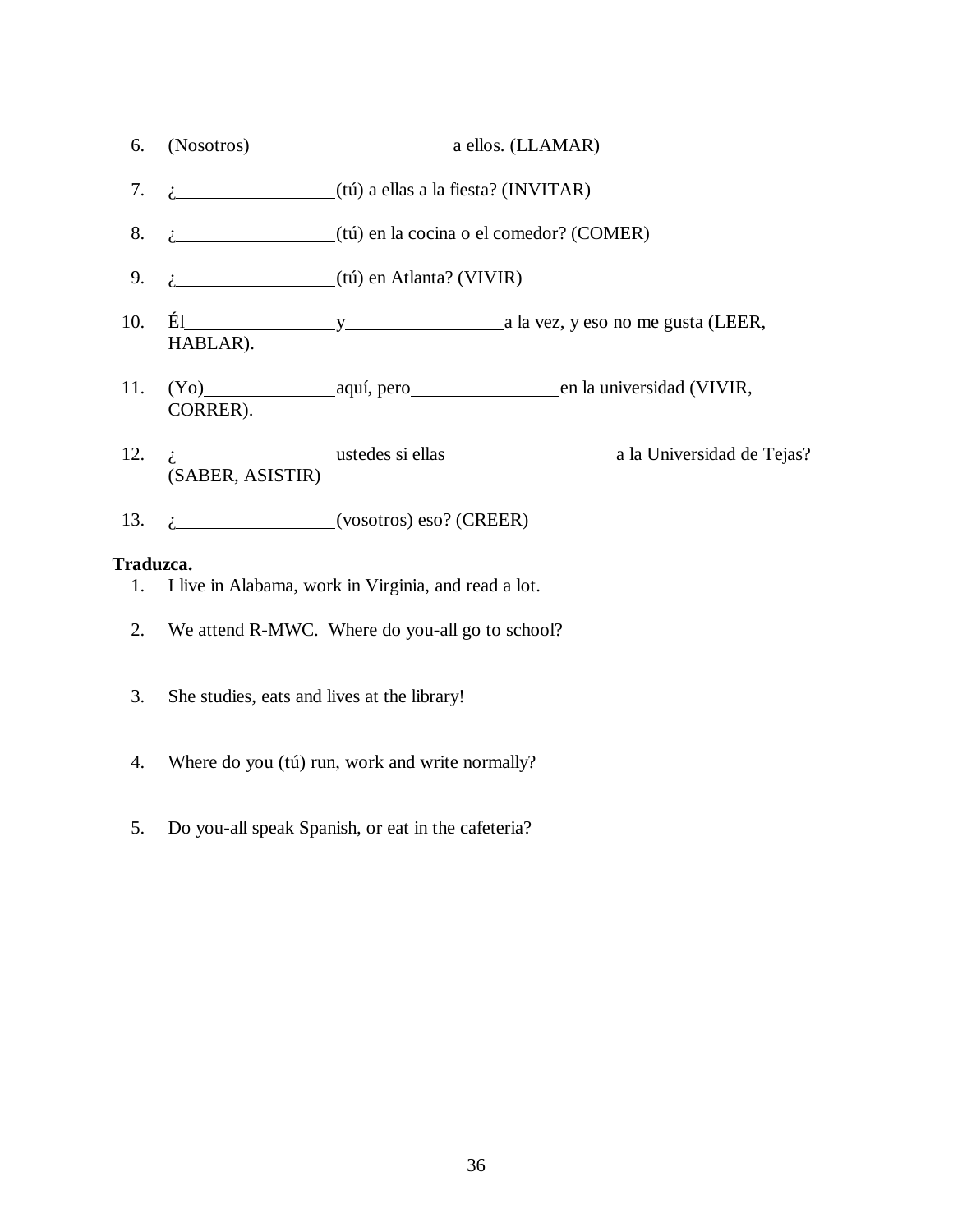# **II. SER and ESTAR Escriba la forma correcta de ser o de estar en el tiempo presente.**

- 1. Raquel Rodríguez mexicoamericana.
- 2. María de Perú.
- 3. Miguel también peruano.
- 4. María y Miguel ahora en los Estados Unidos.
- 5. (Nosotras) cansadas.
- 6. Las muchachas allí mis primas.
- 7. Don Fernando muy enfermo.
- 8. *i* alta o baja tu hermana?
- 9. La carta para don Fernando.
- 10. *i* (ellos) en la biblioteca o en su cuarto?
- 11. Ese libro no mío.
- 12. *i*Qué hora ?
- 13. las tres y media de la tarde.
- 14. Para buena salud, importante comer bien y hacer ejercicio.
- 15. Si ustedes en casa, ¿pueden hacerme un favor?

## **Traduzca: SER, ESTAR, HAY**

- 16. Marta is Cuban, but now she's in Uruguay.
- 17. Juan is here with me; he's my cousin.
- 18. The book is for you. It's a good book.
- 19. There are three letters here that are for you.
- 20. It's not necessary to be there at eight o'clock in the morning. **III. ADJECTIVES, INCLUDING POSSESSIVES AND DEMONSTRATIVES**
- 1. (This) carta es para usted.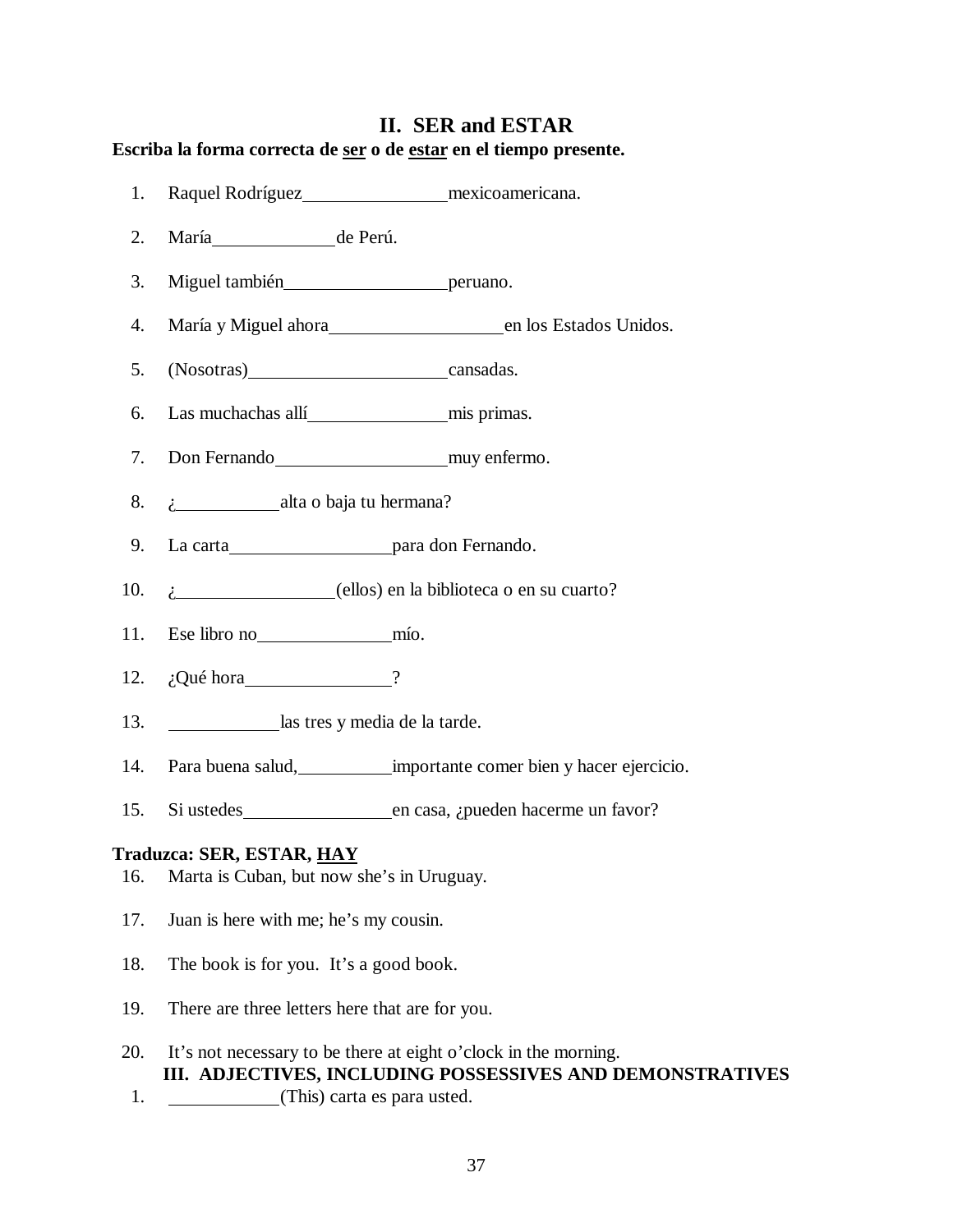- 2. (My) casa y (my) carros son blancos.
- 3. (Many) niños y (a few) niñas asistieron.
- 4. (Our) libro de español se llama *Destinos*.
- 5. Me gusta más (this) camisa que (that one-near
	- you) o (that one-over there).
- 6. Tenemos (her letter), pero dónde está

(his letter)?

- 7. Allí hay (five) mesas (white).
- 8. (Her) hijos y (her) esposo viven en Colorado.
- 9. ¡Claro! Él es (Spanish) y ella es (Spanish), (Spanish), también!
- 10. (Our) hijo, Romeo, tiene interés en

(your-familiar plural, the form they use in Spain) hija, Julieta.

- 1. This letter is for don Fernando, from Teresa Suárez, and that one (near you) is for Raquel.
- 2. Our house is not white; it is green. Our cars are red.
- 3. There are a few very intelligent Mexicans (females) in our literature class.
- 4. Where are my shirt and my pants?
- 5. Marisa? I have her books, but I don't have her letters.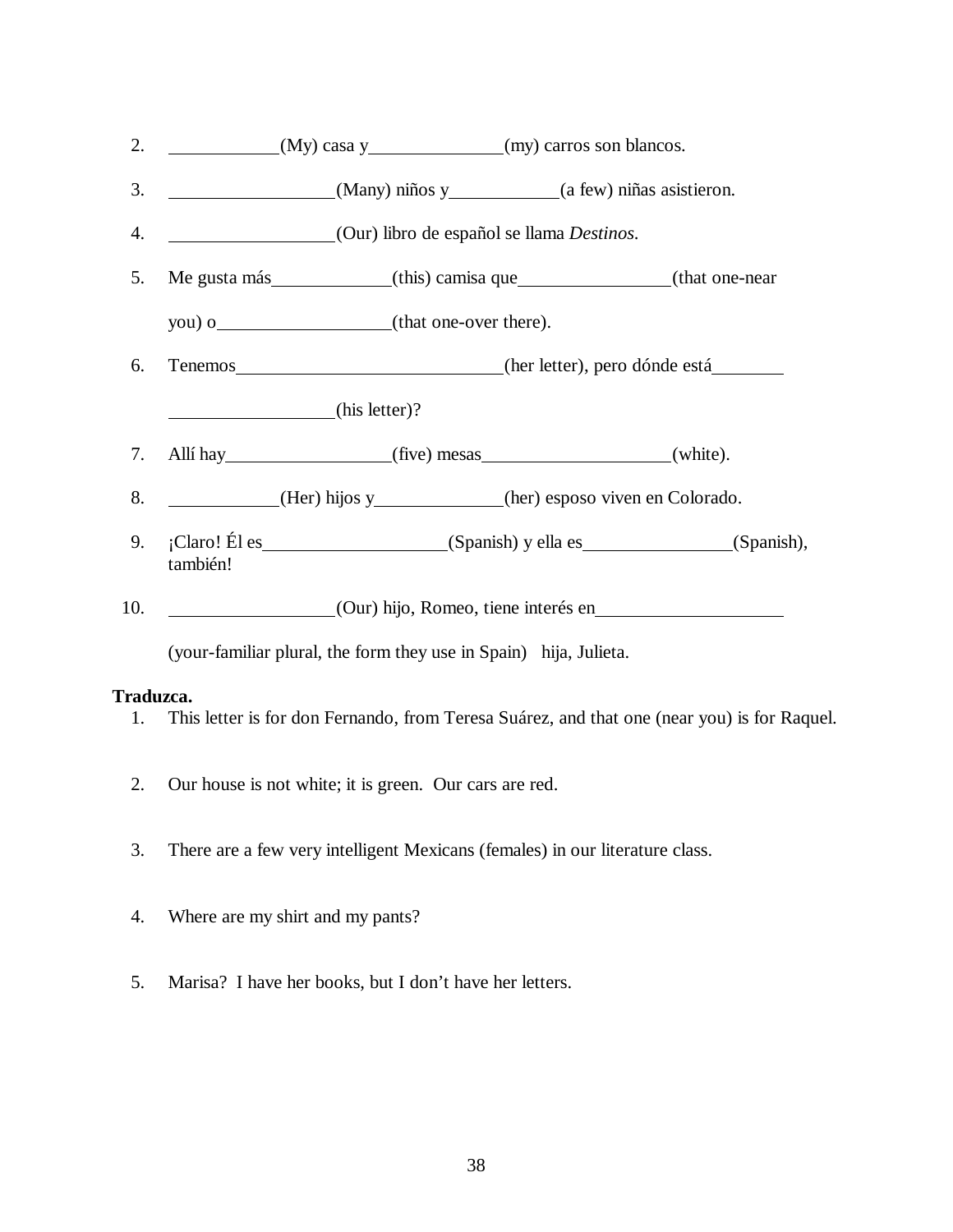# **IV. SABER and CONOCER (Use Present tense)**

- 1. *i* ellas el número de teléfono de Pepita?
- 2.  $i$  (ustedes) bien la ciudad de Boston?
- 3. *i* ustedes nadar?
- 4. *i* tú a Lupita Santander?
- 5. ¿ (nosotros) a los Rodríguez de la Calle Main o no?
- 6. ¿ usted al presidente?
- 7. *i* usted dónde vive el presidente?
- 8. Don Fernando no a Teresa Suárez.
- 9. (Nosotras) no lo que ellos quieren hacer ahora.
- 10. (Yo) a Amaranta, pero (yo) no dónde vive.

- 1. I know the city, but I don't know where that street is.
- 2. Do you (tú) know how to get to Washington, D.C.?
- 3. We know her, but we don't know her phone number or where she lives.
- 4. Do you (Ud.) know how to play the piano?
- 5. Do you (vosotras) know how many people are coming? Do you know any of them?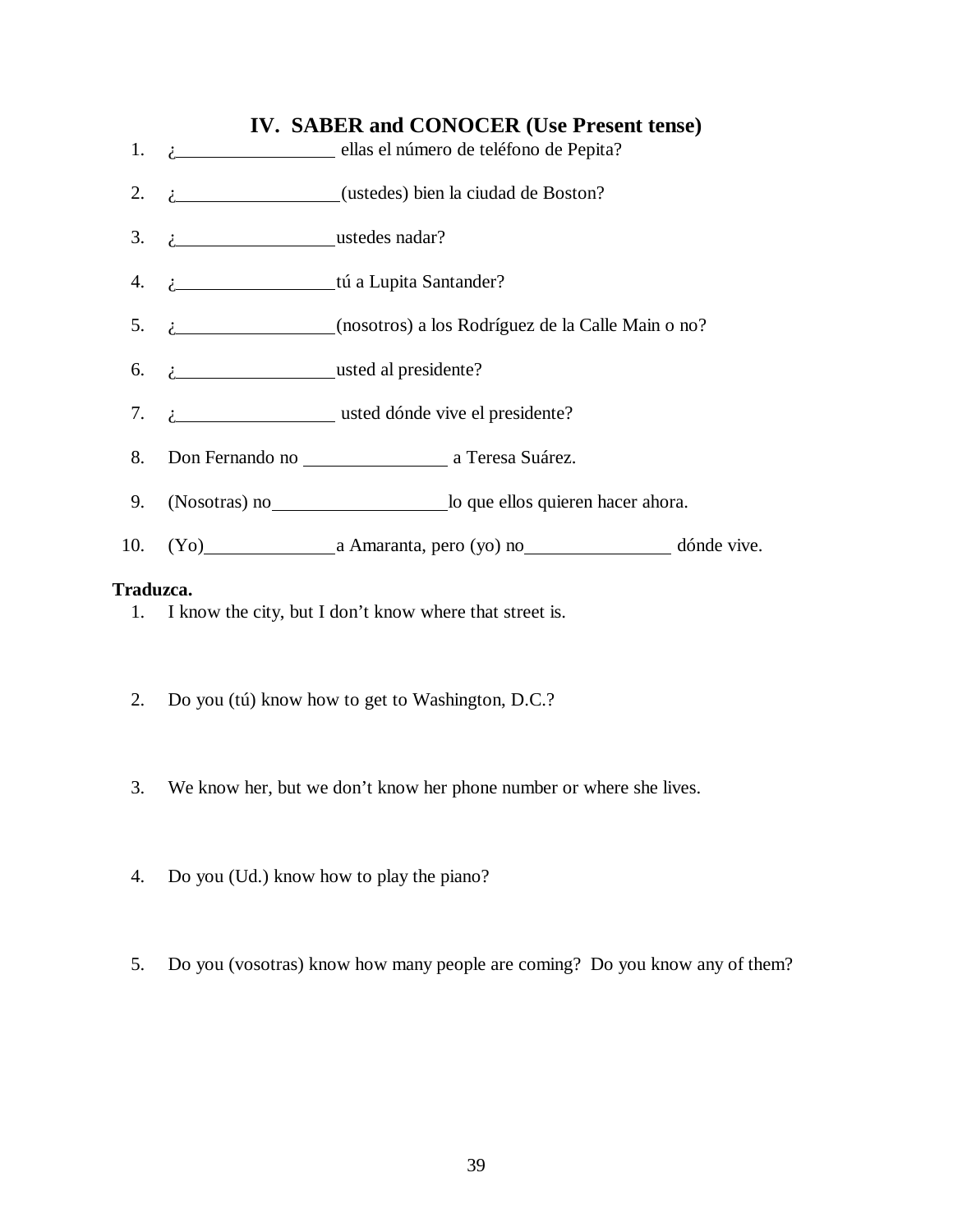# **V. PRESENT TENSE: IRREGULAR VERBS**

| 1.        | $(I HAVE) code, y$ (I LEAVE) a las dos.                                    |
|-----------|----------------------------------------------------------------------------|
| 2.        | (Yo) (IR) con ustedes, si no les molesta.                                  |
| 3.        |                                                                            |
| 4.        | (Yo) (PONER) el libro en la mesa, ¿está bien?                              |
| 5.        | $i,$ Qué $\qquad \qquad \qquad$ (DO I DO) ahora?                           |
| 6.        |                                                                            |
| 7.        | $(Yo)$ (I AM) cansado.                                                     |
| 8.        | (Yo) (I AM) estudiante de esta universidad.                                |
| 9.        | (I DON'T SEE) nada por aquella ventana.                                    |
| 10.       | (I DON'T SAY) eso, pero es posible.                                        |
|           | 11. Si (yo) (COME) temprano, ¿me puedes ayudar?                            |
| 12.       |                                                                            |
| 13.       | (I AM GOING) a cantar "Cielito Lindo."                                     |
| 14.       | $(WE ARE GOING)$ al concierto. $\iota$ (ARE YOU)<br>[tú] GOING), también.? |
| Traduzca. |                                                                            |
| 1.        | I'm coming to your party, and I'm bringing my (=the) guitar.               |
| 2.        | I know it, but I don't say it.                                             |
| 3.        | I'm putting the letters on the table, and then I'm leaving.                |
| 4.        | I am doing my homework now, because I have to finish soon.                 |
| 5.        | I don't have a car, but I want (to have) one.                              |
|           | <b>VI. INTERROGATIVES</b>                                                  |
| 1.        | (WHERE) están las otras?                                                   |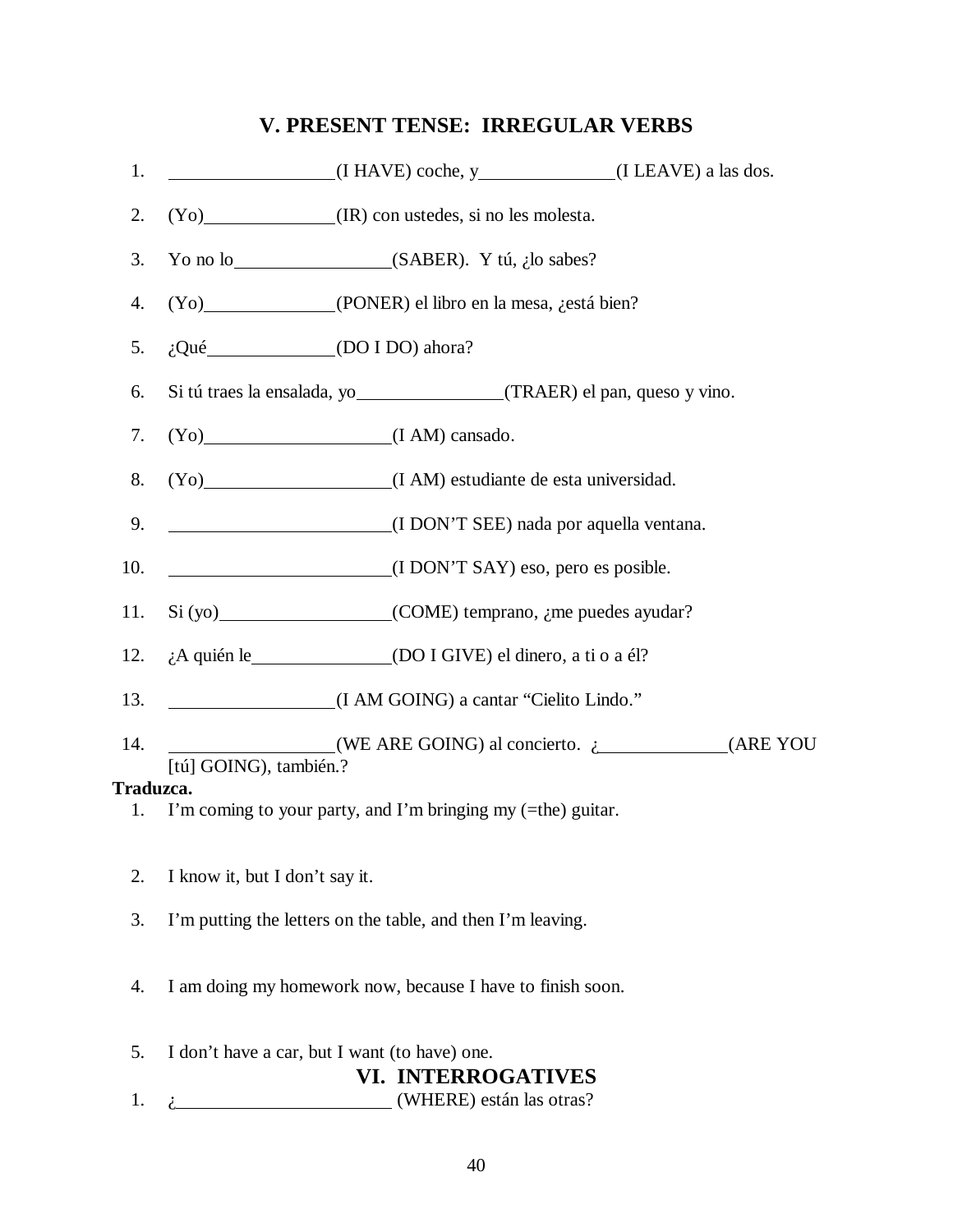2.  $i$  (WHO) es esa chica? 3. *i*Sabes (HOW) llegar al restaurante? 4. ¿ (HOW MANY) libros hay en vuestro cuarto? 5. ¿ (HOW MANY) mesas necesitamos para la fiesta? 6. ¿ (WHY) no puedes acompañarnos esta noche? 7.  $i_{\text{r}}$  (WHAT) quieren Uds? 8. *i* (WHICH) de las tres prefieres? 9. *i* (WHERE) vas ahora, Miguel? 10. *i* (WHERE FROM) son tus primas? 11. *i* (WHO) son los chicos con Maritornes? 12.  $i$  (WHO(M)) ves en el parque? 13. *i* (FOR WHOM) es la carta que tienes? 14. *i* (WHOSE) es la chaqueta allí. 15. *i* (ABOUT WHOM) hablan Uds? 16. *i* (WHEN) comemos?

# **Traduzca.**

- 1. Whose letter is this?
- 2. What's your name?
- 3. Who(m) are you writing to?
- 4. Where are we going tonight?
- 5. How much is that doggie in the window?
- 6. What's your phone number? (¡OJO!: In Spanish, it's *which* is your number)
- 7. When are they arriving?
- 8. Who's that letter (near you) for?
- 9. How do we get there?  $(=\text{arrive})$

# **VII. PRESENT TENSE: STEM-CHANGING VERBS**

1. (Nosotras) tacos, pero ellas tamales. (PREFERIR)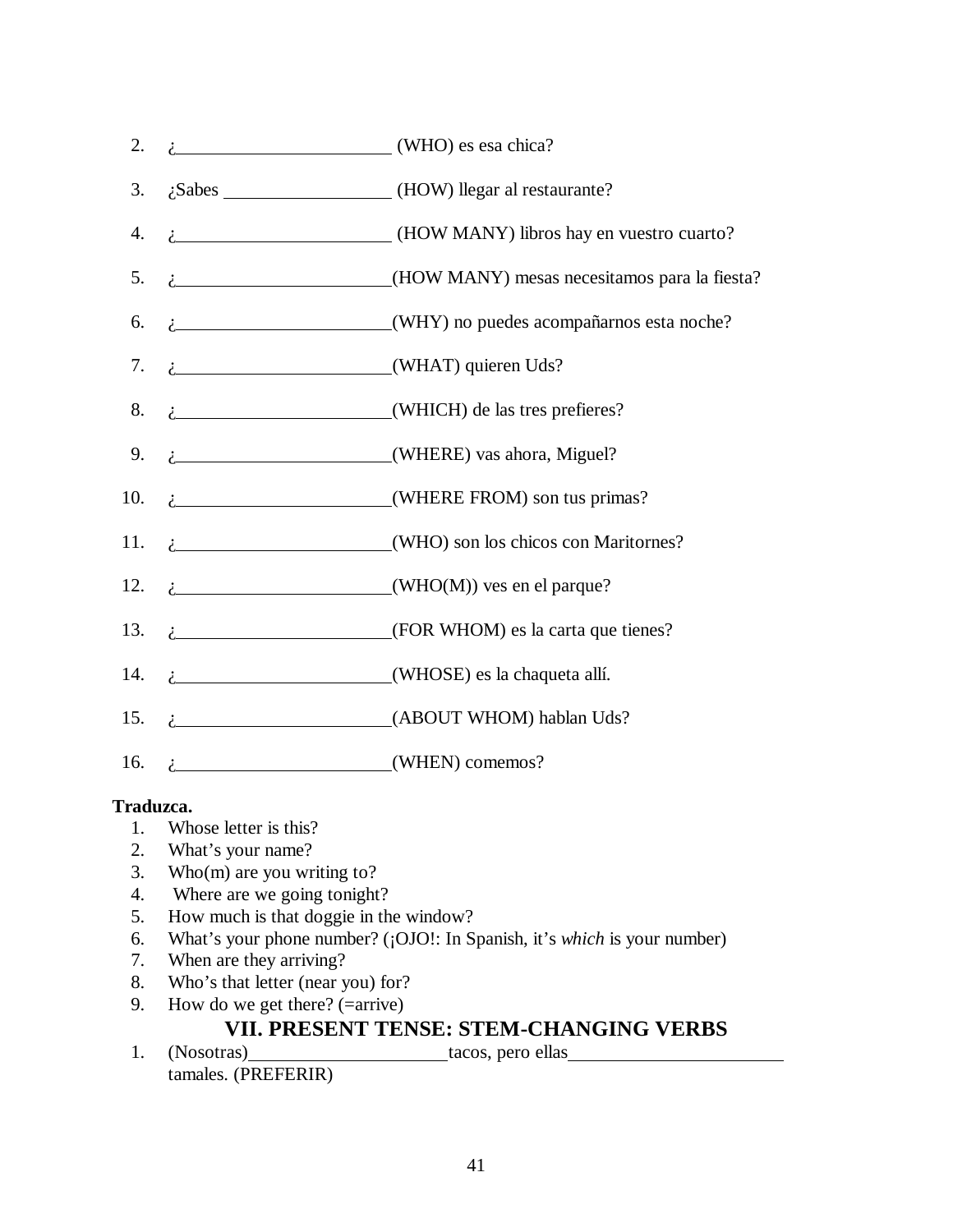| 2.  | tamales. (SERVIR) | (Nosotras) tacos, pero ellas                                                                           |  |
|-----|-------------------|--------------------------------------------------------------------------------------------------------|--|
| 3.  |                   |                                                                                                        |  |
| 4.  |                   | ¿Cuántas horas___________________(vosotros)? (DORMIR)                                                  |  |
| 5.  |                   | ¿Cuándo__________________________(nosotros)? (COMENZAR)                                                |  |
| 6.  | seis. (EMPEZAR)   | (Nosotros) a las ocho, pero tú                                                                         |  |
| 7.  |                   |                                                                                                        |  |
| 8.  |                   |                                                                                                        |  |
| 9.  |                   | (Nosotros) no<br><u>Conservation</u> salir ahora. (QUERER)                                             |  |
| 10. |                   |                                                                                                        |  |
| 11. |                   | <i>i</i> , (Nosotros) aquí? Sí, (yo) aquí aquí<br>con frecuencia, y la comida es excelente. (ALMORZAR) |  |
| 12. | (JUGAR)           |                                                                                                        |  |
| 13. |                   | $(Yo)$ el filete; ${}_{i}Qué$ (vosotras)? (PEDIR)                                                      |  |
| 14. | después. (PODER)  |                                                                                                        |  |
|     | (ENCONTRAR)       | 15. Ella no el libro, y nosotros tampoco lo                                                            |  |
| 16. | también. (PERDER) | (Nosotras) tiempo, y yo<br>dinero,                                                                     |  |
| 17. |                   | (Yo) _______________________temprano durante la semana. (ACOSTARSE)                                    |  |

# **Traduzca.**

1. We are serving soup and she is serving paella.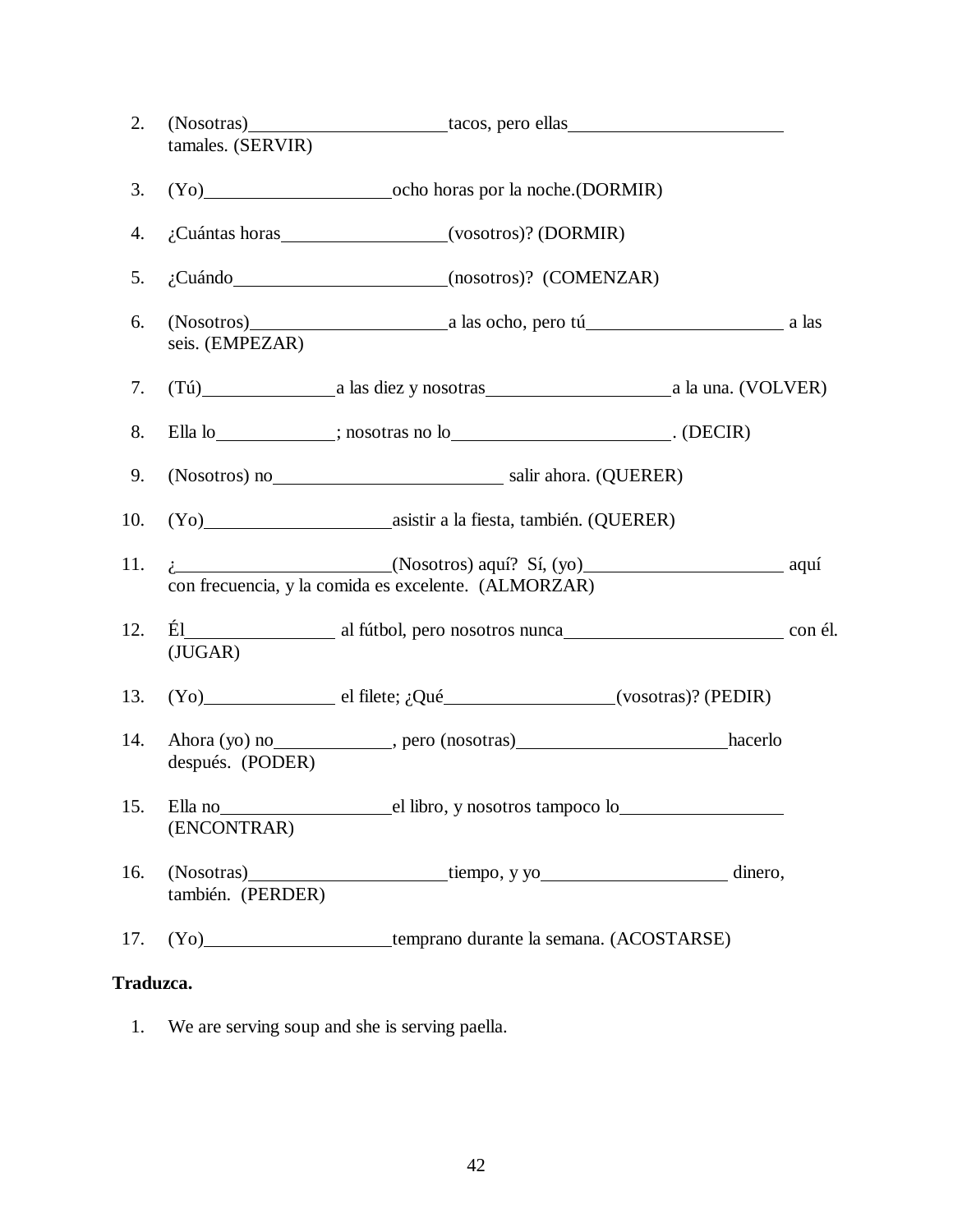- 2. *They* are saying that; *we* aren't saying that.
- 3. We are playing soccer and they are playing baseball.
- 4. We are returning at ten at night, and you (tú) are returning earlier.
- 5. They prefer Winter, but we prefer Spring.
- 6. I can't do it today. Can we do it tomorrow?
- 7. The party begins at seven in the evening.
- 8. We're eating lunch at the Mexican restaurant where I eat lunch often.
- 9. I want to go, but you-all (vosotras) don't want to go.
- 10. He asks us for help and we ask him for money.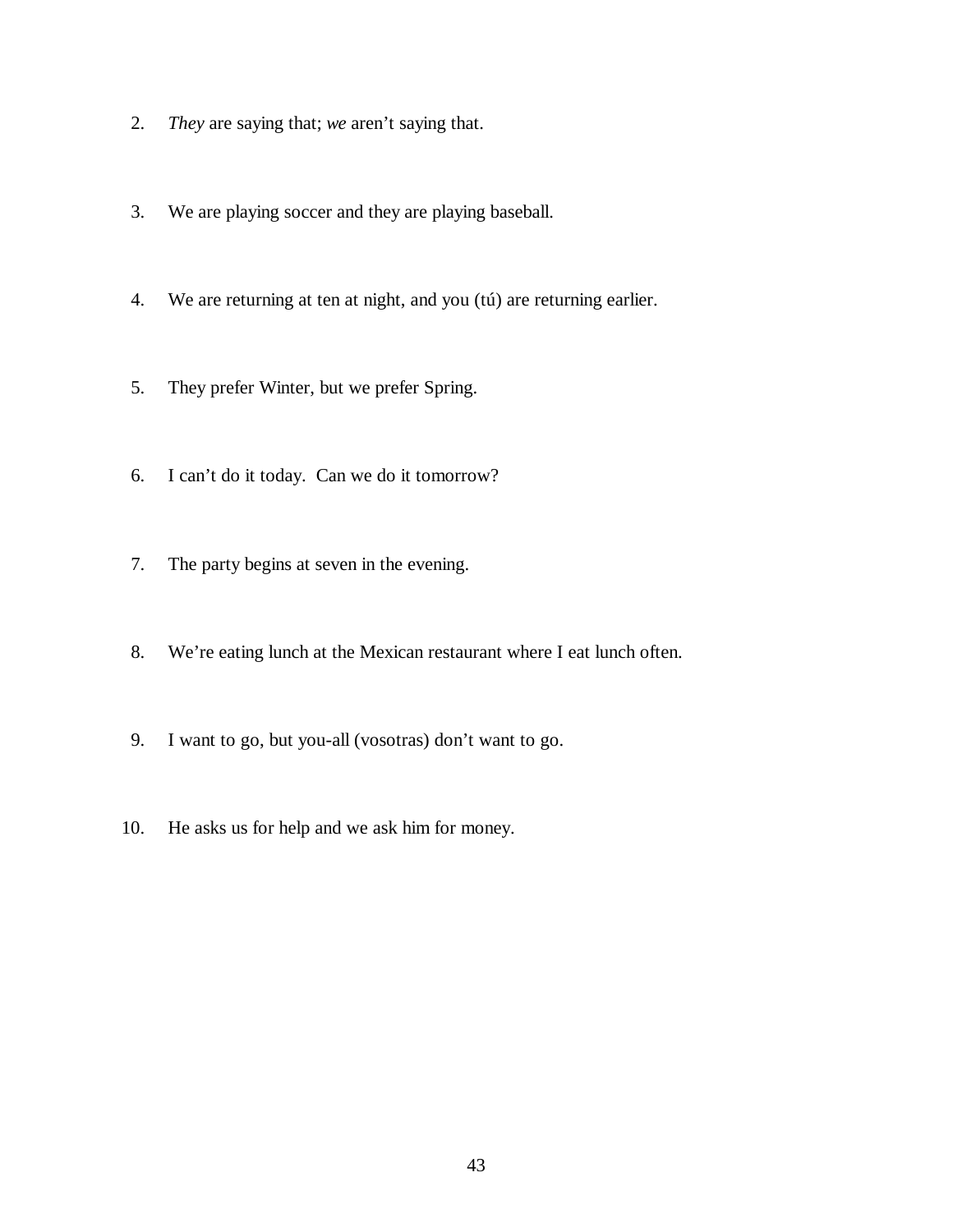| 1.              |                        | VIII. PRETERITE INDICATIVE TENSE: REGULAR VERBS<br>(Yo) con ellos ayer. (ALMORZAR) |
|-----------------|------------------------|------------------------------------------------------------------------------------|
| 2.              |                        |                                                                                    |
| 3.              |                        | ¿Cuántos años Uds. en España? (VIVIR)                                              |
| 4.              |                        |                                                                                    |
| 5.              |                        |                                                                                    |
| 6.              |                        |                                                                                    |
| 7.              |                        |                                                                                    |
| 8.              |                        |                                                                                    |
| 9.              |                        | (Nosotras) ___________________________ no acompañarlos mañana. (DECIDIR)           |
| 10.             |                        | $i$ (vosotras) la casa? (VENDER)                                                   |
| 11.             | <b>MANDAR</b> )        |                                                                                    |
| 12.             |                        | i. (tú) con Patricia la semana pasada? (HABLAR)                                    |
| 13.             |                        | $(Yo)$ el libro el lunes, lo $\frac{1}{1}$ y                                       |
|                 |                        | mi trabajo anoche. (COMPRAR, LEER, ESCRIBIR)                                       |
|                 |                        |                                                                                    |
| 15.             | (COMPRENDER, INSISTIR) | Ella no lo seu el seu el seu el seu el seu en una explicación.                     |
| 16.             |                        | Ellos la 2000 anoche. (PERDER)                                                     |
| 17.             |                        |                                                                                    |
| 18.             | (DESPERTARSE)          |                                                                                    |
| 19.             |                        |                                                                                    |
| Traduzca.<br>1. |                        |                                                                                    |
|                 |                        | I woke up at seven thirty, ate, and left the house at twenty-five to nine.         |

# 44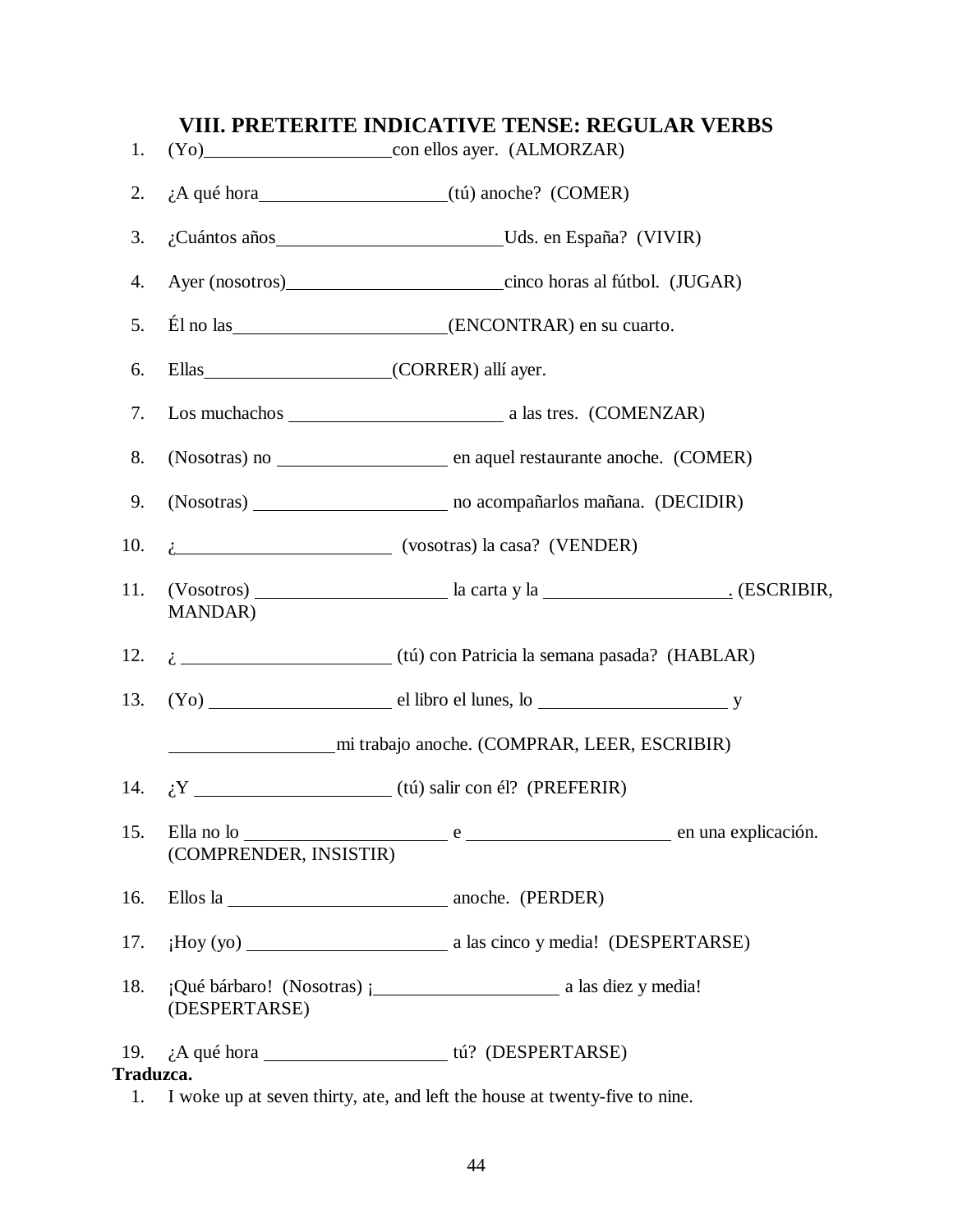- 2. Did you (*tú* form) look for the paper and write the letter last night?
- 3. We got married last year.
- 4. They played soccer, then read a book.
- 5. You (*vosotras* form) wrote the letter and then lost it?
- 6. He decided to leave, but she waited for two hours.

# **IX. PRETERITE INDICATIVE TENSE, IRREGULAR VERBS**

| 1.  | HACER)                          |                                                    |  |
|-----|---------------------------------|----------------------------------------------------|--|
| 2.  |                                 |                                                    |  |
| 3.  | pollo. (TRAER)                  |                                                    |  |
| 4.  | creerlo. (SABER, QUERER)        |                                                    |  |
| 5.  | (DECIR).                        |                                                    |  |
| 6.  |                                 | $i$ (vosotras) tiempo para hacerlo anoche? (TENER) |  |
| 7.  |                                 |                                                    |  |
|     | Miguel. (DAR)                   |                                                    |  |
| 8.  | (IR)                            |                                                    |  |
| 9.  | $i$ Quién $\qquad \qquad$ (SER) |                                                    |  |
| 10. |                                 | <i>i</i> Dónde ellos la comida? (PONER)            |  |
|     |                                 |                                                    |  |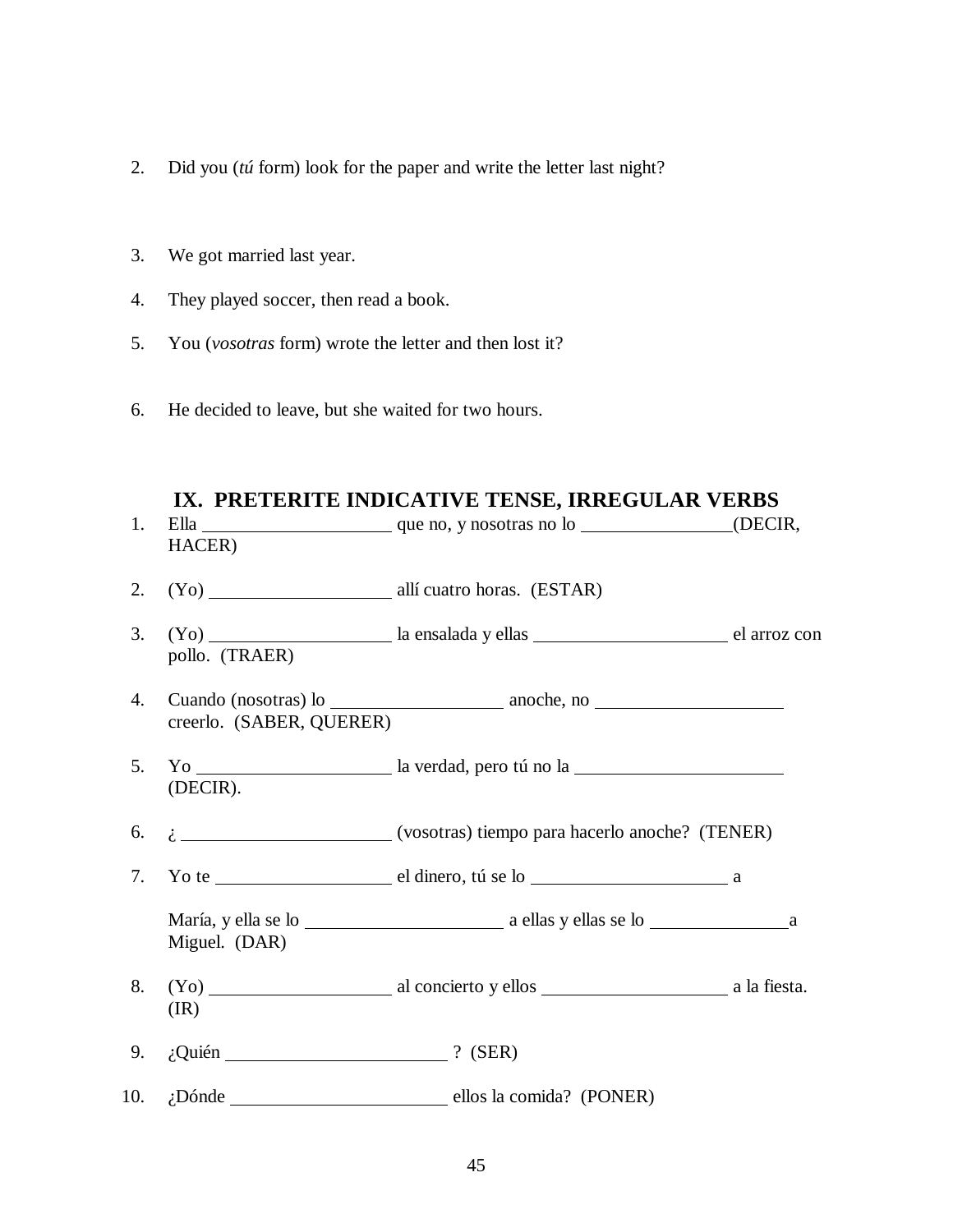- 11. Ellas volver más temprano, pero no hacerlo. (QUERER, PODER)
- 12. (Yo) temprano y ellas tarde. (VENIR)
- 13. Arturo y Raquel en mateo. (ANDAR)
- 14. Si (tú) con ellas, ¿con quiénes ella? (IR)
- 15. (Nosotras) con Micaela, pero ellos con Maribel. (IR)

## **Traduzca.**

- 1. When I found it out, I went to their house.
- 2. We were at the party for two hours.
- 3. We brought the food and they brought the drinks.
- 4. Because they came last night, she didn't manage to (couldn't) finish it.
- 5. He made it and put it on the table.
- 6. The money? They gave it to me last night.
- 7. I had no time to do it last night.
- 8. Abraham Lincoln was a great president.

## **X. PRETERITE INDICATIVE TENSE: STEM-CHANGING VERBS**

- 1. De lo que hicimos anoche, (yo) la cena, pero ella <u>la cena, pero ella</u> la cena, pero ella <u>la cena, pero ella</u> la cena, pero ella la cena, pero ella la cena, pero ella la cena, pero ella la cena, pero ella la cena, pero la película. (PREFERIR)
- 2. ¿Quién la paella? ¿La de la paella? el a paella? el a paella? el a tú? (PEDIR)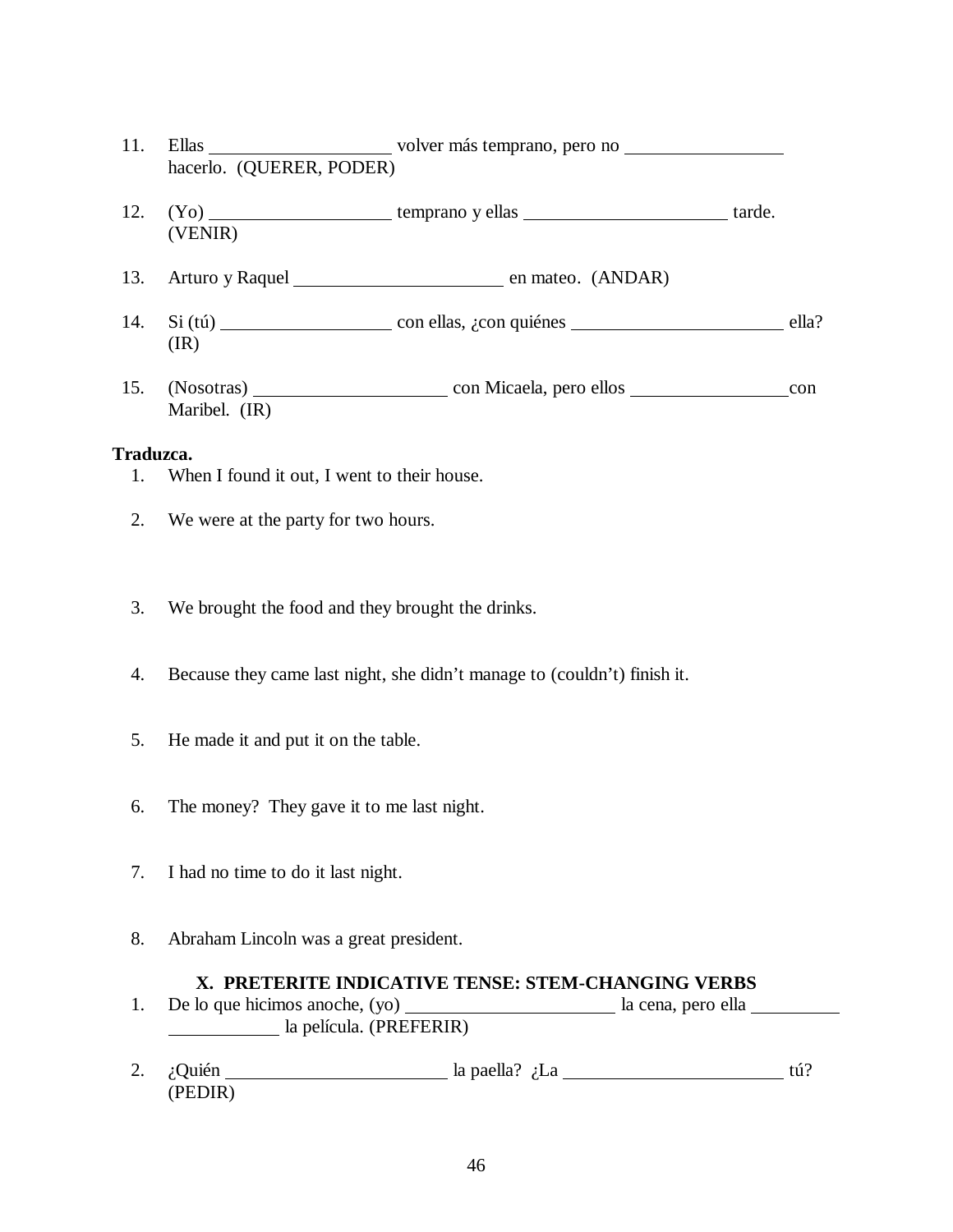| 4.<br>a la polana. (SERVIR)<br>5.<br>$i_{\rm s}$ Mark Twain en el siglo diecinueve o veinte? (MORIR)<br>XI. IMPERFECT INDICATIVE TENSE<br>1.<br>a mis abuelos los domingos. (SER, VISITAR)<br>2.<br>España. (SER, VIVIR)<br>3.<br>$i$ $\frac{1}{2}$ $\frac{1}{2}$ $\frac{1}{2}$ $\frac{1}{2}$ $\frac{1}{2}$ $\frac{1}{2}$ $\frac{1}{2}$ $\frac{1}{2}$ $\frac{1}{2}$ $\frac{1}{2}$ $\frac{1}{2}$ $\frac{1}{2}$ $\frac{1}{2}$ $\frac{1}{2}$ $\frac{1}{2}$ $\frac{1}{2}$ $\frac{1}{2}$ $\frac{1}{2}$ $\frac{1}{2}$ $\frac{1}{2}$ $\frac{1}{2}$ $\frac{1}{2$<br>joven? (TRABAJAR, SER)<br>4.<br>i. (vosotras) la tele anoche a las ocho? (MIRAR)<br>5.<br><i>i</i> . (vosotras) cuando os llamó Marlena? (COMER)<br>6.<br>7.<br>8.<br>9.<br>10.<br>(IT)<br>WAS OCCURRING).<br>Cuando llegamos anoche, ellas<br>11.<br>(ESTUDIAR).<br>12.<br>as dos de la tarde cuando llegamos. (SER) | 3.  | mucho. (DORMIR) |  |
|-----------------------------------------------------------------------------------------------------------------------------------------------------------------------------------------------------------------------------------------------------------------------------------------------------------------------------------------------------------------------------------------------------------------------------------------------------------------------------------------------------------------------------------------------------------------------------------------------------------------------------------------------------------------------------------------------------------------------------------------------------------------------------------------------------------------------------------------------------------------------------------|-----|-----------------|--|
|                                                                                                                                                                                                                                                                                                                                                                                                                                                                                                                                                                                                                                                                                                                                                                                                                                                                                   |     |                 |  |
|                                                                                                                                                                                                                                                                                                                                                                                                                                                                                                                                                                                                                                                                                                                                                                                                                                                                                   |     |                 |  |
|                                                                                                                                                                                                                                                                                                                                                                                                                                                                                                                                                                                                                                                                                                                                                                                                                                                                                   |     |                 |  |
|                                                                                                                                                                                                                                                                                                                                                                                                                                                                                                                                                                                                                                                                                                                                                                                                                                                                                   |     |                 |  |
|                                                                                                                                                                                                                                                                                                                                                                                                                                                                                                                                                                                                                                                                                                                                                                                                                                                                                   |     |                 |  |
|                                                                                                                                                                                                                                                                                                                                                                                                                                                                                                                                                                                                                                                                                                                                                                                                                                                                                   |     |                 |  |
|                                                                                                                                                                                                                                                                                                                                                                                                                                                                                                                                                                                                                                                                                                                                                                                                                                                                                   |     |                 |  |
|                                                                                                                                                                                                                                                                                                                                                                                                                                                                                                                                                                                                                                                                                                                                                                                                                                                                                   |     |                 |  |
|                                                                                                                                                                                                                                                                                                                                                                                                                                                                                                                                                                                                                                                                                                                                                                                                                                                                                   |     |                 |  |
|                                                                                                                                                                                                                                                                                                                                                                                                                                                                                                                                                                                                                                                                                                                                                                                                                                                                                   |     |                 |  |
|                                                                                                                                                                                                                                                                                                                                                                                                                                                                                                                                                                                                                                                                                                                                                                                                                                                                                   |     |                 |  |
|                                                                                                                                                                                                                                                                                                                                                                                                                                                                                                                                                                                                                                                                                                                                                                                                                                                                                   |     |                 |  |
|                                                                                                                                                                                                                                                                                                                                                                                                                                                                                                                                                                                                                                                                                                                                                                                                                                                                                   |     |                 |  |
|                                                                                                                                                                                                                                                                                                                                                                                                                                                                                                                                                                                                                                                                                                                                                                                                                                                                                   |     |                 |  |
|                                                                                                                                                                                                                                                                                                                                                                                                                                                                                                                                                                                                                                                                                                                                                                                                                                                                                   |     |                 |  |
| (THERE WERE) dos estudiantes en el cuarto. (HABER;<br>The past tense of hay is the regular third person singular imperfect form of haber)                                                                                                                                                                                                                                                                                                                                                                                                                                                                                                                                                                                                                                                                                                                                         | 13. |                 |  |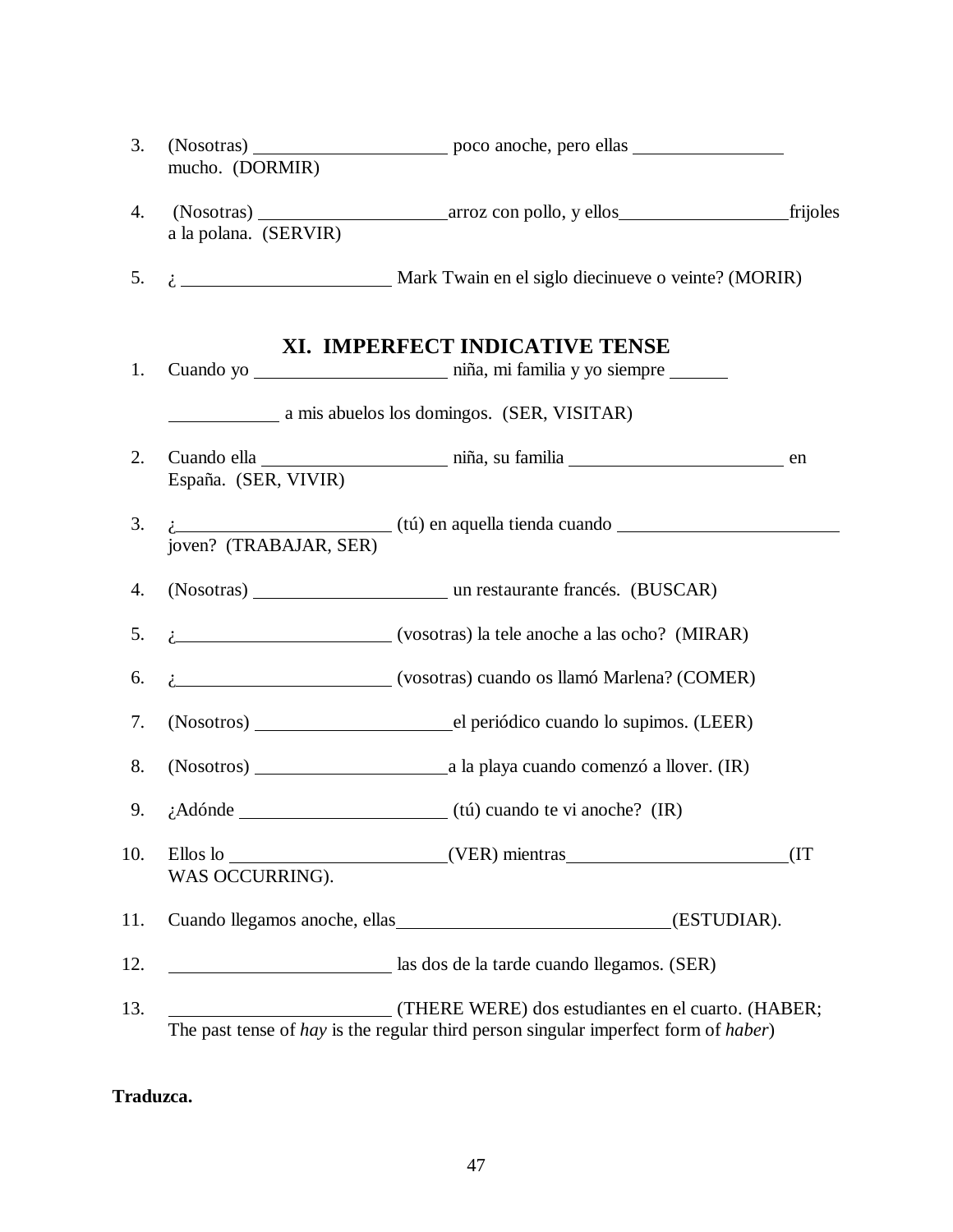- 1. When I was young, we used to go to the beach every summer.
- 2. While Raquel was taking a picture, Ángela was watching her.
- 3. She was reading while we were eating dinner.
- 4. They used to play in that park every Saturday.
- 5. We were seeing it as it happened.
- 6. It was six o'clock in  $(=de)$  the afternoon.
- 7. When he was young, he worked in that store (over there).
- 8. There were five women and two men in the store.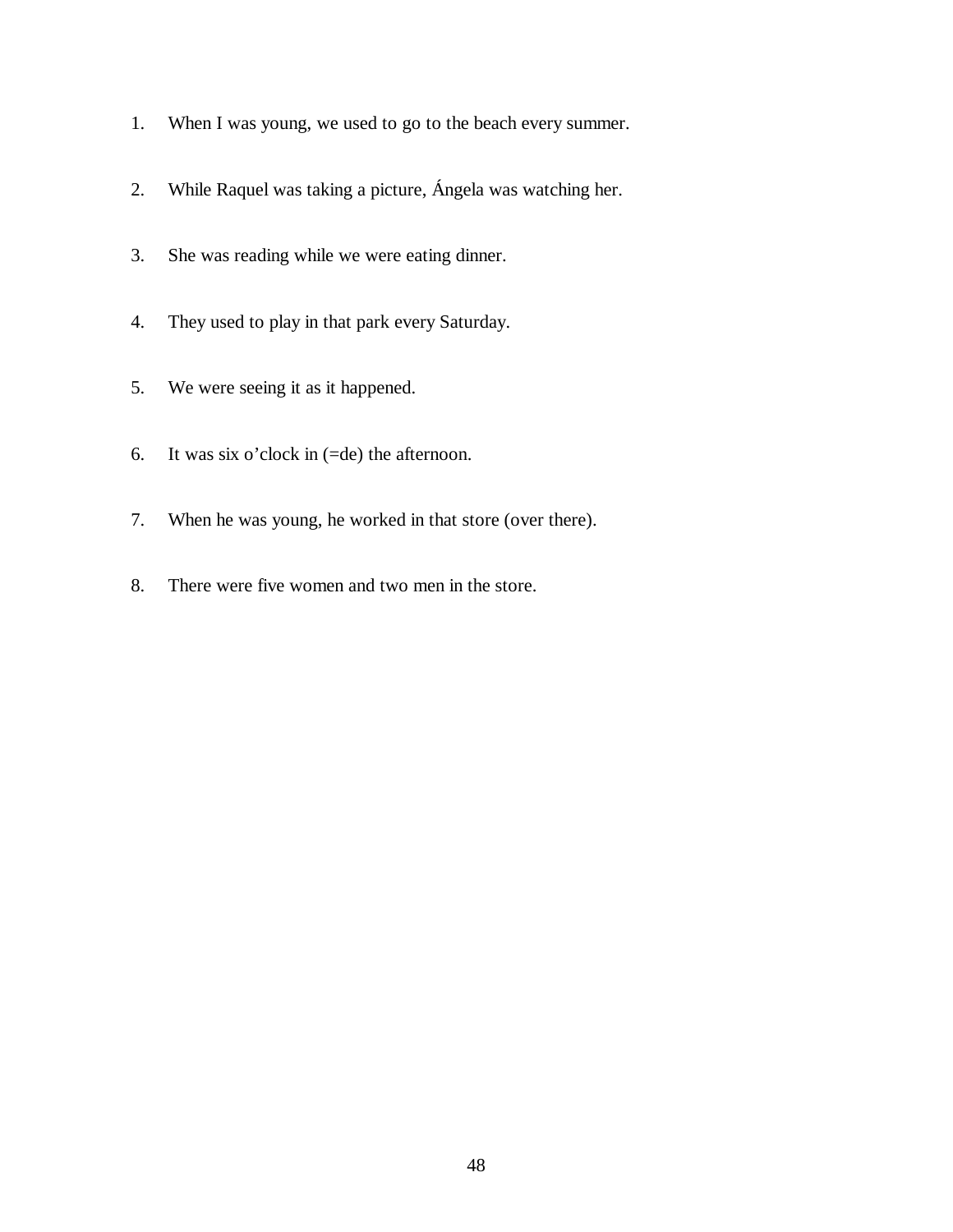# **XII. PRETERITE AND IMPERFECT: (SENTENCES)**

## **Escribir el pretérito o el imperfecto según el sentido de la oración.**

| 1.  | primer poema. (SER, ESCRIBIR)        |                                                          |  |
|-----|--------------------------------------|----------------------------------------------------------|--|
| 2.  | nuestro amigo. (ESTAR, ENTRAR)       | (Nosotros) en la biblioteca cuando                       |  |
| 3.  | tiempo. (JUGAR, HACER)               |                                                          |  |
| 4.  | casa. (SER, LLEGAR)                  | ami ami alla sonce de la noche cuando yo alla mi         |  |
| 5.  | resfriado ( $=a$ cold). (VER, TENER) |                                                          |  |
| 6.  | (ESTUDIAR, IR)                       | $i \rightarrow$ vosotros anoche o $\rightarrow$ al cine? |  |
| 7.  | (DORMIR, LLAMAR)                     |                                                          |  |
| 8.  | (RECIBIR, ESPERAR)                   |                                                          |  |
| 9   | <b>BUSCAR</b> )                      | $i$ Uds. lo que $\qquad \qquad$ ? (ENCONTRAR,            |  |
| 10. | Disneyworld. (TENER, VISITAR)        | Cuando yo seis años, (yo) seu a a                        |  |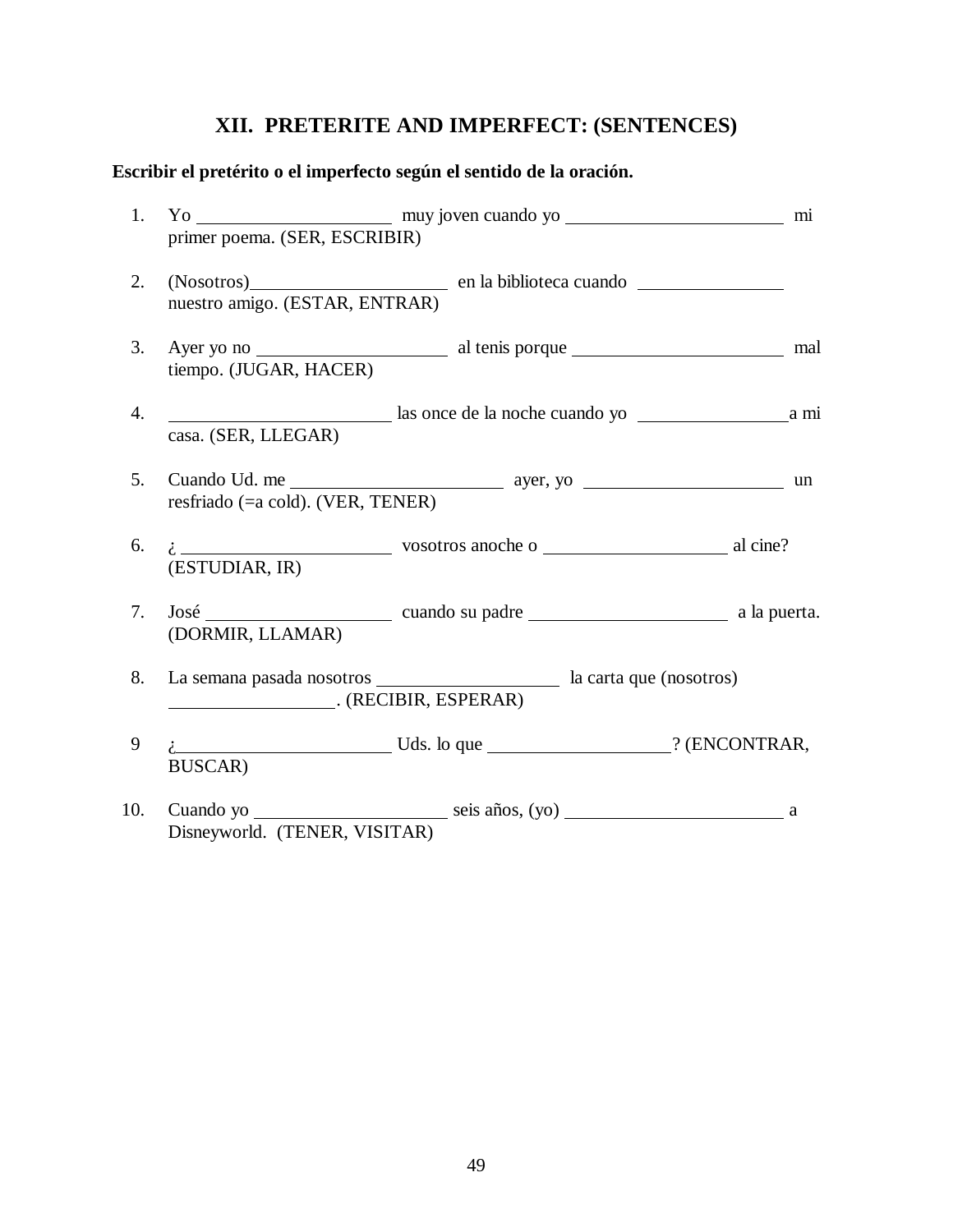#### **XIII. PRETERITE AND IMPERFECT: (PARAGRAPHS)**

#### **Cambie este párrafo al pasado. Solamente tiene que cambiar los verbos.**

Me levanto temprano. Hace buen tiempo cuando salgo para jugar con mis amigos. Jugamos (por) dos horas, y después voy a casa para comer. Mientras como, me llama por teléfono mi primo Alberto. Mientras hablamos, llega mi mamá. Ella abre la puerta, entra, y me dice "Buenos días." Termino mi conversación con Alberto, y ayudo a mi mamá con sus paquetes.

#### **Cambie al pasado.**

Es sábado y me despierto temprano. Son las seis y media. Bajo la escalera, entro en la cocina, preparo el desayuno y lo como. Después salgo. Llevo pantalones y una camisa que son viejos. Hace fresco. Es un día estupendo. Corro a la casa de mi mejor amigo. Cuando llego, él está fuera. Juega al "frisbi" con su perro. Le digo "Hola" y me invita a jugar con ellos. Jugamos (por) una hora.

#### **Cambie al pasado.**

Es un día bonito. Hace buen tiempo. Son las cinco y media de la tarde. Una niña camina por el bosque. Lleva un vestido rojo y una bolsa grande. Visita a su abuela todos los sábados. Cuando llega a la casa de su abuela, abre la puerta y entra. La abuela está en la cama. Hay una lámpara cerca de la cama. La niña enciende la luz. ¡Ay! ¡La abuela tiene una nariz muy grande y una boca enorme con muchos dientes! En ese momento la niña tiene miedo y sale corriendo de la casa.

#### **Cambie al pasado.**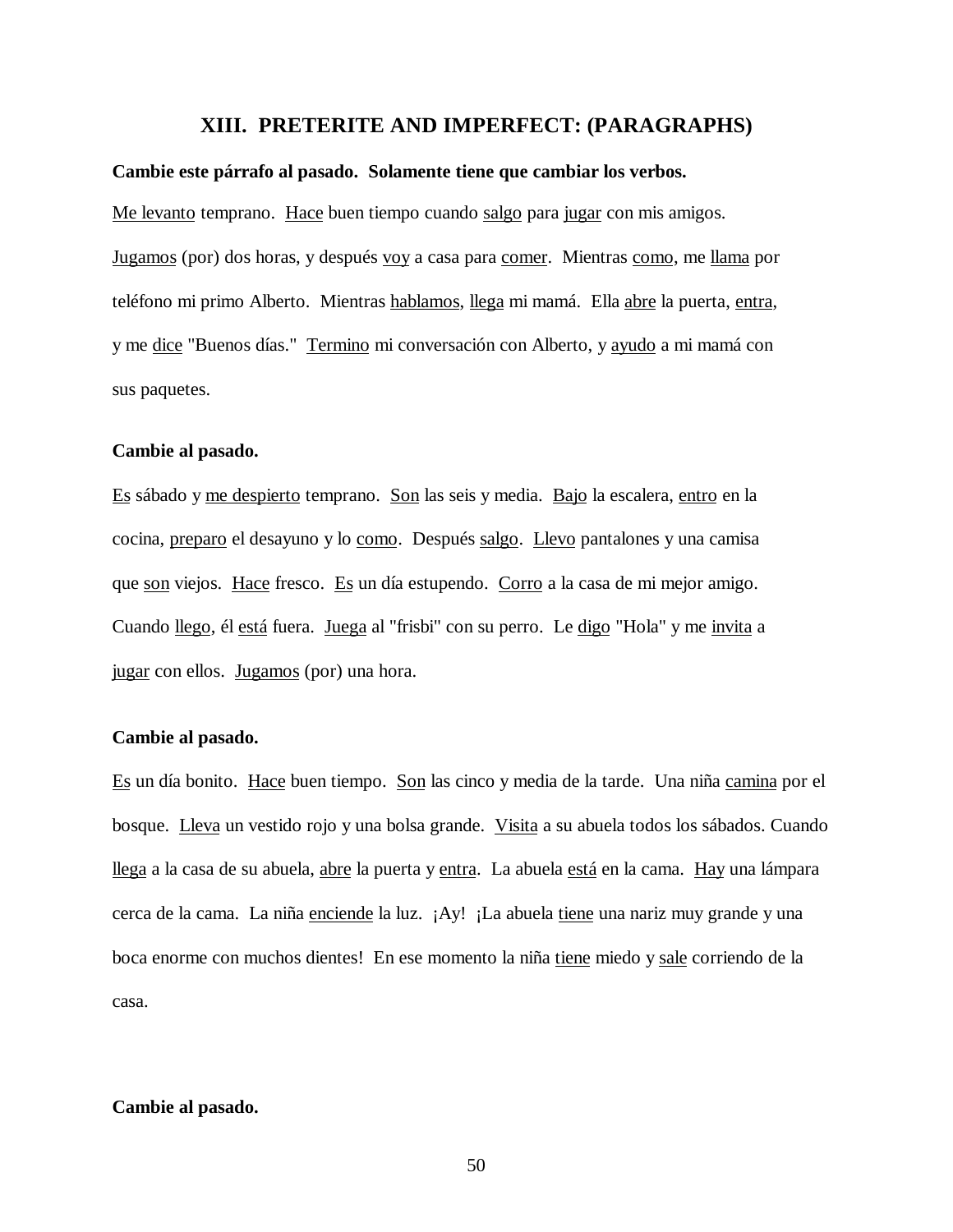Me visto rápidamente porque quiero salir temprano. No tengo mucha hambre, y por eso como muy poco. Estoy muy emocionado (=excited) porque mi tío va a pasar para llevarme a un partido de fútbol. Leo en la sala cuando alguien llama a la puerta. Abro la puerta y allí está mi tío Brian. Me dice que tiene las entradas para el partido. El tiene tres, y no dos. Me dice que puedo invitar a un amigo si quiero. Llamo a Miguel y le pregunto si quiere ir con nosotros. Me contesta que sí, con muchísimo gusto. Pasamos por Miguel y vamos al partido. Hace muy buen tiempo. Es un día estupendo para un partido. Llevamos camisetas porque hace sol y hace calor. Estamos allí dos horas. Nuestro equipo gana. Volvemos a casa tarde. Estamos cansados pero muy contentos.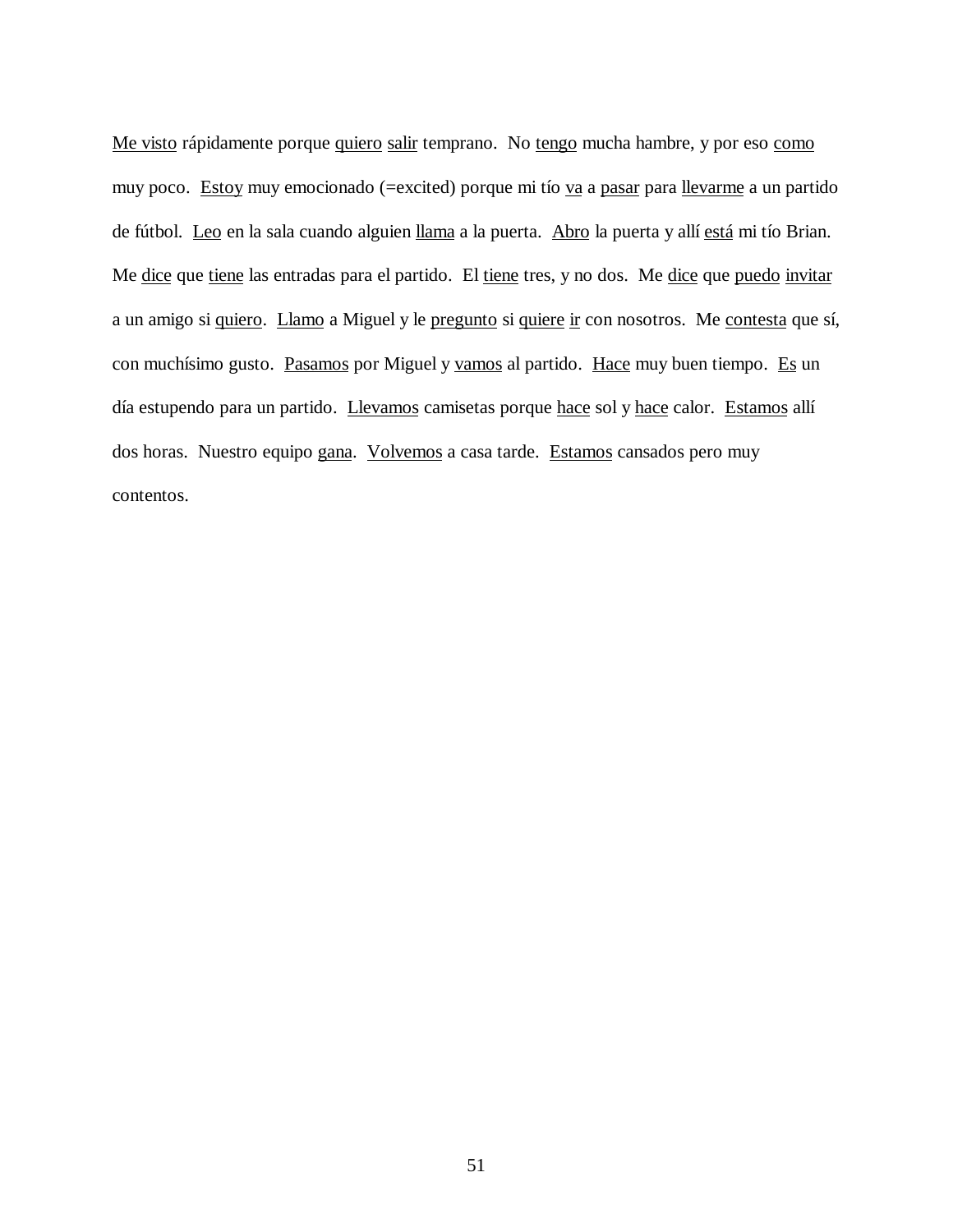# **XIV. VERBS WITH DIFFERENT MEANINGS IN PRETERITE AND IMPERFECT**

## **Traduzca.**

- 1a. We knew her.
- 1b. We met her last night.
- 2a. She knew his telephone number.
- 2b. She found out his telephone number last night.
- 3a. There was an accident there last night (That is, it "took place, happened").
- 3b. There were five students there last night.
- 4a. They wanted to go.
- 4b. They tried to go.
- 4c. They refused to go.
- 5a. I managed to do it.
- 5b. I failed to do it (=didn't manage to do it).
- 5c. I could /couldn't, was/ wasn't able to do it (no indication that I tried).

## **XV. GUSTAR**

- 1. I like books.
- 2. We like the summer, but they like the spring.
- 3. Marta likes this shirt, but Elena likes that one (over there).
- 4. Do you (*tú* form) like to read and write?
- 5. *They* don't like to play soccer, but *we* do.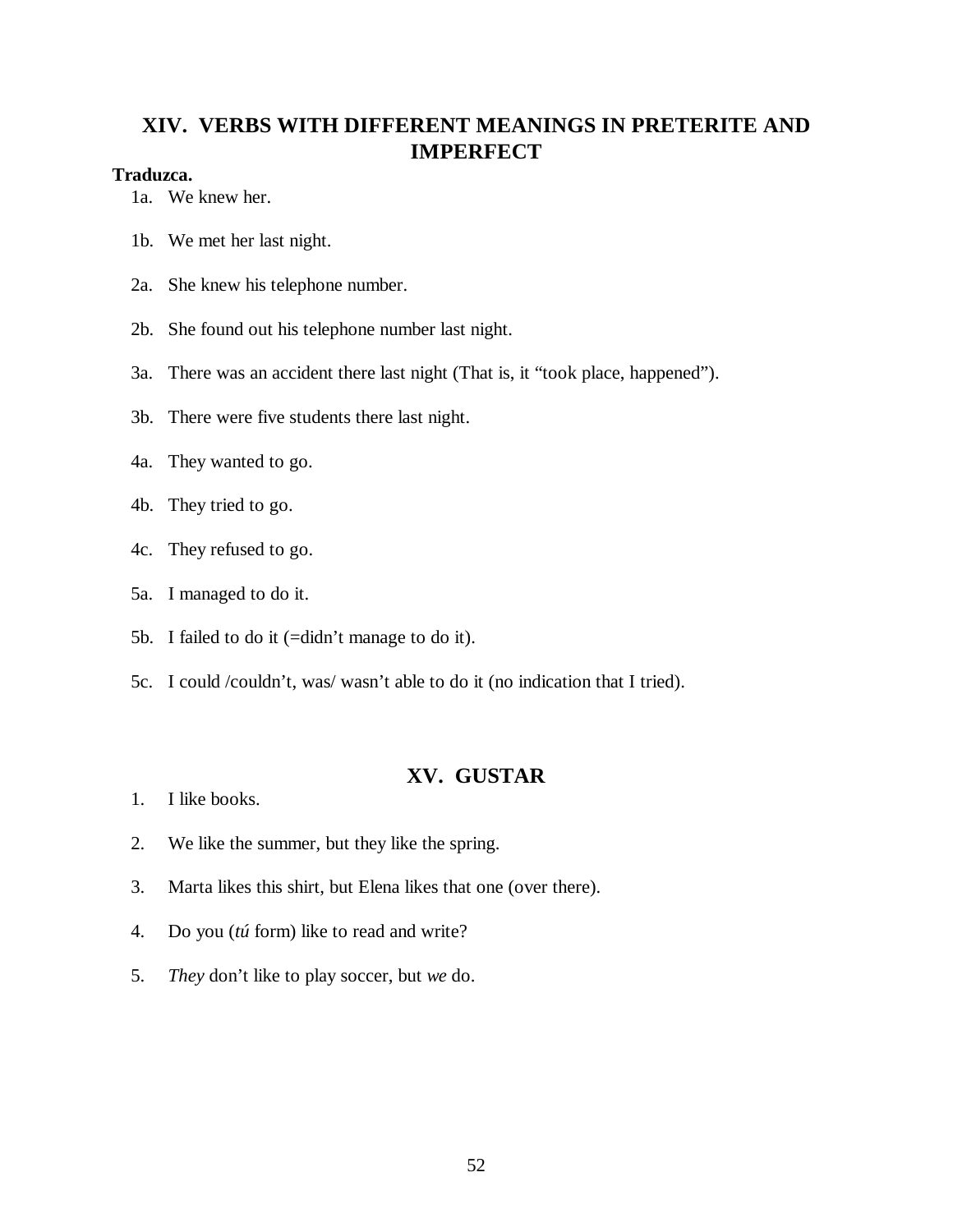|                 |                                                                                                        | XVI. ¿POR O PARA? |  |
|-----------------|--------------------------------------------------------------------------------------------------------|-------------------|--|
| 1.              |                                                                                                        |                   |  |
| 2.              | Esta carta es $\frac{1}{\sqrt{1-\frac{1}{2}}\sqrt{1-\frac{1}{2}}\left(\frac{1}{2}-\frac{1}{2}\right)}$ | María.            |  |
| 3.              |                                                                                                        |                   |  |
| 4.              | Me llamaron teléfono.                                                                                  |                   |  |
| 5.              |                                                                                                        |                   |  |
| 6               | español, habla inglés muy bien.                                                                        |                   |  |
| 7.              | El llegó ayer, and la noche.                                                                           |                   |  |
| 8.              | $i$ Cómo vas?, avión o coche?                                                                          |                   |  |
| 9.              | comprar tanto, hay que tener mucho dinero.                                                             |                   |  |
| 10.             |                                                                                                        |                   |  |
| 11.             |                                                                                                        |                   |  |
| 12.             | $i$ quién es?                                                                                          |                   |  |
| 13.             | nosotros, no hay nada imposible.                                                                       |                   |  |
| 14.             | Estudia mucho, este established a control de pobtener buenas notas.                                    |                   |  |
| 15.             |                                                                                                        |                   |  |
| Traduzca.<br>1. | We bought the car for twenty thousand dollars.                                                         |                   |  |

- We bought the car for twenty thousand dollars.
- 2. We walked along Rivermont Avenue.
- 3. I talked to her on the phone yesterday afternoon. She told me that she went by plane.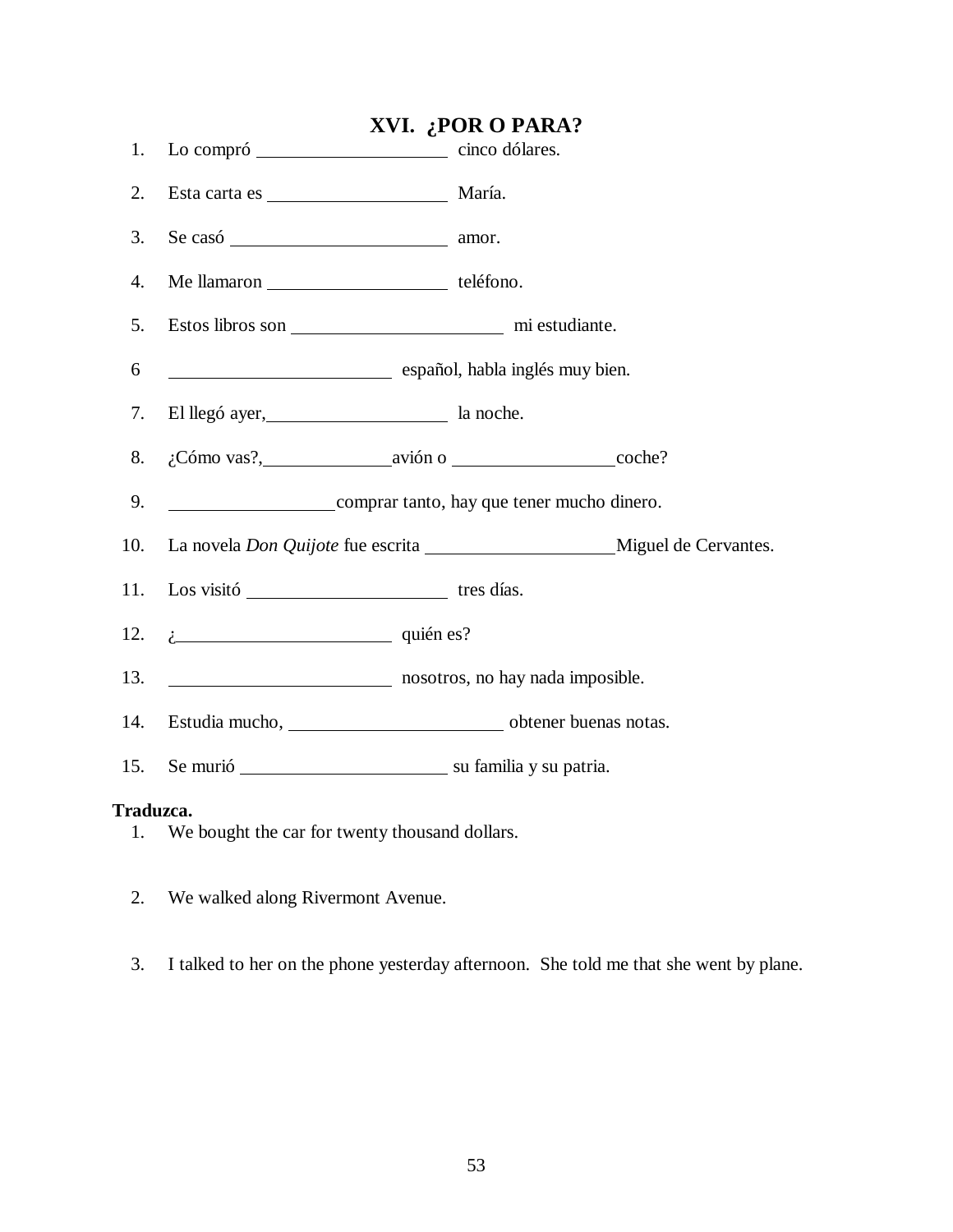# **XVII. OBJECT PRONOUNS** I. DIRECT OBJECT PRONOUNS

| 1.        | Veo a las muchachas. veo.                                  |             |                          |
|-----------|------------------------------------------------------------|-------------|--------------------------|
| 2.        | Veo a los muchachos. veo.                                  |             |                          |
| 3.        | Los muchachos y las muchachas ven. (see ME)                |             |                          |
| 4.        | Los muchachos y las muchachas _______________ven. (see US) |             |                          |
| 5.        | Los muchachos y las muchachas ven. (see YOU, tú form)      |             |                          |
| 6.        |                                                            |             |                          |
| 7.        | Escuchamos la música.                                      | escuchamos. |                          |
| Traduzca. |                                                            |             |                          |
| 1.        | They know us well.                                         |             |                          |
| 2.        | Do you (tú form) see him?                                  |             |                          |
| 3.        | Yes, and he sees us, too.                                  |             |                          |
| 4.        | The books. We buy them and read them.                      |             |                          |
| 5.        | María and Marta. We invite them to the party.              |             |                          |
|           | II. INDIRECT OBJECT PRONOUNS                               |             |                          |
| 1.        | damos el dinero. (TO HER)                                  |             |                          |
| 2.        | damos el dinero. (TO HIM)                                  |             |                          |
| 3.        | damos el dinero. (TO YOU, tú form)                         |             |                          |
| 4.        | damos el dinero. (TO YOU, Ud. form)                        |             |                          |
| 5.        | dan el dinero. (TO US)<br>Ellas                            |             |                          |
| 6.        | dan el dinero. (TO YOU-ALL, vosotras form)<br>Ellas        |             |                          |
| 7.        | dan el dinero. (TO YOU-ALL, ustedes form)<br>Ellas         |             |                          |
| 8.        | dan el dinero (TO ME), y (yo)<br>Ellas                     |             | doy el dinero a Paquita. |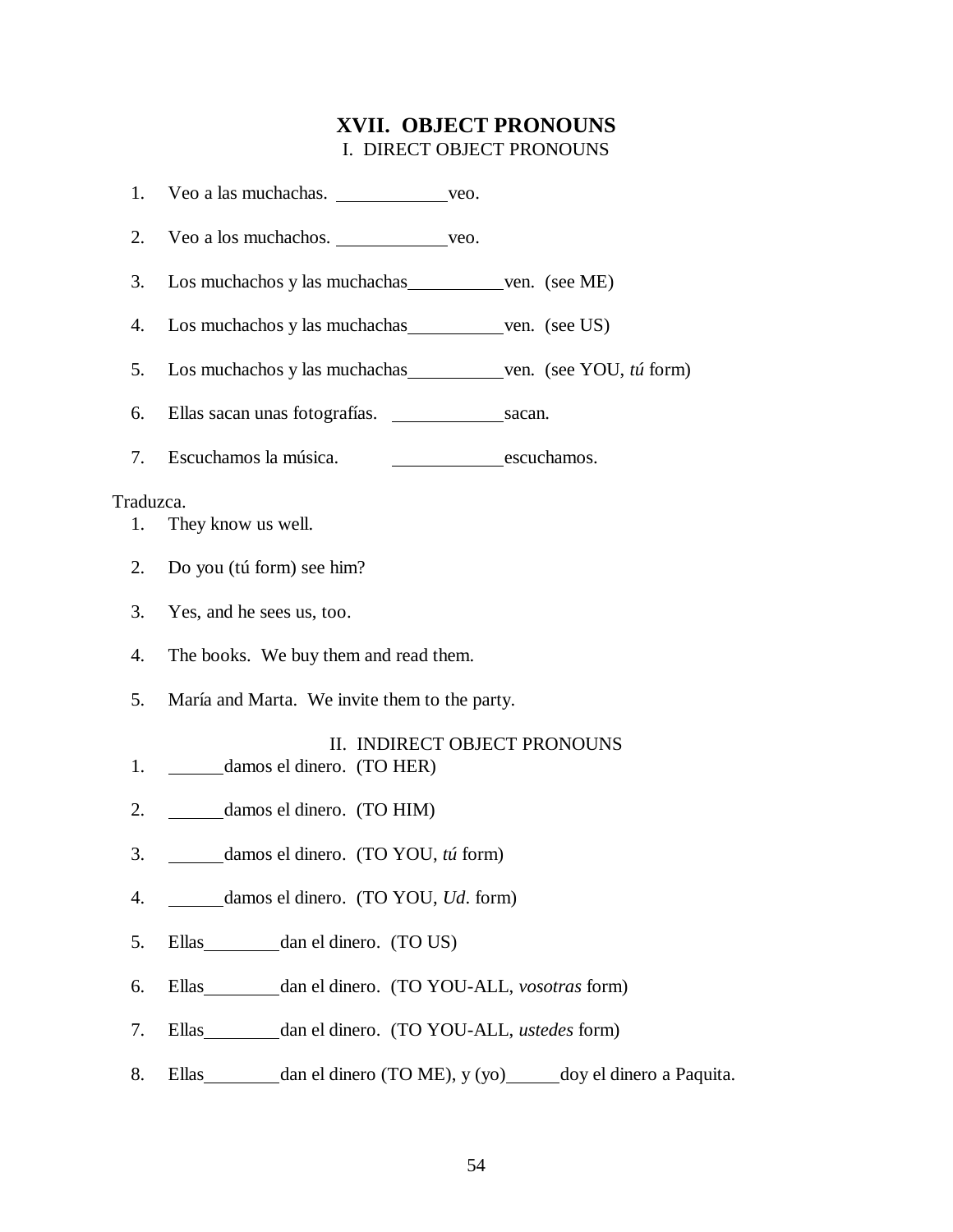#### **Traduzca.**

- 1. We give him the money; we don't give the money to her.
- 2. Your (*tú* form) parents. Do you write to them often?
- 3. She asks us if we are going to the concert with her.
- 4. We tell them that he is bringing them the salad.
- 5. We ask her if it is true. (¡OJO! ¿pedir o preguntar?)

#### III. REFLEXIVE OBJECT PRONOUNS

- 1. Me gusta levantar temprano. levanto temprano todos los días.
- 2. ¿A qué hora (ACOSTARSE) tú?
- 3. (Nosotras) (DESPERTARSE) a las ocho hoy.
- 4. ¿Cómo (LLAMARSE) ella?
- 5. Pancho y Margarita (CASARSE) en abril.

#### **Traduzca.**

- 1. My name is Federico. What's yours (*tú* form)?
- 2. We write to each other every week.
- 3. They are getting married in June.
- 4. I want to wake up early tomorrow.
- 5. You and I see each other every Saturday.

## **IV. TWO OBJECT PRONOUNS TOGETHER**

- 1. Los libros. (Yo) doy a ella.
- 2. Los libros.  $(Yo)$  doy a ellas.
- 3. Las cartas.  $(Y_0)$  doy a ella.
- 4. Las cartas. (Yo) doy a ellas.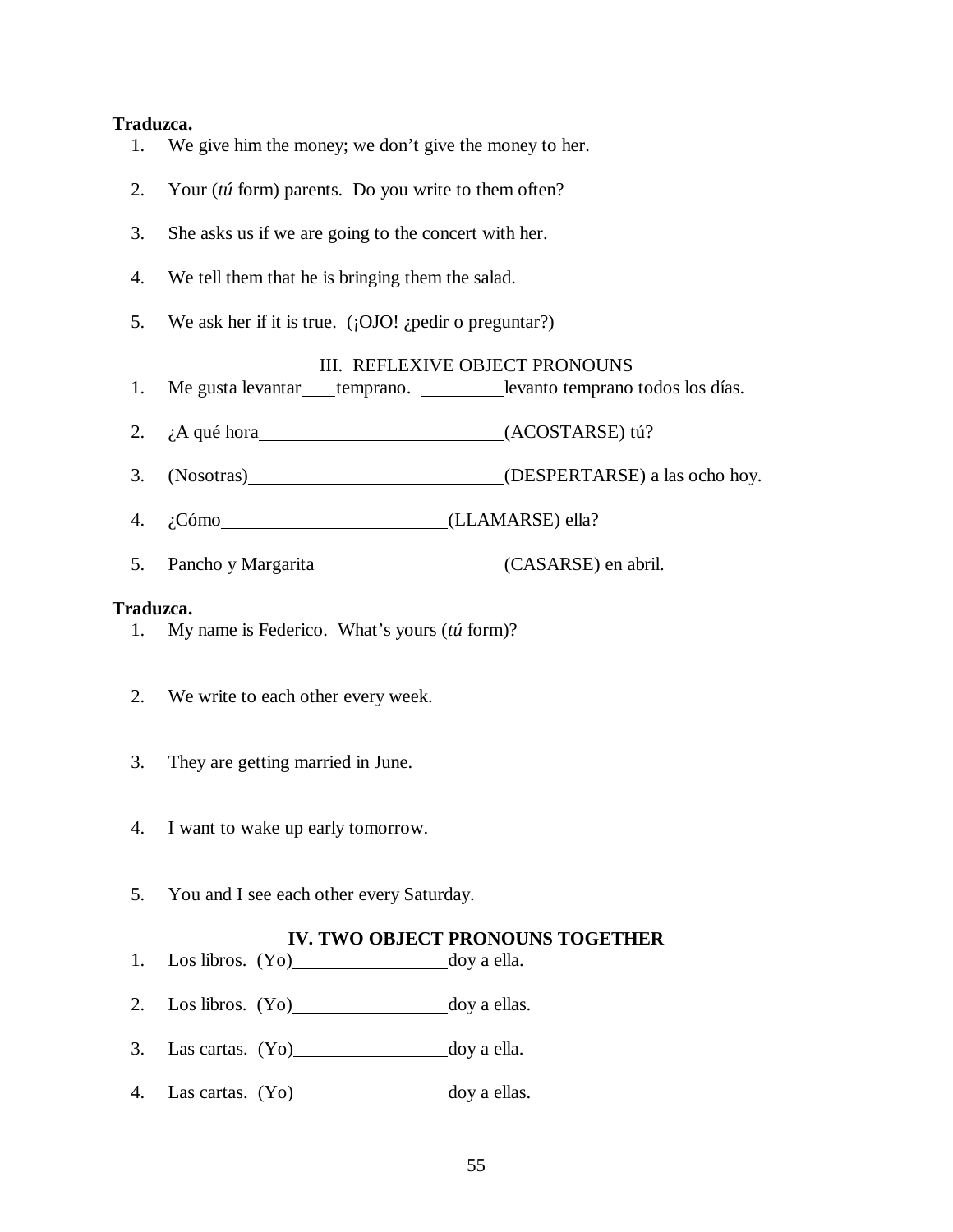- 5. El libro. Ellos dan a nosotras.
- 6. El libro. (Nosotras) damos a ellas.
- 7. Las cartas. Quiero dar<br>
<u>a</u> ti.
- 8. El dinero. ¿Quieres dar a mí?
- 9. La cara. El muchacho lava.

- 1. The house. My parents are giving it to us.
- 2. The table. I am buying it for *her*, I'm not buying it for *him*.
- 3. The money. We give it to them and they give it to you (*tú* form).
- 4. My hands. I am washing them.
- 5. The computer (=computadora). Can you explain it to me? (to explain=explicar)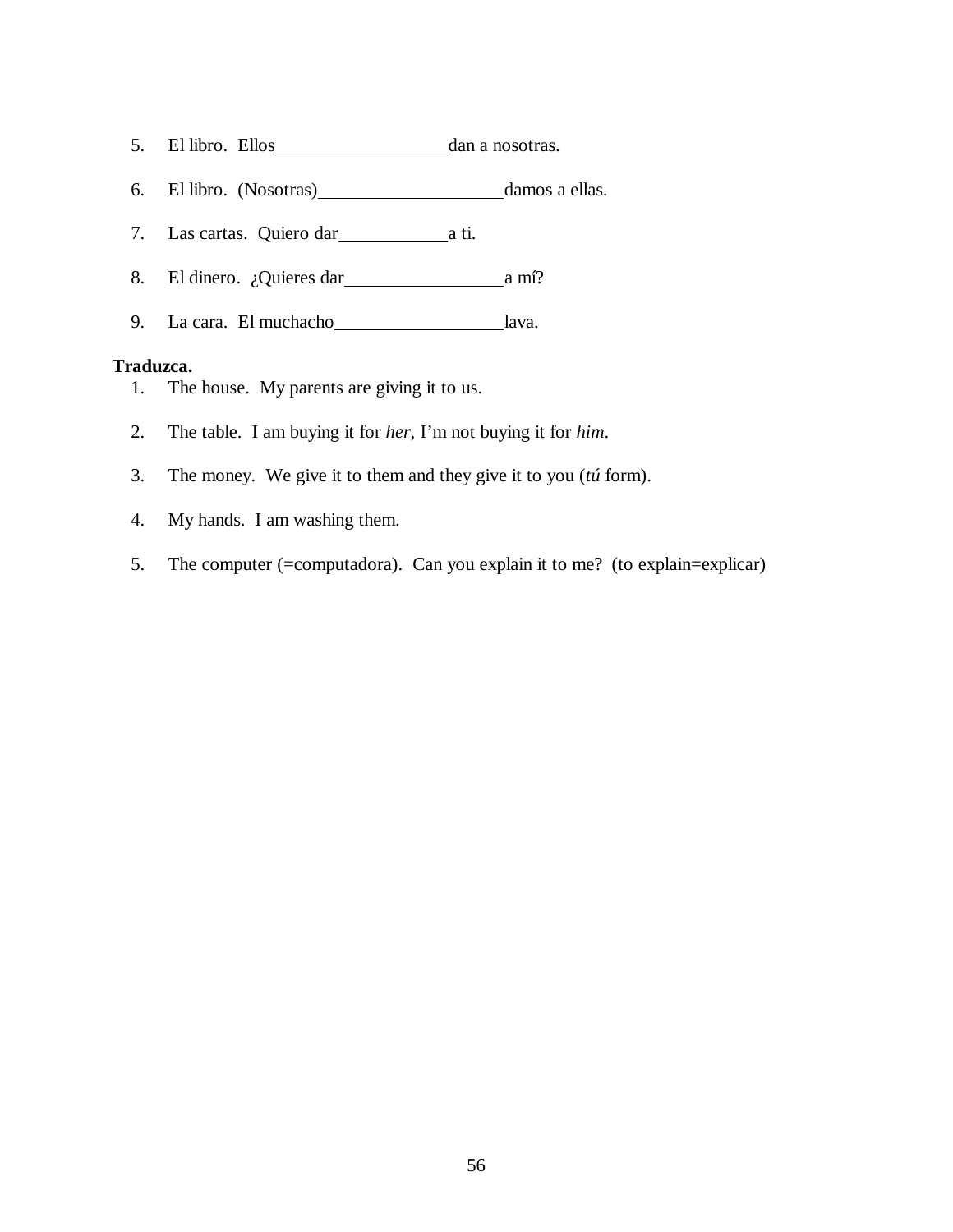# **XVIII. AFFIRMATIVE AND NEGATIVE WORDS**

- 1a. Do you have something in your hand?
- 1b. No, I have nothing in my hand.
- 2a. Did you see someone last night?
- 2b. No, I saw no one last night.
- 3a. Do you go there often?
- 3b. No, I never go there.
- 4a. Does she have a car, and do you have a car, too?
- 4b. No, she doesn't have a car, and I don't have a car either.
- 5a. Do you have some money?
- 5b. No, I don't have any money.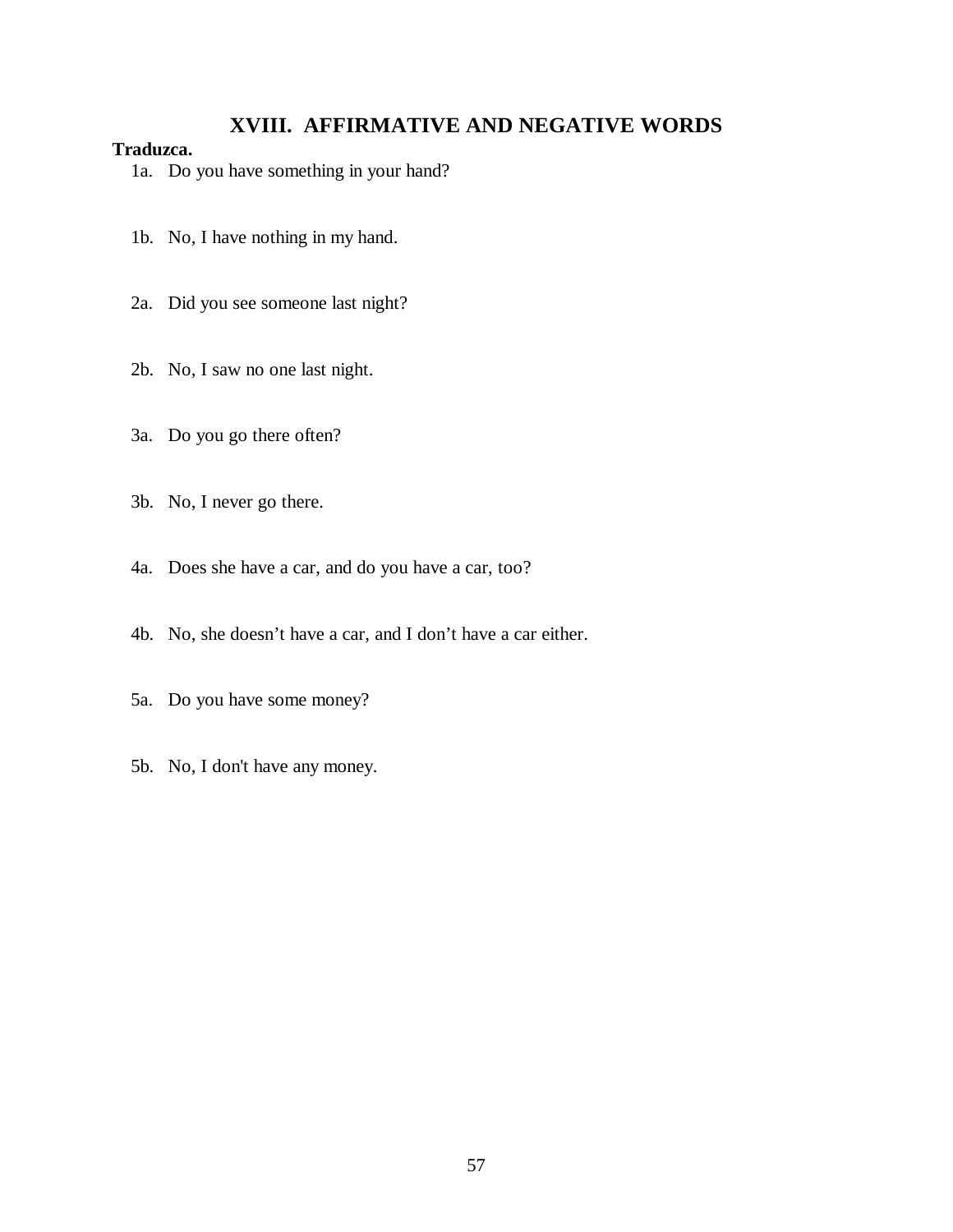## **XIX. COMPARISONS**

- 1. Today I have as much money as Jaime.
- 2. Do you have as many classes as I do today?
- 3. We have as much as they do.
- 4. She has as many brothers as you do (*tú* form).
- 5. Are you as thirsty as I am? (*la* sed)
- 6. Marta is taller than her sister, but their mother is the tallest in the family.
- 7. She studied less than her roommate last semester.
- 8. Pedro is older than his cousin Pepe, but Miguel is the oldest of the three.
- 9. This book is good, that one (near you) is better, and that one (over there) is the best.
- 10. I think I have more than twenty dollars.
- 11. She has more work than we do today.
- 12. This is less important than that.
- 13. She swims as fast as you do, but Olga swims faster than both of you.
- 14. Lynchburg is not as large as Richmond.
- 15. Does she study as much as you do?
- 16. It rains a lot in Virginia, but in New Mexico it doesn't rain as much.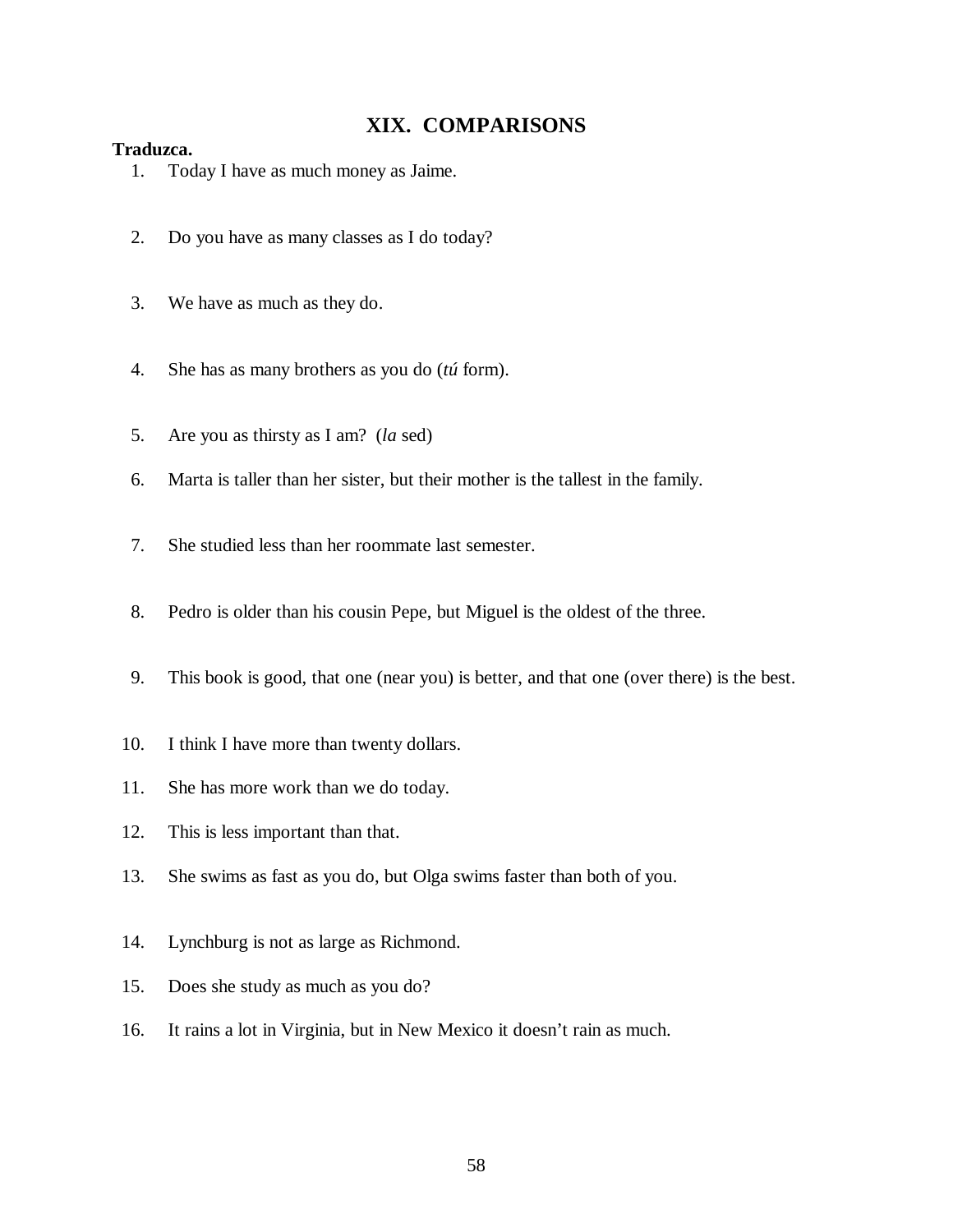# **XX. PRACTICE WITH** *HACER + QUE* **CONSTRUCTIONS**

- 1. We have been reading for an hour.
- 2. We read it an hour ago.
- 3. I have been waiting for you for twenty minutes.
- 4. They left the party twenty minutes ago.
- 5. I have been studying Spanish for four years.
- 6. I studied Spanish four years ago.

# **XXI. A FEW ADDITIONAL USES OF THE INFINITIVE**

- 1. On arriving in Lynchburg, she began to cry.
- 2. Playing soccer is one of my passions.
- 3. Before leaving, they turned off the lights and shut the door.
- 4. Traveling is an education.
- 5. On seeing each other, the man and the woman began to sing.
- 6. She likes running a lot, and when she was a little girl she used to like it a lot, too.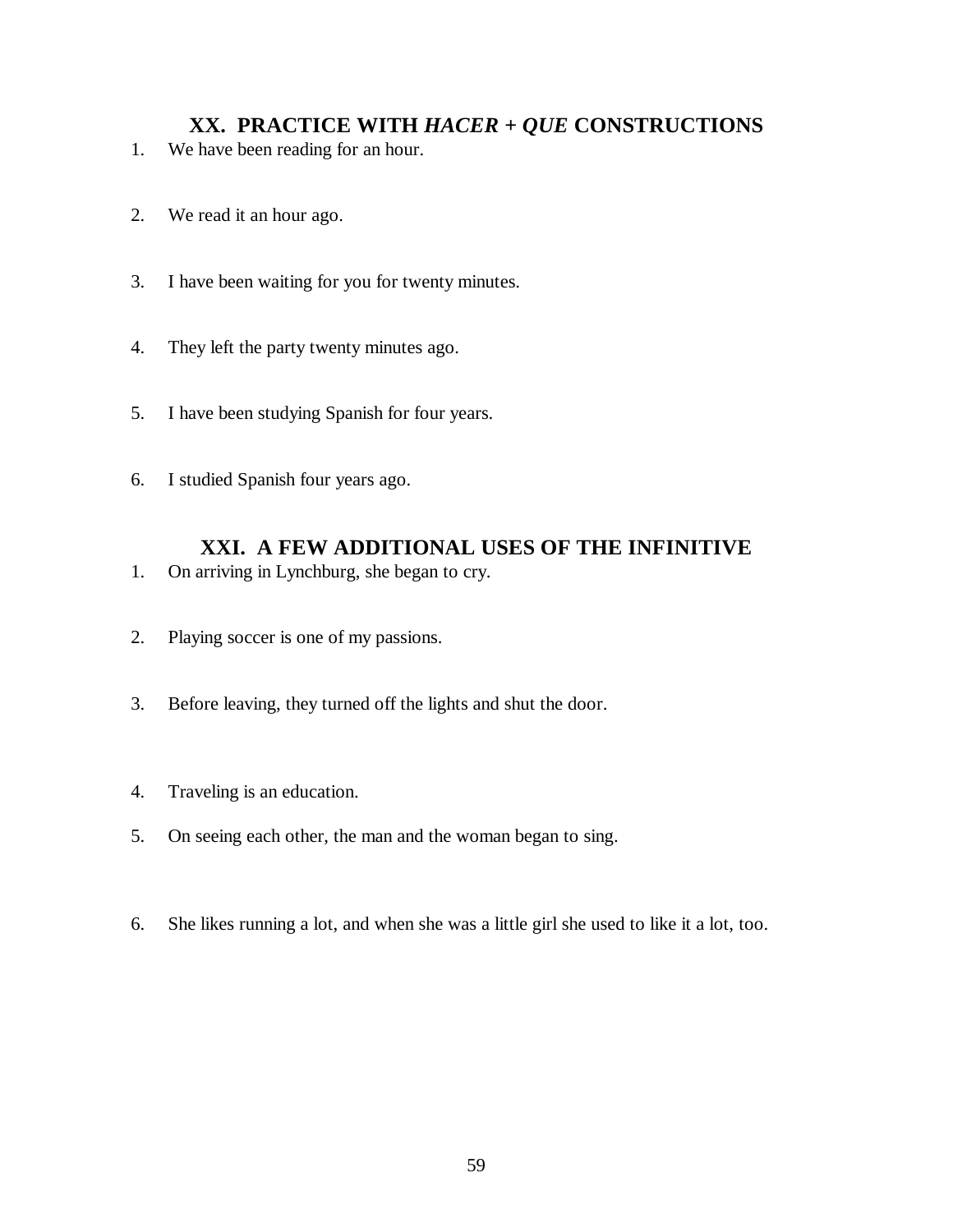#### **ANSWER KEY TO EXERCISES I. Present Tense, Regular Verbs.**

|    |                 | ີ   |                |
|----|-----------------|-----|----------------|
|    | hablo, hablan   |     | comes          |
|    | vive, vivimos   | 9.  | <b>VIVES</b>   |
| 3. | comemos         | 10. | lee, habla     |
|    | estudiáis       | 11. | vivo, corro    |
|    | vivís           | 12. | saben, asisten |
|    | <i>llamamos</i> |     | creéis         |

- 7. invitas
- 1. Vivo en Atlanta, trabajo en Virginia, y leo mucho.
- 2. Asistimos a R-MWC. ¿Adónde asisten ustedes? (¿Adónde asistís vosotras/os?)
- 3. **Ella estudia, come y vive en la biblioteca!**
- 4. ¿Dónde corres, trabajas y escribes por lo general (or normalmente)?
- 5. ¿Habláis español o coméis en la cafetería? (¿Hablan Uds. español o comen en la cafetería?).

#### **II. Ser, Estar and Hay**

| 1.       | es      | 9.  | es    |
|----------|---------|-----|-------|
| 2.       | es      | 10. | Están |
| 3.       | es      | 11. | es    |
| 4.       | están   | 12. | es    |
| 5.       | estamos | 13. | son   |
| 6.       | son     | 14. | es    |
| 7.       | está    | 15. | están |
| $\Omega$ |         |     |       |

- 8. es
- 16. Marta es cubana, pero ahora está en (el) Uruguay.
- 17. Juan está aquí conmigo; es mi primo.
- 18. El libro es para ti (para Ud.). Es un buen libro.
- 19. Hay tres cartas aquí que son para Ud. (para ti).
- 20. No es necesario estar allí a las ocho de la mañana.

## **III. Adjectives.**

| $\mathbf{1}$ . | Esta               | 6.  | la carta de ella, la carta de él |
|----------------|--------------------|-----|----------------------------------|
| 2.             | Mi, mis            |     | cinco mesas blancas              |
| 3.             | Muchos, unas       | 8.  | Sus, su                          |
| 4.             | <b>Nuestro</b>     |     | español, española                |
| 5.             | esta, ésa, aquélla | 10. | Nuestro, vuestra                 |
|                |                    |     |                                  |

- 1. Esta carta es para don Fernando, de Teresa Suárez, y ésa es para Raquel.
- 2. Nuestra casa no es blanca; es verde. Nuestros carros son rojos.
- 3. Hay unas mexicanas muy inteligentes en nuestra clase de literatura.
- 4. ¿Dónde están mi camisa y mis pantalones?
- 5. ¿Marisa? Tengo sus libros, pero no tengo sus cartas.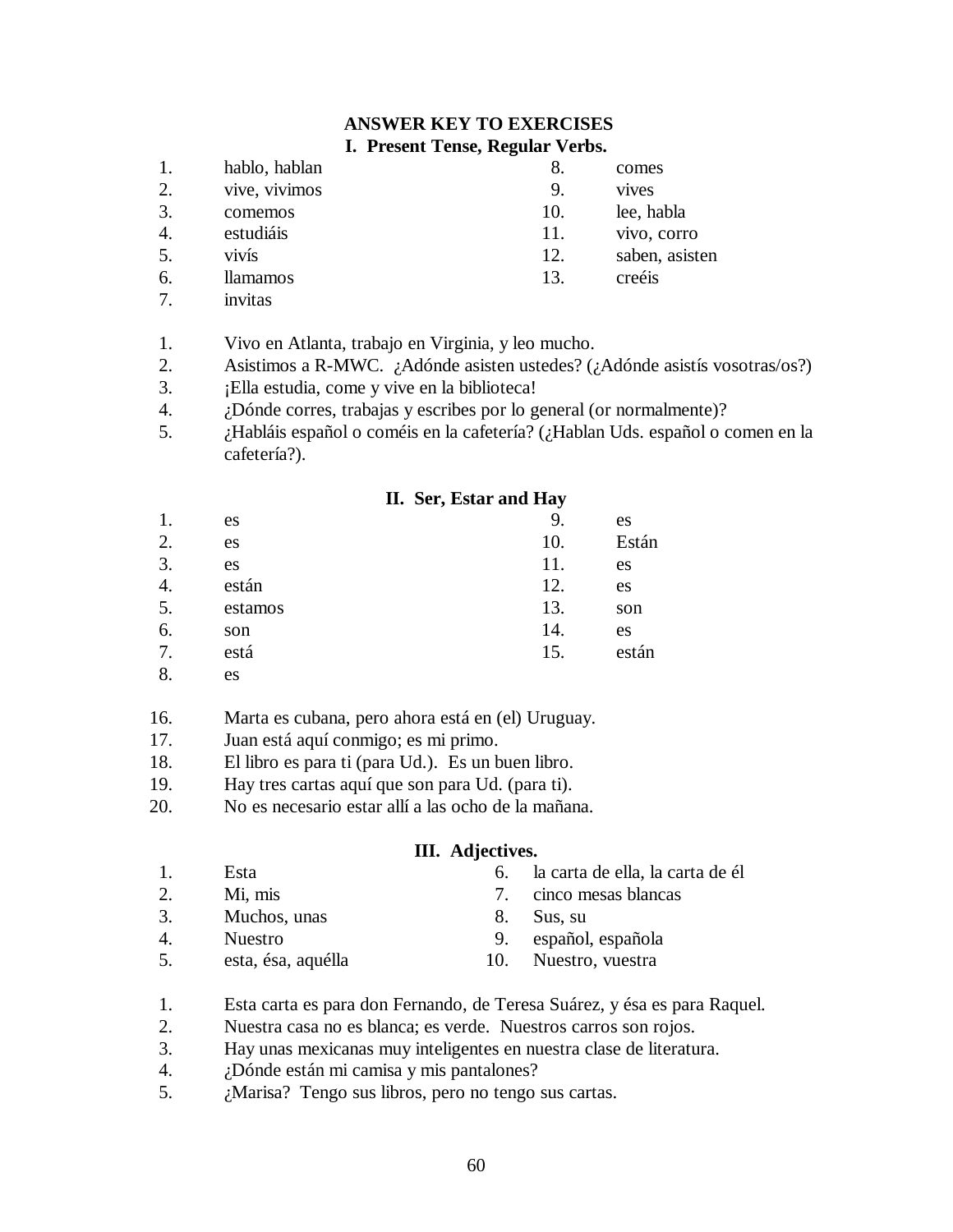## **IV. Saber y conocer.**

- 1. Saben 6. Conoce 2. Conocen 7. Sabe 3. Saben 8. conoce 4. Conoces 9. sabemos 5. Conocemos 10. Conozco, sé
- 1. Conozco la ciudad, pero no sé dónde está aquella calle.
- 2. *i*Sabes ir (llegar) a Washington, D.C.?
- 3. La conocemos (Conocemos a ella), pero no sabemos (ni) su número de teléfono ni dónde vive.
- 4. ¿Sabes tocar el piano?
- 5. ¿Sabéis cuántas personas vienen? ¿Conocéis algunas (de ellas)?

#### **V. Present Tense, Irregular Verbs.**

| 1. | Tengo, salgo | 8.  | Soy         |
|----|--------------|-----|-------------|
| 2. | Voy          | 9.  | No veo      |
| 3. | sé           | 10. | No digo     |
| 4. | Pongo        | 11. | vengo       |
| 5. | hago         | 12. | doy         |
| 6. | traigo       | 13. | Voy         |
| 7. | Estoy        | 14. | Vamos, ¿Vas |

- 1. Vengo a tu fiesta, y traigo la guitarra.
- 2. Lo sé, pero no lo digo.
- 3. Pongo las cartas en la mesa, y después me voy (salgo) (me marcho).
- 4. Hago la (mi) tarea ahora porque tengo que terminar pronto.
- 5. No tengo carro, pero quiero tener uno.

#### **VI. Interrogatives.**

| 1. | <i>i</i> Dónde | 9.  | $i$ Adónde                   |
|----|----------------|-----|------------------------------|
| 2. | ¿Quién         | 10. | $i$ De dónde                 |
| 3. | cómo           | 11. | $i$ Quiénes                  |
| 4. | ¿Cuántos       | 12. | $i$ A quién                  |
| 5. | ¿Cuántas       | 13. | ¿Para quién                  |
| 6. | $i$ Por qué    | 14. | $i$ De quién                 |
| 7. | $i$ Qué        | 15. | $i$ De quién (or De quiénes) |
| 8. | ¿Cuál          | 16. | ¿Cuándo                      |
|    |                |     |                              |

- 1. ¿De quién es esta carta?
- 2. *i*Cómo se llama Ud? (¿Cómo te llamas?)
- 3.  $i$  A quién escribe(s)?
- 4. ¿Adónde vamos esta noche?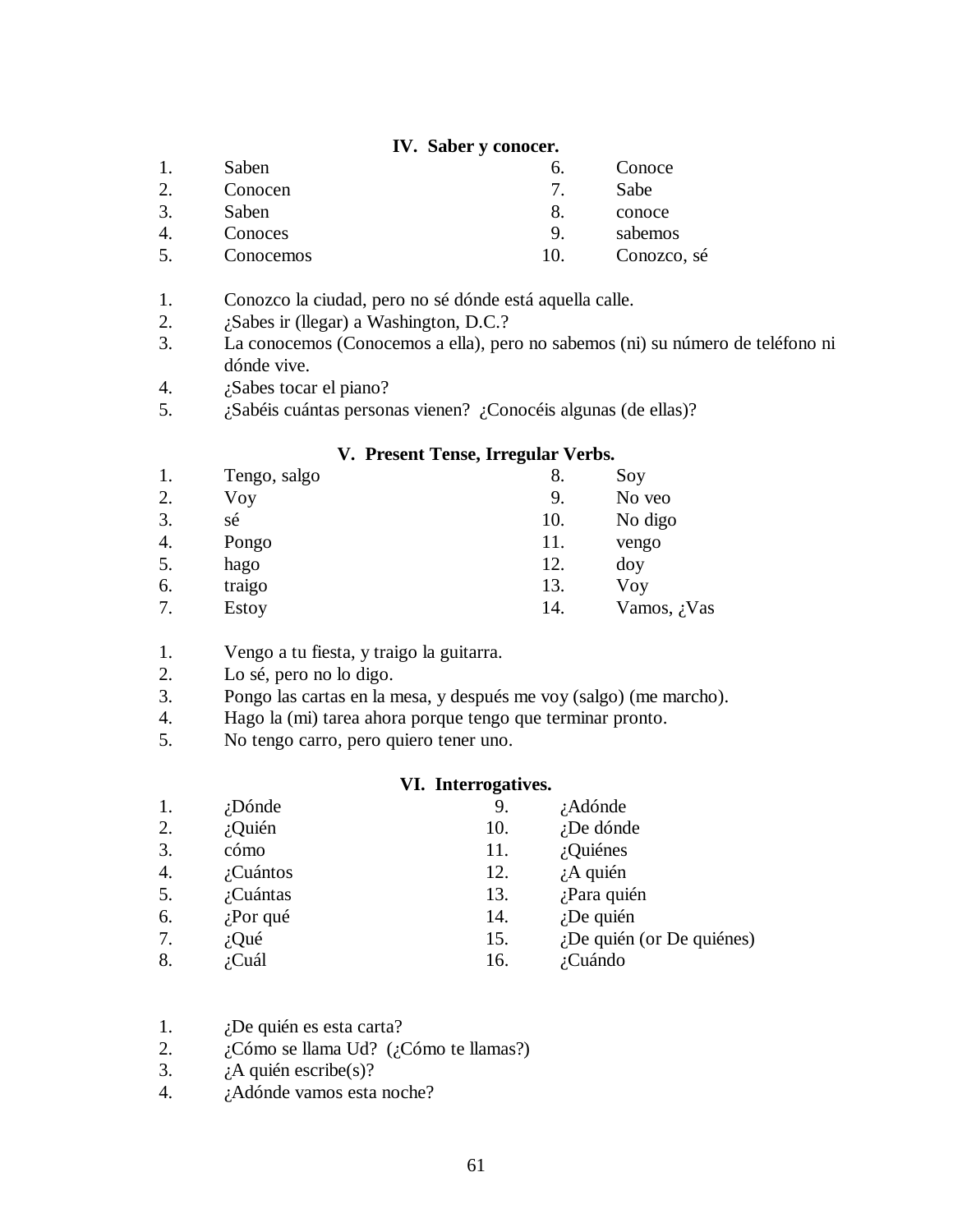- 5. ¿Cuánto cuesta ese cachorro (perrito) que está en la vitrina?
- 6. ¿Cuál es tu número de teléfono?
- 7. ¿Cuándo llegan?
- 8. ¿Para quién es esa carta?
- 9. ¿Cómo llegamos? (¿Cómo vamos?)

## **VII. Stem-changing verbs, Present Tense.**

- 1. Preferimos, prefieren 10. Quiero 2. Servimos, sirven 11. Almorzamos, almuerzo 3. Duermo 12. juega, jugamos 4. dormís 13. pido, pedís 5. comenzamos 14. puedo, podemos 6. Empezamos, empiezas 15. encuentra, encontramos 7. vuelves, volvemos 16. Perdemos, pierdo 8. dice, decimos 17. Me acuesto
- 9. queremos

1. Nosotras(os) servimos sopa y ella sirve paella.

2. Ellos dicen eso; nosotroas(as) no decimos eso.

3. Nosotros(as) jugamos al fútbol y ellas(os) juegan al béisbol.

4. Nosotras(os) volvemos a las diez de la noche, y tú vuelves más temprano.

5. Ellas(os) prefieren el invierno, pero nosotros(as) preferimos la primavera.

6. No puedo hacerlo hoy. ¿Podemos hacerlo mañana?

- 7. La fiesta comienza (empieza) a las siete de la noche.
- 8. Almorzamos en el restaurante mexicano donde almuerzo a menudo (frecuentemente) (con frecuencia).
- 9. Yo quiero ir, pero vosotras no queréis ir.
- 10. Él nos pide ayuda y [nosotras(os)] le pedimos dinero (a él).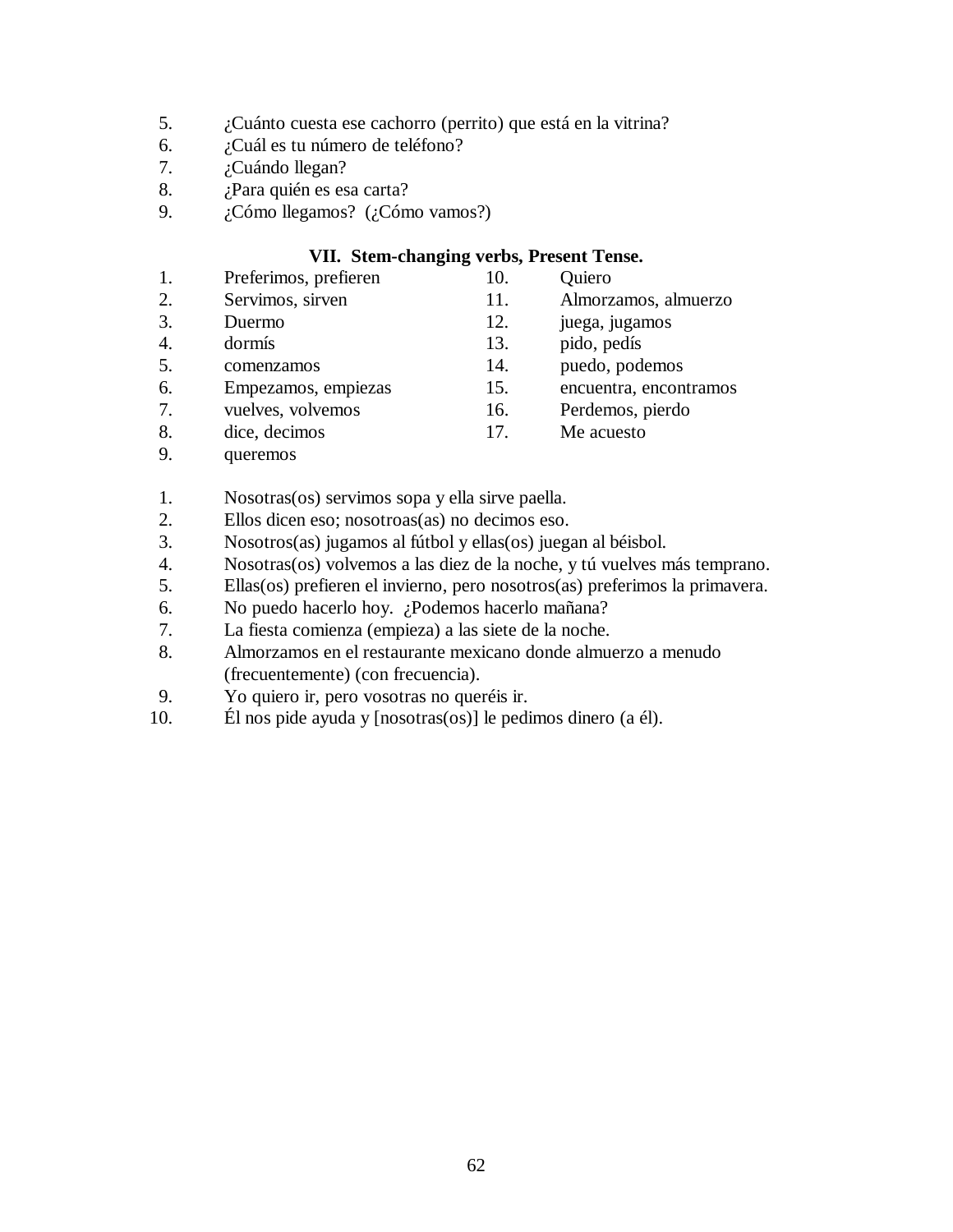## **VIII. Preterite Indicative Tense, Regular Verbs.**

- 1. Almorcé 11. Escribisteis, mandasteis 2. comiste 12. *i*Hablaste
- 
- 
- 
- 
- 
- 
- 
- 
- 10. *i*Vendisteis
- 1. Me desperté a las siete y media, comí, y salí de la casa a las nueve menos veinticinco.
- 2. *i*Buscaste el papel y escribiste la carta anoche?
- 3. Nos casamos el año pasado.
- 4. Ellas(os) jugaron al fútbol, y después (entonces) leyeron un libro.
- 5. ¿Escribisteis la carta y entonces (después) la perdisteis?
- 6. Él decidió salir (irse, or marcharse), pero ella esperó (por) dos horas.

# **IX. Preterite Indicative, Irregular Verbs.**

| 1.           | dijo, hicimos          | 9.  | fue                 |
|--------------|------------------------|-----|---------------------|
| 2.           | estuve                 | 10. | pusieron            |
| 3.           | traje, trajeron        | 11. | quisieron, pudieron |
| 4.           | supimos, quisimos      | 12. | Vine, vinieron      |
| 5.           | dije, dijiste          | 13. | anduvieron          |
| 6.           | $i$ Tuvisteis          | 14. | fuiste, fue         |
| 7.           | di, diste, dio, dieron | 15. | fuimos, fueron      |
| $\mathbf{Q}$ | fui fueron             |     |                     |

8. fui, fueron

# 1. Cuando lo supe, fui a su casa.

- 2. Estuvimos en la fiesta (por) dos horas.
- 3. Trajimos la comida y ellos(as) trajeron las bebidas.
- 4. Porque vinieron ellos(as) anoche, ella no pudo terminarlo.
- 5. Él lo hizo y lo puso en la mesa.
- 6.  $\iota$ El dinero? Ellas(os) me lo dieron anoche.
- 7. No tuve tiempo para hacerlo anoche.
- 8. Abraham Lincoln fue un gran presidente.
- 3. vivieron 13. Compré, leí, escribí
- 4. jugamos 14. preferiste
- 5. encontró 15. comprendió, insistió
- 6. corrieron 16. perdieron
- 7. comenzaron 17. me desperté
- 8. comimos 18. nos despertamos
- 9. Decidimos 19. te despertaste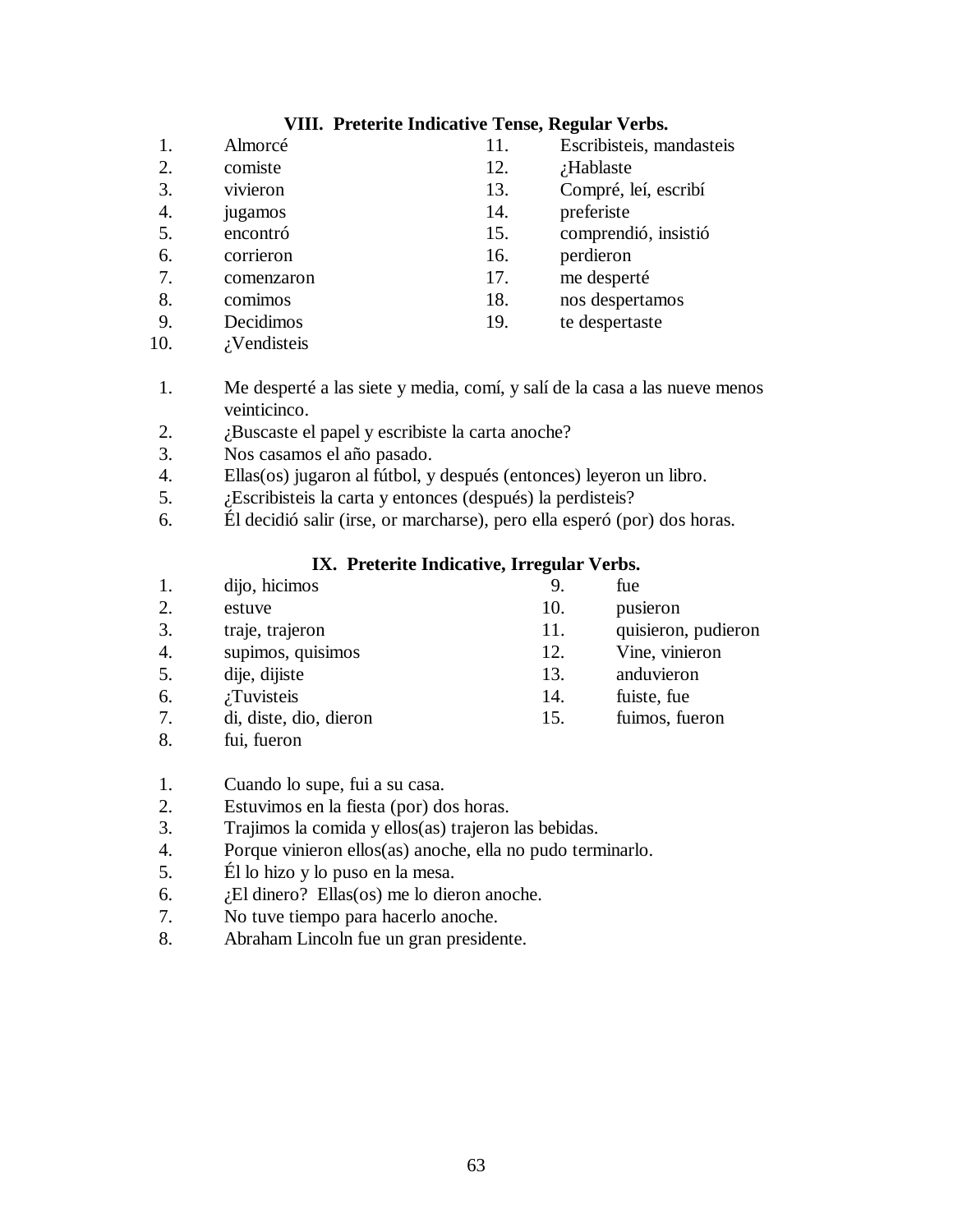## **X. Preterite Indicative Tense, Stem-changing Verbs**

- 1. preferí, prefirió 4. Servimos, sirvieron
- 2. pidió, pediste 5. ¿Murió
- -

3. Dormimos, durmieron

## **XI. Imperfect Indicative Tense.**

|                  | era, visitábamos  |     | <b>I</b> bamos          |
|------------------|-------------------|-----|-------------------------|
| 2.               | era, vivía        | 9.  | ibas                    |
| 3.               | ¿Trabajabas, eras | 10. | veían, pasaba (ocurría) |
| $\overline{4}$ . | <b>Buscábamos</b> | 11. | estudiaban              |
| 5.               | <i>i</i> Mirabais | 12. | Eran                    |
| 6.               | ¿Comíais          | 13  | Había                   |

7. Leíamos

1. Cuando yo era joven, íbamos a la playa todos los veranos ( or "cada verano") .

- 2. Mientras Raquel sacaba una foto, Ángela la miraba.
- 3. Ella leía mientras cenábamos (or "comíamos la cena") .
- 4. Ellos(as) jugaban en aquel parque todos los sábados.
- 5. Lo veíamos mientras ocurría (or "pasaba") .
- 6. Eran las seis de la tarde.
- 7. Cuando era joven, él trabajaba en aquella tienda.
- 8. Había cinco mujeres y dos hombres en la tienda.

## **XII. Preterite and Imperfect (Sentences).**

|    | era, escribí     | $\sigma$ . | ¿Estudiasteis, fuisteis |
|----|------------------|------------|-------------------------|
| 2. | Estábamos, entró |            | dormía, llamó           |
| 3. | jugué, hacía     | 8.         | recibimos, esperábamos  |
| 4. | Eran, llegué     | 9.         | Encontraron, buscaban   |
|    | vio, tenía       | 10.        | tenía, visité           |

## **XIII. Preterite and Imperfect (Paragraphs).**

Me levanté temprano. Hacía buen tiempo cuando salí para jugar con mis amigos. Jugamos (por) dos horas, y después fui a casa para comer. Mientras comía, me llamó por teléfono mi primo Alberto. Mientras hablábamos, llegó mi mamá. Ella abrió la puerta, entró, y me dijo "Buenos días." Terminé mi conversación con Alberto, y ayudé a mi mamá con sus paquetes.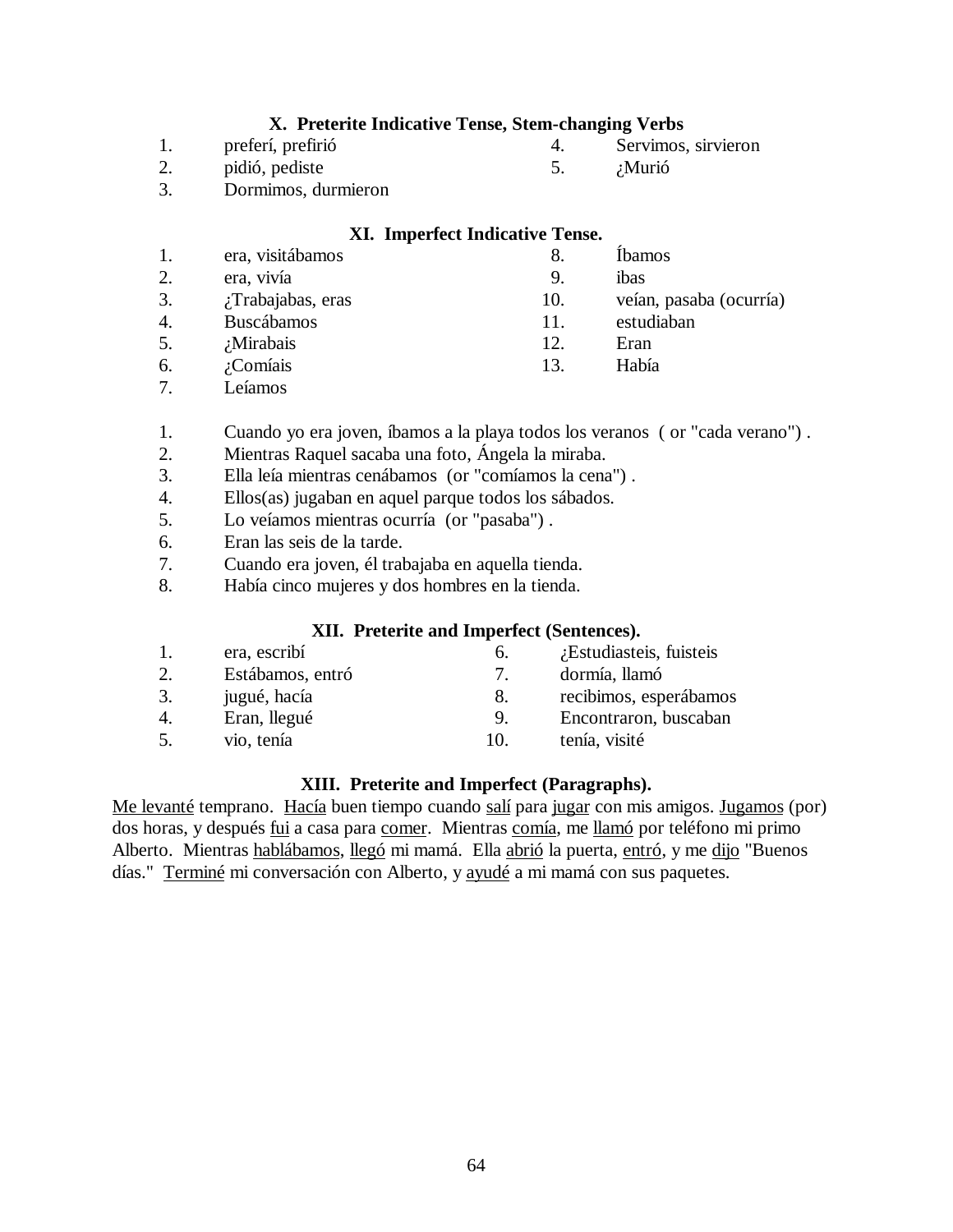Era sábado y me desperté temprano. Eran las seis y media. Bajé la escalera, entré en la cocina, preparé el desayuno y lo comí. Después salí. Llevaba pantalones y una camisa que eran viejos. Hacía fresco. Era un día estupendo. Corrí a la casa de mi mejor amigo. Cuando llegué, él estaba fuera. Jugaba al "frisbi" con su perro. Le dije "Hola" y me invitó a jugar con ellos. Jugamos (por) una hora.

Era un día bonito. Hacía buen tiempo. Eran las cinco y media de la tarde. Una niña caminaba por el bosque. Llevaba un vestido rojo y una bolsa grande. Visitaba a su abuela todos los sábados. Cuando llegó a la casa de su abuela, abrió la puerta y entró. La abuela estaba en la cama. Había una lámpara cerca de la cama. La niña encendió la luz. ¡Ay! ¡La abuela tenía una nariz muy grande y una boca enorme con muchos dientes! En ese momento la niña tuvo miedo y salió corriendo de la casa.

Me vestí rápidamente porque quería salir temprano. No tenía mucha hambre, y por eso comí muy poco. Estaba muy emocionado (=excited) porque mi tío iba a pasar para llevarme a un partido de fútbol. Leía en la sala cuando alguien llamó a la puerta. Abrí la puerta y allí estaba mi tío Brian. Me dijo que tenía las entradas para el partido. El tenía tres, y no dos. Me dijo que yo podía invitar a un amigo si quería. Llamé a Miguel y le pregunté si quería ir con nosotros. Me contestó que sí, con muchísimo gusto. Pasamos por Miguel y fuimos al partido. Hacía muy buen tiempo. Era un día estupendo para un partido. Llevábamos camisetas porque hacía sol y hacía calor. Estuvimos allí dos horas. Nuestro equipo ganó. Volvimos a casa tarde. Estábamos cansados pero muy contentos.

## **XIV. Verbs With Different Meanings in Preterite and Imperfect.**

- 1a. La conocíamos (or "Conocíamos a ella").
- 1b. La conocimos anoche (or "Conocimos a ella anoche").
- 2a. Ella sabía el número de teléfono de él.
- 2b. Ella supo anoche el número de teléfono de él.
- 3a. Hubo un accidente allí anoche.
- 3b. Había cinco estudiantes allí anoche.
- 4a. Ellas(os) querían ir.
- 4b. Ellas(os) quisieron ir.
- 4c. Ellas(os) no quisieron ir.
- 5a. Pude hacerlo.
- 5b. No pude hacerlo.
- 5c. (No) podía hacerlo.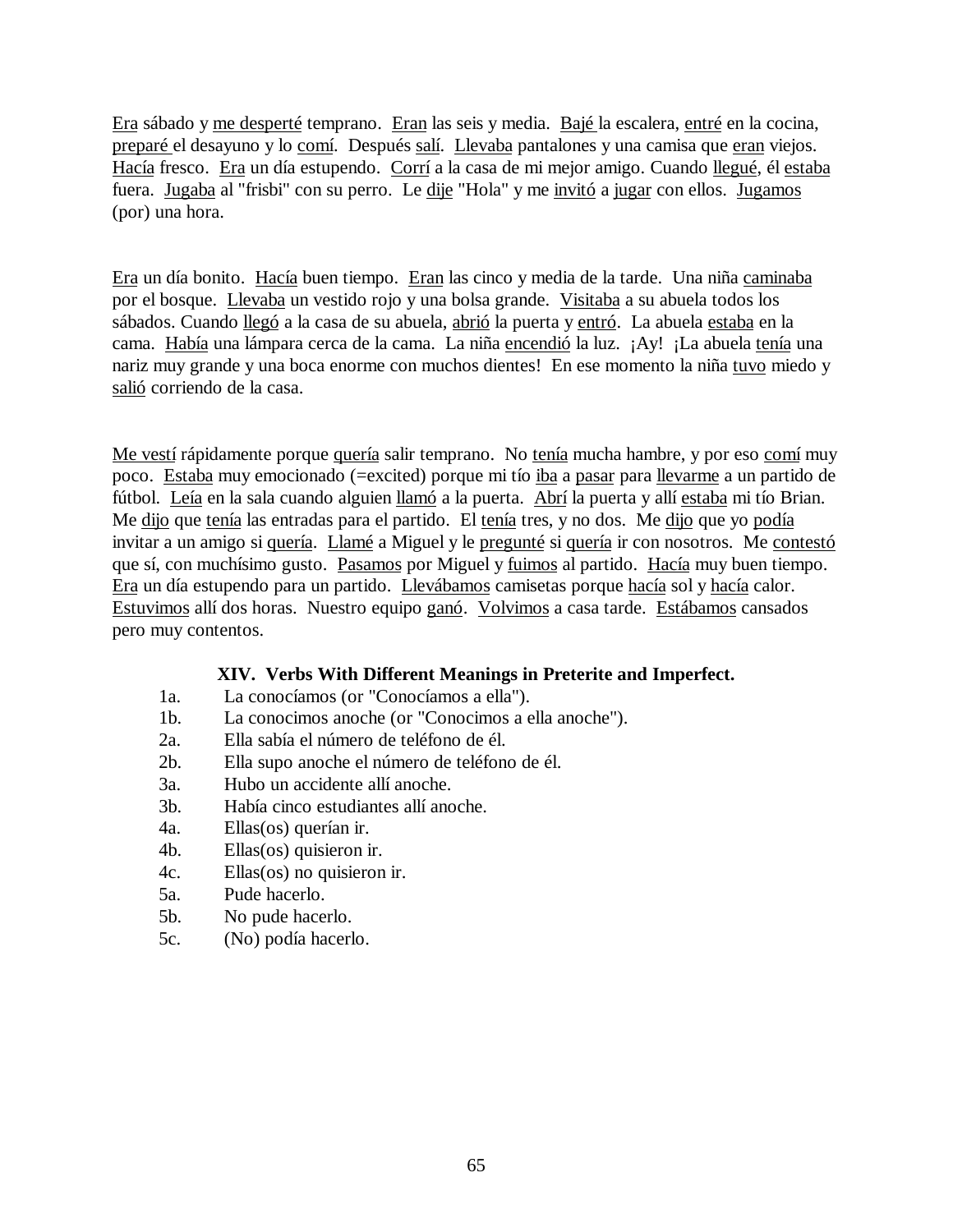## **XV. Gustar.**

- 1. Me gustan los libros.
- 2. A nosotras(os) nos gusta el invierno, pero a ellos(as) les gusta la primavera.
- 3. A Marta le gusta esta camisa, pero a Elena le gusta aquélla.
- 4.  $i$ <sup>T</sup>e gusta leer y escribir?
- 5. A ellas(os) no les gusta jugar al fútbol, pero a nosotros(as) (sí que) nos gusta.

#### **XVI. Por o para.**

| 1. | por      | 9.  | para |
|----|----------|-----|------|
| 2. | para     | 10. | por  |
| 3. | por      | 11. | por  |
| 4. | por      | 12. | para |
| 5. | para     | 13. | para |
| 6. | para     | 14. | para |
| 7. | por      | 15. | por  |
| 8. | por, por |     |      |

- 1. Compramos el carro por veinte mil dólares.
- 2. Anduvimos por la Avenida Rivermont. (Caminamos, Pasamos)
- 3. Hablé con ella por teléfono ayer por la tarde. (Ella) me dijo que fue por avión.

## **XVII. Object Pronouns.**

#### Direct Object Pronouns.

| 1. Las           | $5.$ te |  |
|------------------|---------|--|
| 2. $\text{Los }$ | 6. Las  |  |
| $3.$ me          | 7. La   |  |

4. nos

#### 1. Ellos(as) nos conocen bien.

- 2.  $\frac{1}{6}$  Lo ves? (or  $\frac{1}{6}$  Ves a él?)
- 3. Sí, y él nos ve, también.
- 4. Los libros. Los compramos y los leemos.
- 5. María y Marta. Las invitamos a la fiesta.

#### Indirect Object Pronouns.

- 1. Le 5. nos 2. Le 6. os
- 3. Te 7. les
- 4. Le  $\qquad \qquad 8.$  me, le
- 1. Le damos el dinero a él; no le damos el dinero a ella.
- 2. Tus padres. ¿Les escribes con frecuencia (a menudo) (frecuentemente) (mucho) $\lambda$

3. Ella nos pregunta si la acompañamos al concierto. (si vamos con ella al concierto)

- 4. Les decimos que él les trae la ensalada.
- 5. Le preguntamos (a ella) si es verdad.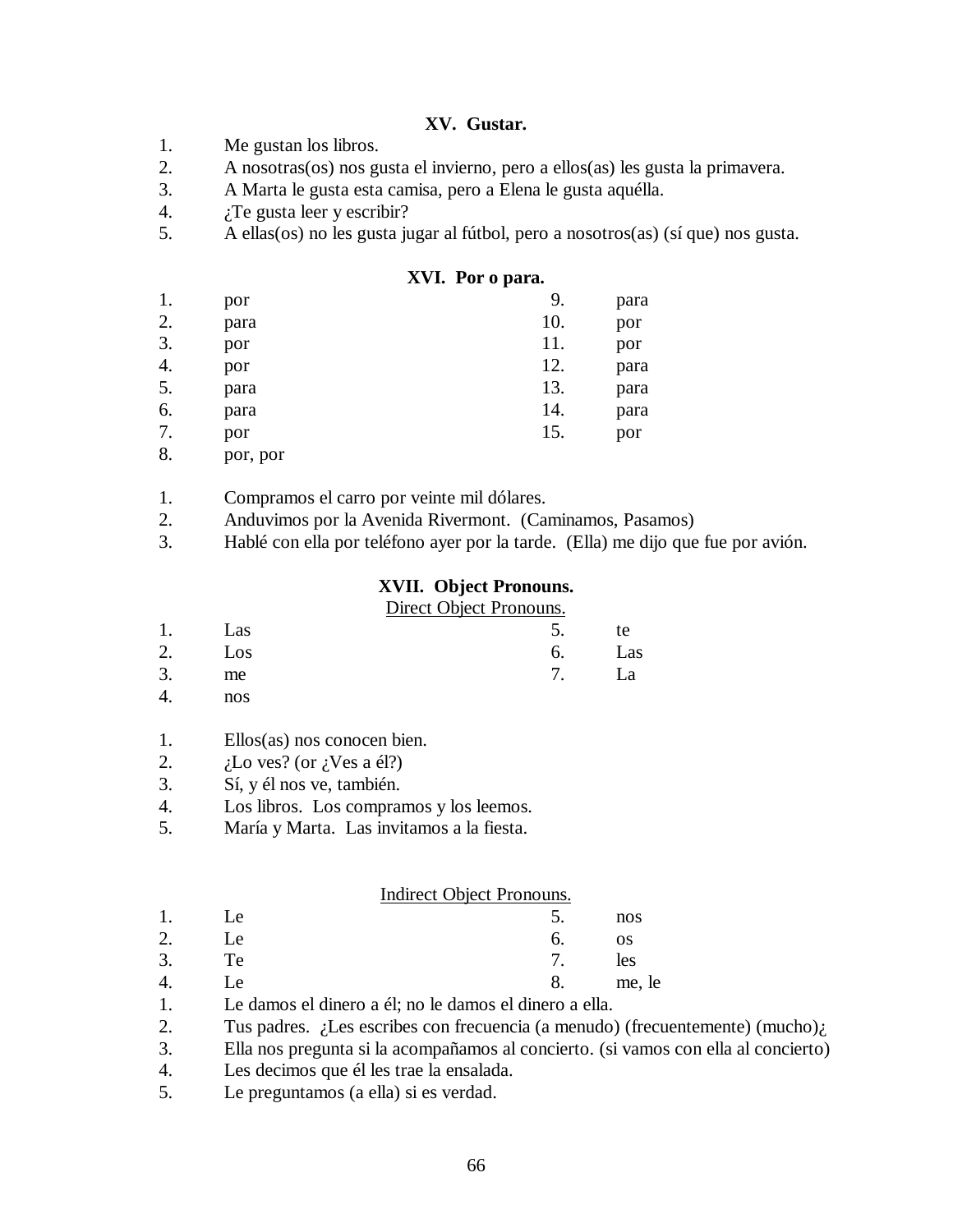## Reflexive Object Pronouns.

- 1. levantarme, me 4. se llama
- 2. te acuestas 5. se casan (van a casarse) (se

3. Nos despertamos van a casar)

- 1. Me llamo Federico. Y tú, (¿Cómo te llamas?)
- 2. Nos escribimos todas las semanas. (cada semana)
- 3. (Ellos) se casan en junio.
- 4. Quiero despertarme temprano mañana.
- 5. Tú y yo nos vemos todos los sábados.

# Two Object Pronouns together.

- 1. Se los 6. se lo 2. Se los 7. dártelas
- 3. Se las 8. dármelo
- 4. Se las 9. se la
- 5. nos lo

# 1. La casa. Mis padres nos la dan.

- 2. La mesa. Se la compro a ella, no se la compro a él. (La compro para ella, no para él.)
- 3. El dinero. Se lo damos a ellos(as), y ellas(os) te lo dan (a ti).
- 4. Las manos. Me las lavo.
- 5. La computadora. ¿Puede(s) explicármela?

# **XVIII. Affirmative and Negative Words.**

- 1a. ¿Tiene(s) algo en la mano?
- 1b. No no tengo nada en la mano. (Or, "No, nada tengo en la mano.")
- 2a. *i* Viste (Vio Ud.) a alguien anoche?
- 2b. No, no vi a nadie anoche. (Or, "No, a nadie vi anoche.")
- 3a.  $i$ Vas (Va Ud.) allí con frecuencia?
- 3b. No, nunca (jamás) voy allí. (Or, "No, no voy allí nunca (jamás.")
- 4a. ¿Tiene carro ella, y tienes tú carro, también?
- 4b. No, ella no tiene carro, ni yo tampoco.
- 5a. ¿Tiene(s) algún dinero?
- 5b. No, no tengo ningún dinero. ("Ningún dinero tengo" is also possible)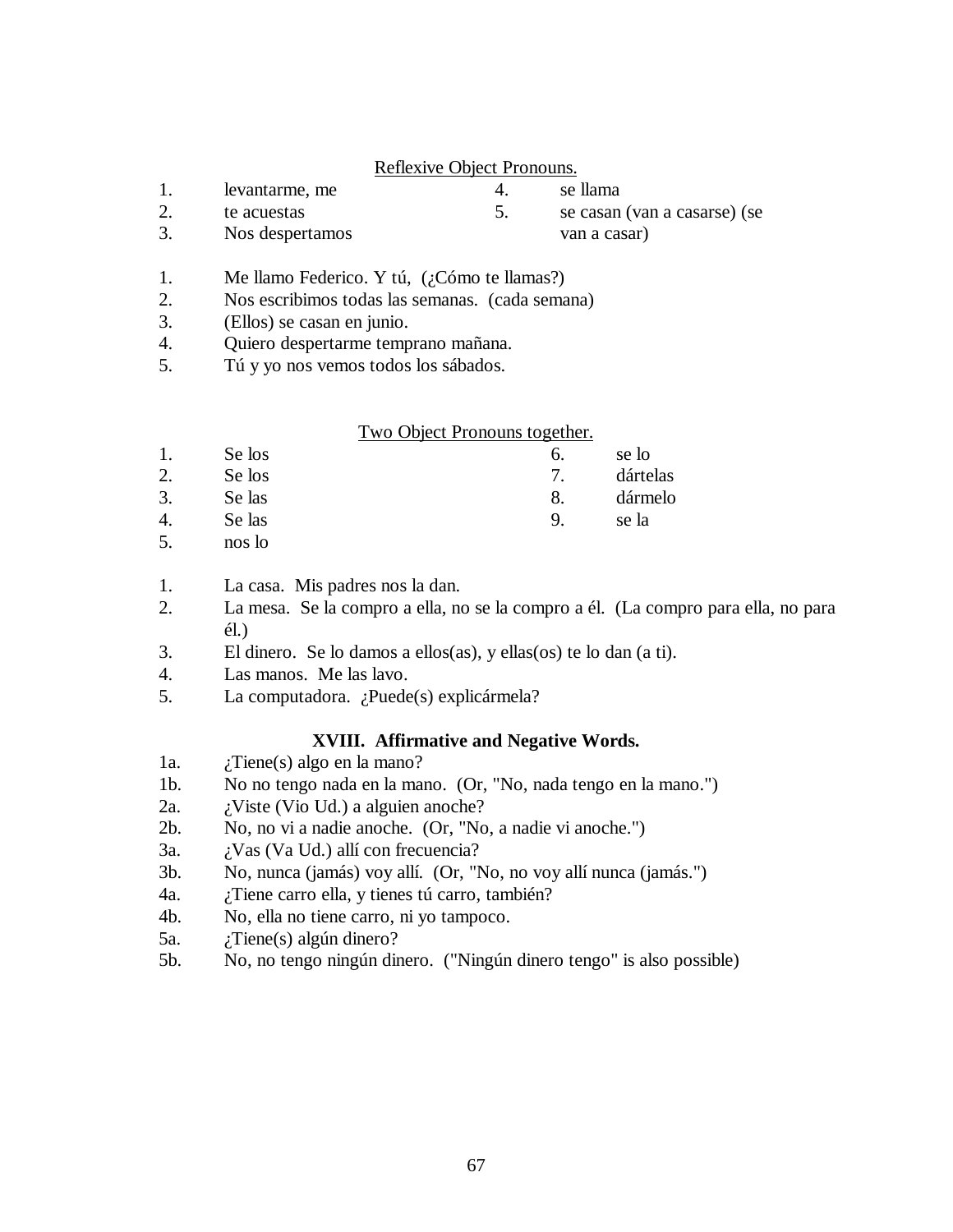## **XIX. Comparisons.**

- 1. Hoy tengo tanto dinero como Jaime.
- 2. *i* Tienes tantas clases como yo hoy?
- 3. Tenemos tanto como ellos.
- 4. Ella tiene tantos hermanos como tú.
- 5. ¿Tienes tanta sed como yo?
- 6. Marta es más alta que su hermana, pero su madre es la más alta de la familia.
- 7. El semestre pasado, ella estudió menos que su compañera de cuarto.
- 8. Pedro es mayor que su primo Pepe, pero Miguel es el mayor de los tres.
- 9. Este libro es bueno, esé es mejor, y aquél es el mejor de los tres.
- 10. Creo que tengo más de veinte dólares.
- 11. Ella tiene más trabajo que nosotras(os) hoy.
- 12. Esto es menos importante que eso. (or "Esto importa menos que eso.")
- 13. Ella nada tan rápido (rápidamente) como tú, pero Olga nada más rápido (rápidamente) que ustedes (vosotras) dos.
- 14. Lynchburg no es tan grande como Richmond.
- 15. ¿Estudia ella tanto como tú?
- 16. Llueve mucho en Virginia, pero en (el estado de) Nuevo México no llueve tanto.

## **XX. Practice With Hacer + que Construction.**

- 1. Hace una hora que leemos. (or "Leemos hace una hora".)
- 2. Hace una hora que lo leímos. (or "Lo leímos hace una hora".)
- 3. Hace veinte minutos que te espero. (or "Te espero hace veinte minutos.")
- 4. Hace veinte minutos que salieron (se fueron) de la fiesta. (or "Salieron de la fiesta hace veinte minutos.")
- 5. Hace cuatro años que estudio (el) español. ("Estudio el español hace cuatro años.")
- 6. Hace cuatro años que estudié (el) español. ("Estudié el español hace cuatro años.")

## **XXI. A Few Additional Uses of the Infinitive.**

- 1. Al llegar a Lynchburg, ella empezó (se puso, comenzó) a llorar.
- 2. (El) jugar al fútbol es una de mis pasiones.
- 3. Antes de salir (irse, marcharse), ellos(as) apagaron las luces y cerraron la puerta.
- 4. (El) viajar es una educación.
- 5. Al verse, el hombre y la mujer se pusieron (comenzaron, empezaron) a cantar.
- 6. A ella le gusta mucho (el) correr, y cuando era niña también le gustaba mucho.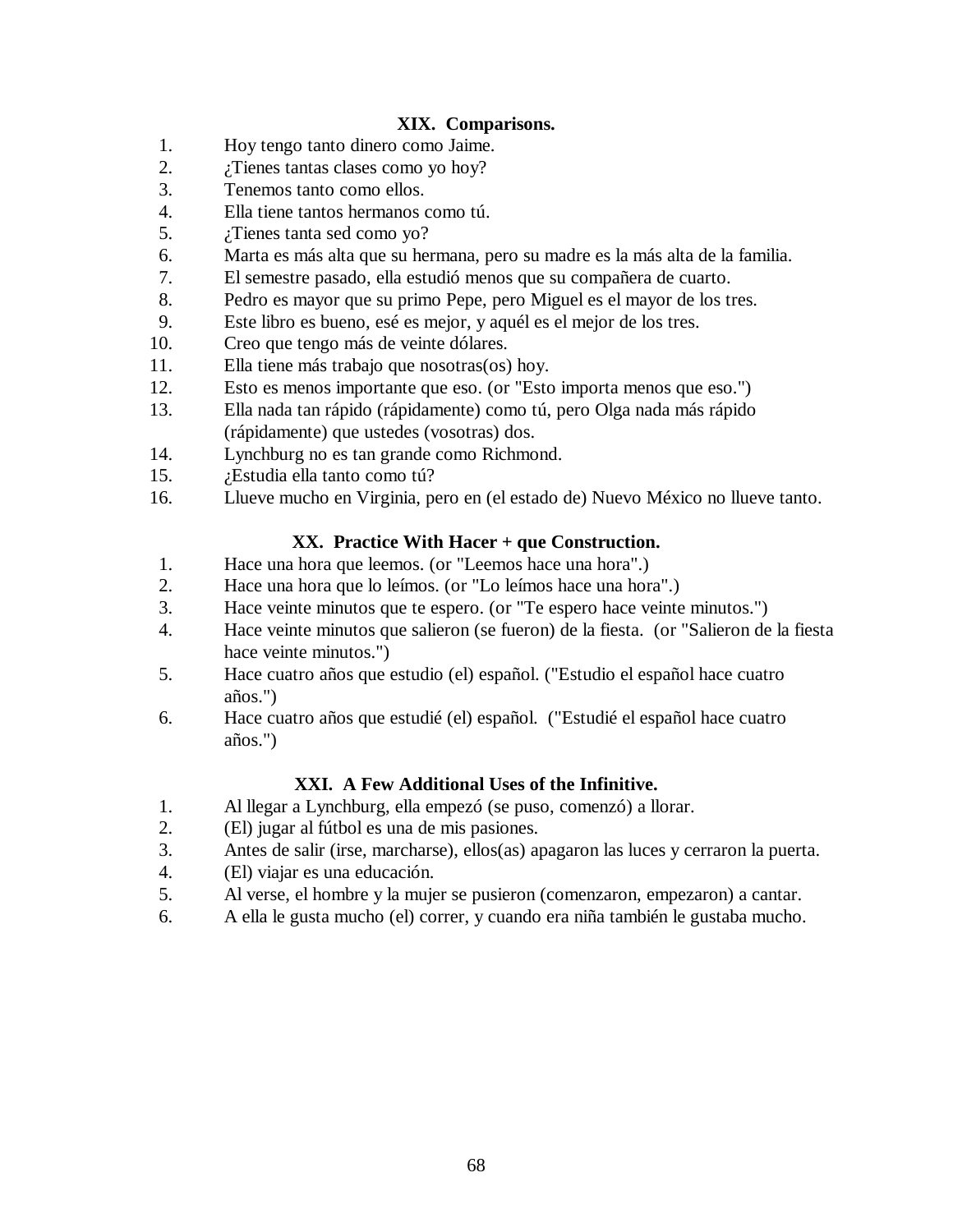## **Verbs from Destinos, 1-26**

- acostarse(ue)-to go to bed
- almorzar(ue)-to have lunch
- andar-to walk
- aprender-to learn<br>• avudar-to help
- ayudar-to help
- bailar-to dance
- bajar-to go down; to lower
- bañarse-to take a bath
- besar-to kiss
- buscar-to look for
- casarse con-to get married (to)
- cenar-to have dinner
- comenzar(ie)-to begin
- comer-to eat<br>• comprar-to b
- comprar-to buy<br>• comprender-to u
- comprender-to understand
- conocer-to meet; to be acquainted with
- contestar-to anwer
- correr-to run
- creer-to believe
- cruzar-to cross
- dar-to give
- decidir-to decide
- decir(i,i)-to say, tell
- dejar-to allow
- despedirse $(i,i)$  de-to say good-bye to<br>• despertarse $(ie)$ -to wake up
- despertarse(ie)-to wake up
- dormir(ue,u)-to sleep
- dormirse(ue,u)-to fall asleep
- encontrar(ue)-to find, encounter
- entrar (en)-to enter
- escribir-to write
- escuchar-to listen
- esperar-to wait
- estar-to be
- estudiar-to study<br>• explicar-to explain
- explicar-to explain<br>• extrañar-to miss (se
- extrañar-to miss (someone); to be strange
- funcionar-to work or function
- gustar-to be pleasing to
- hablar-to speak
- hacer-to make, to do
- insistir (en)-to insist (on)
- invitar-to invite
- ir-to go
- jugar(ue) (al)-to play a sport or game
- leer-to read
- levantarse-to get up
- llamar-to call
- llegar-to arrive
- llevar-to take; to wear (clothing)
- mandar-to send; to command
- manejar-to drive; to manage (affairs)
- mirar-to look at<br>• molestar-to both
- molestar-to bother<br>• morir(ue,u)-to die
- morir(ue,u)-to die
- mostrar-to show, demonstrate
- necesitar-to need
- oír-to hear
- parar-to stop
- parecer-to seem
- pasar-to happen; to go by
- $pedir(i,i)-to$  ask for
- perder(ie)-to lose
- $poder(ue)-to be able$
- poner-to put; to turn on (appliance)
- preferir(ie,i)-to prefer
- preguntar-to ask a question
- preparar-to prepare
- quedarse-to remain, to stay
- querer(ie)-to want
- recibir-to receive
- reconocer-to recognize
- saber-to know (facts), to know how
- salir-to leave
- ser-to be
- servir(i,i)-to serve<br>• tener(ie)-to have
- tener(ie)-to have, possess
- tomar-to take; to drink
- trabajar-to work
- tratar (de)-to try  $(to)$
- traer-to bring
- vender-to sell
- venir-to come
- ver-to see
- viajar-to travel
- visitar-to visit
- vivir-to live<br>• volver(ue)-t
- volver(ue)-to return